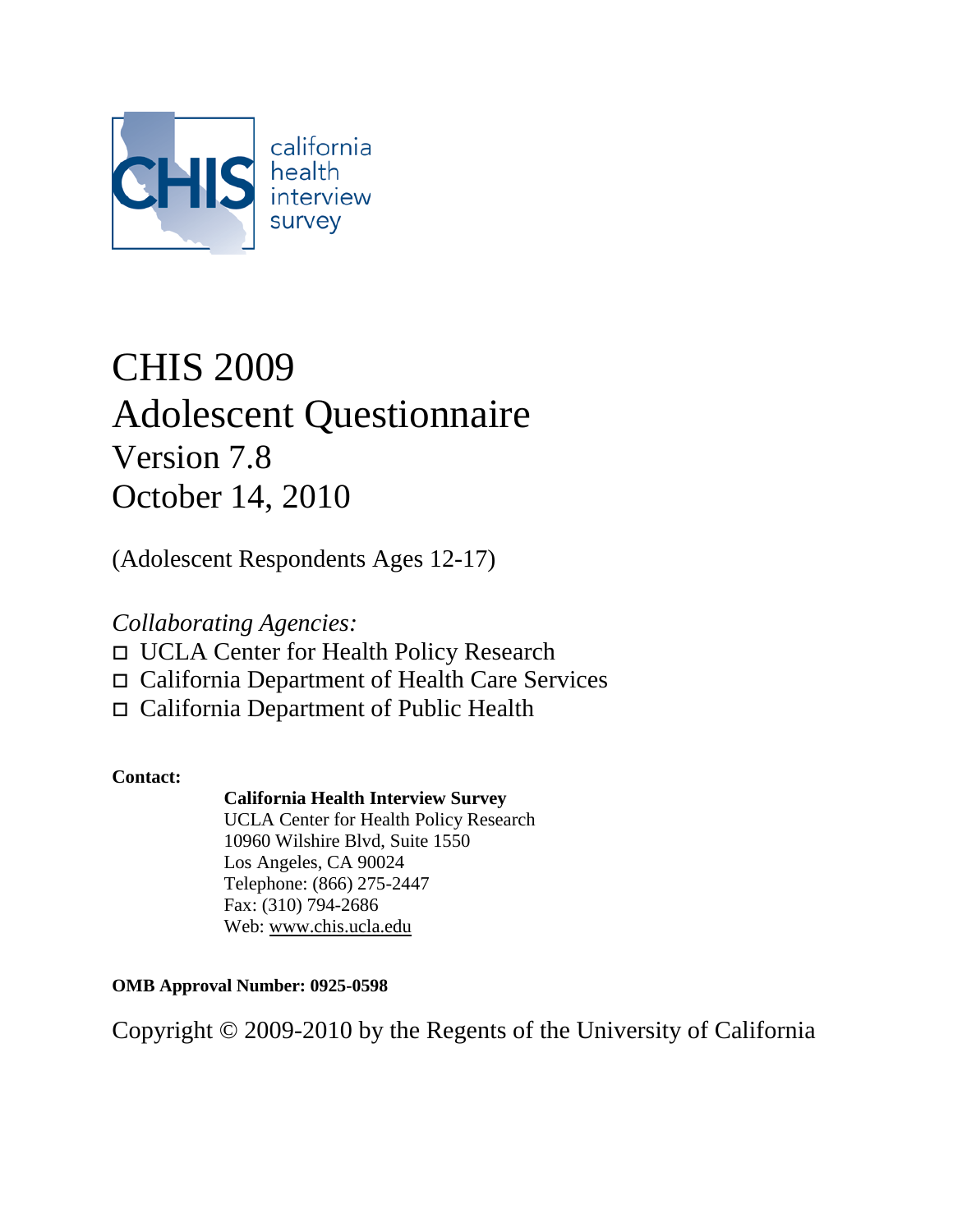## **TABLE OF CONTENTS**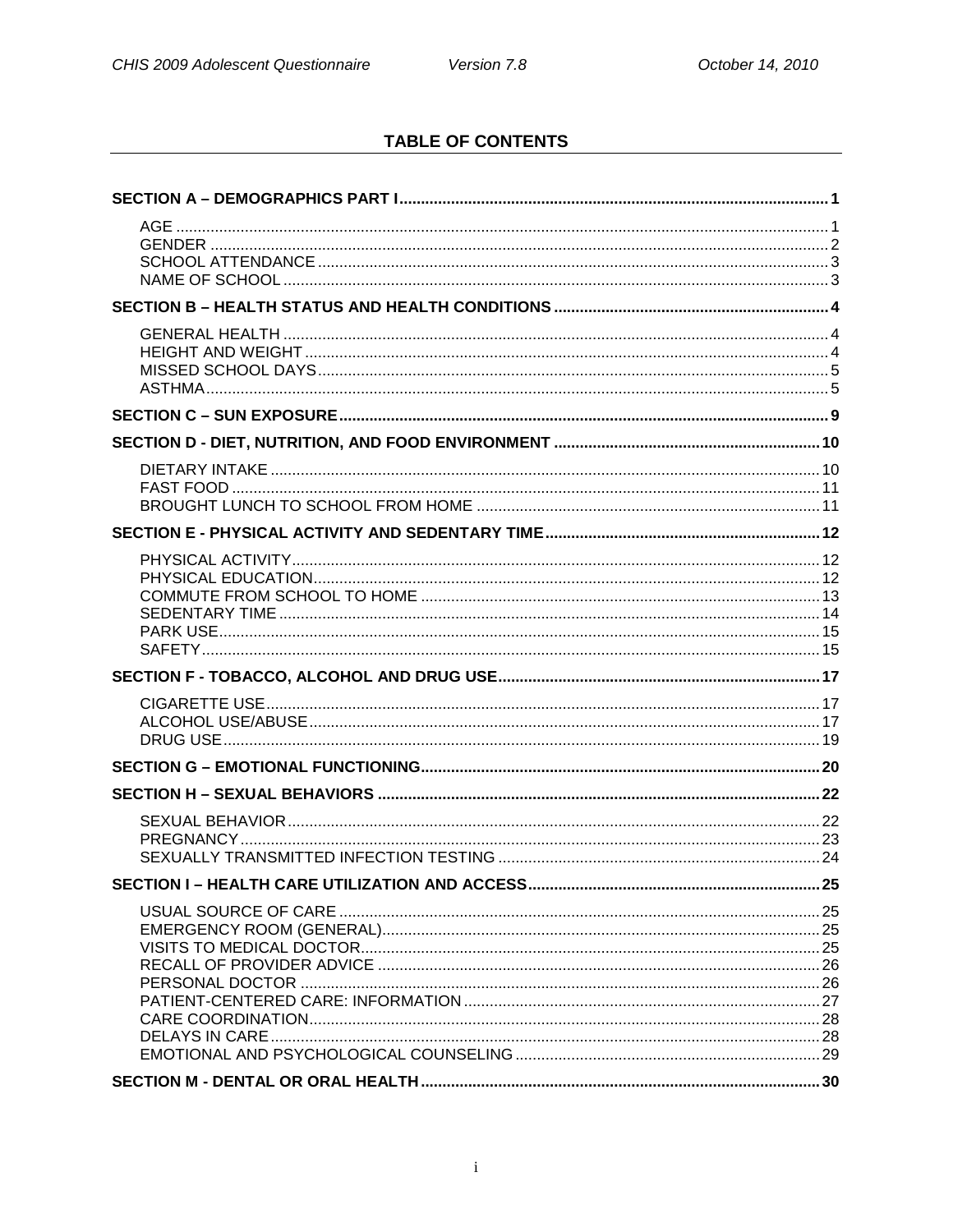| SECTION J - ADULT SUPERVISION, ROLE MODELS, AND CIVIC ENGAGEMENT  31 |  |
|----------------------------------------------------------------------|--|
|                                                                      |  |
|                                                                      |  |
|                                                                      |  |
|                                                                      |  |
|                                                                      |  |
|                                                                      |  |
|                                                                      |  |
|                                                                      |  |
|                                                                      |  |
|                                                                      |  |

NOTE: Each question in the CHIS questionnaires (adult, child, and adolescent) has a unique, sequential question number by section that follows the administration of the survey. In addition, the variable name (in the CHIS data file) associated with a question, appears in a box beneath the question number. Please consult the CHIS 2009 Data Dictionaries for additional information on variables, the population universe answering a specific question, and data file content.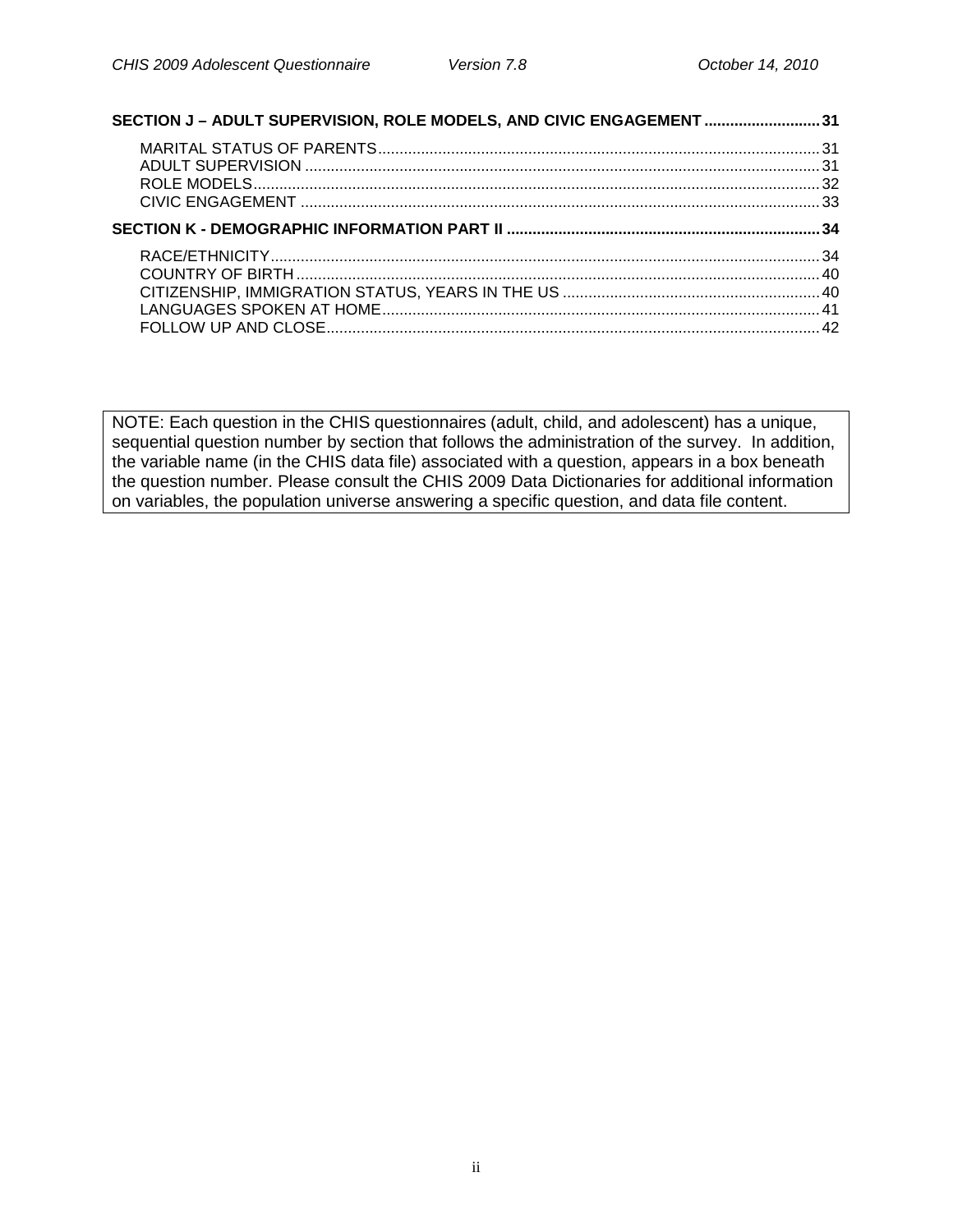## **SECTION A – DEMOGRAPHICS PART I**

#### **PROGRAMMING NOTE QT09\_A1: SET TADATE = CURRENT DATE (YYYYMMDD)**

**QT09\_A1** What is your date of birth?

**TA1MON**

<span id="page-3-1"></span><span id="page-3-0"></span>**Age**

 $\_$  MONTH

|        | 1. JANUARY<br>2. FEBRUARY<br>3. MARCH<br>4. APRIL<br>5. MAY<br>6. JUNE | 7. JULY<br>8. AUGUST<br>9. SEPTEMBER<br>10. OCTOBER<br>11. NOVEMBER<br>12. DECEMBER |  |
|--------|------------------------------------------------------------------------|-------------------------------------------------------------------------------------|--|
| TA1DAY |                                                                        |                                                                                     |  |
|        | DAY                                                                    |                                                                                     |  |
| TA1YR  |                                                                        |                                                                                     |  |
|        | <b>YEAR</b>                                                            |                                                                                     |  |
|        |                                                                        |                                                                                     |  |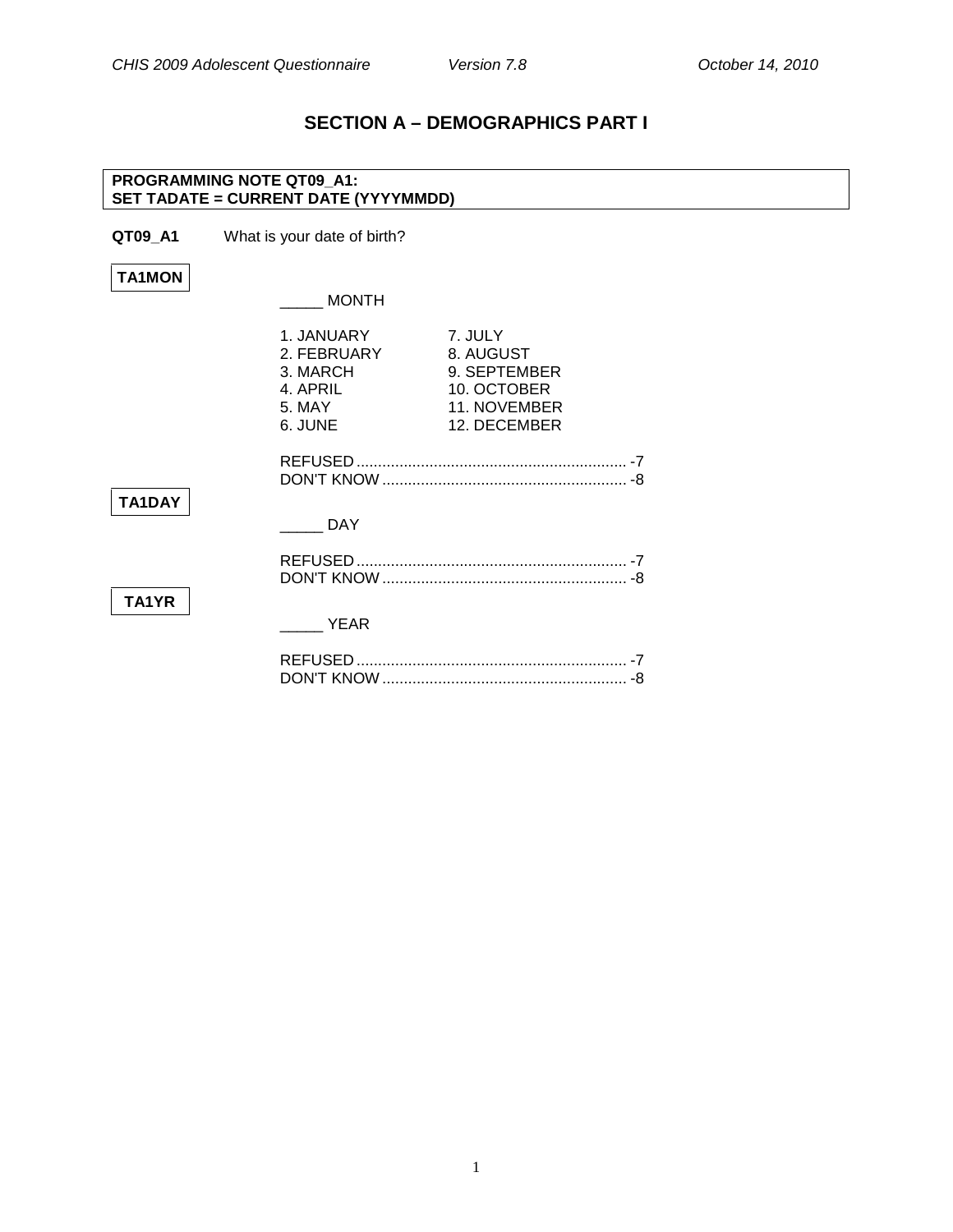#### **PROGRAMMING NOTE QT09\_A2: IF QT09\_A1 = -7 OR -8 (REF/DK), CONTINUE WITH QT09\_A2; ELSE GO TO QT09\_A4**

**QT09\_A2** What month and year were you born?

### **TA1AMON**

\_\_\_\_\_ MONTH

|                                                 | 1. JANUARY<br>2. FEBRUARY<br>3. MARCH<br>4. APRIL<br>5. MAY | 7. JULY<br>8. AUGUST<br>9. SEPTEMBER<br>10. OCTOBER<br>11. NOVEMBER    |                                                                                    |
|-------------------------------------------------|-------------------------------------------------------------|------------------------------------------------------------------------|------------------------------------------------------------------------------------|
|                                                 | 6. JUNE                                                     | 12. DECEMBER                                                           |                                                                                    |
|                                                 |                                                             |                                                                        |                                                                                    |
| TA1AYR                                          | <b>YEAR</b>                                                 |                                                                        |                                                                                    |
|                                                 |                                                             |                                                                        |                                                                                    |
|                                                 |                                                             |                                                                        |                                                                                    |
| PROGRAMMING NOTE QT09 A3:<br>ELSE GO TO QT09 A4 | IF QT09_A2 = -7 OR -8 (REF/DK), CONTINUE WITH QT09_A3;      |                                                                        |                                                                                    |
| QT09_A3                                         | How old are you?                                            |                                                                        |                                                                                    |
| TA <sub>2</sub>                                 |                                                             | YEARS OF AGE [SR: 12-17]                                               |                                                                                    |
|                                                 |                                                             |                                                                        |                                                                                    |
|                                                 |                                                             |                                                                        |                                                                                    |
| POST-NOTE QT09 A3:                              |                                                             | IF QT09_A1 AND QT09_A3 ARE NOT KNOWN, USE CHILD ROSTER AGE (ENUM.AGE); | IF TEENAGE < 12 OR TEENAGE > 17, THEN TERMINATE INTERVIEW AND CODE INELIGIBLE (IT) |
|                                                 |                                                             |                                                                        |                                                                                    |
| QT09 A4                                         | Are you male or female?                                     |                                                                        |                                                                                    |
| TA <sub>3</sub>                                 |                                                             |                                                                        |                                                                                    |
|                                                 |                                                             |                                                                        |                                                                                    |

<span id="page-4-0"></span>REFUSED ............................................................... -7 **[END INTERVIEW** 

**CODE INELIGIBLE.]**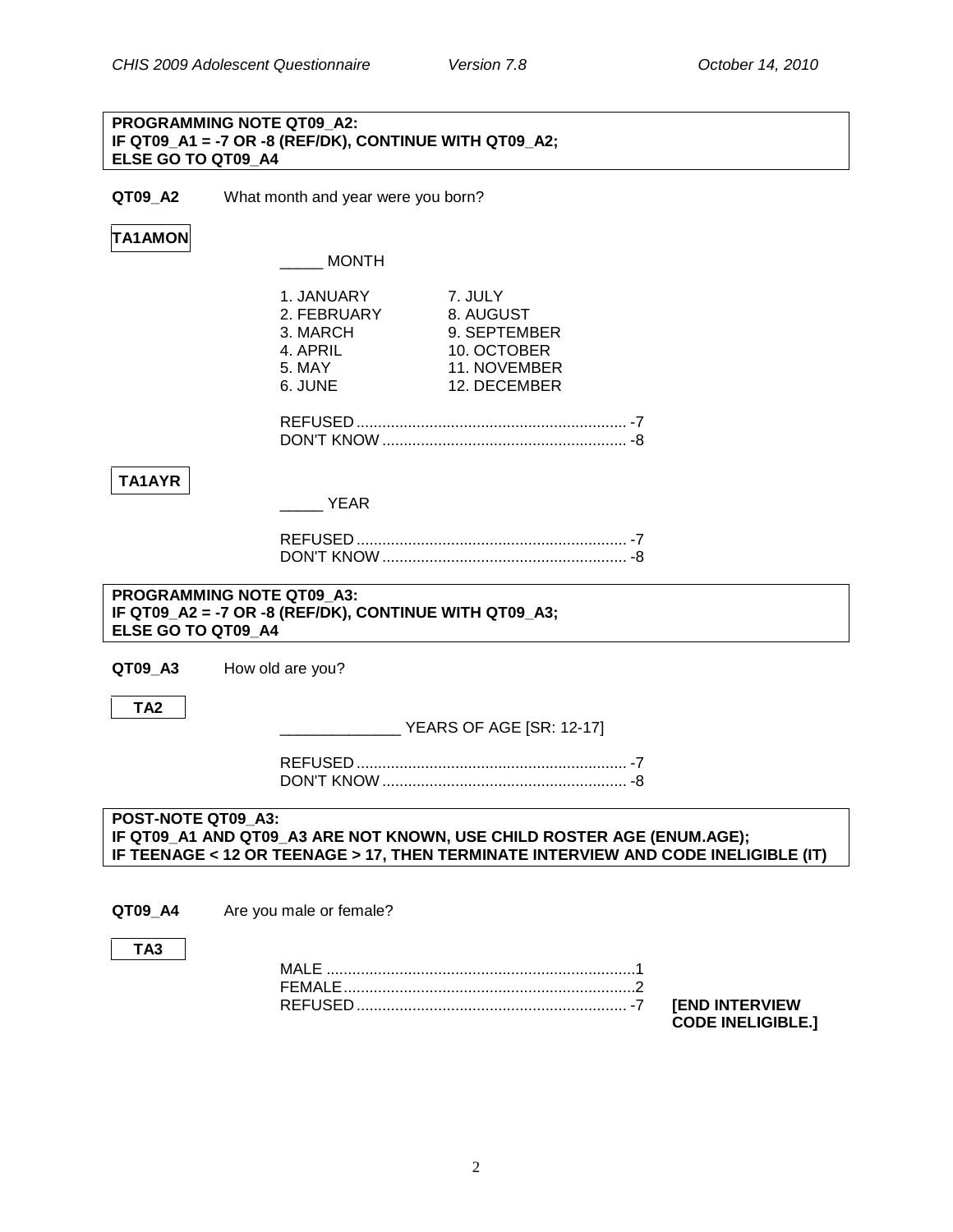<span id="page-5-1"></span><span id="page-5-0"></span>

| QT09_A5     | Did you attend school last week?                                                |                                                                          |
|-------------|---------------------------------------------------------------------------------|--------------------------------------------------------------------------|
| TA4         |                                                                                 | [GO TO QT09_A7]<br>[GO TO QT09_B1]                                       |
| QT09_A6     | Did you attend school during the last school year?                              |                                                                          |
| TA4C        | HOME SCHOOLED LAST YEAR 3                                                       | [GO TO QT09_B1]<br>[GO TO QT09_B1]<br>[GO TO QT09_B1]<br>[GO TO QT09_B1] |
| QT09_A7     | What is the name of the school you go to or last attended?                      |                                                                          |
|             | [IF NEEDED, ASK: "Is that an elementary, middle, junior high, or high school?"] |                                                                          |
| TA4B        | [INTERVIERWER NOTE: RECORD VERBATIM]                                            |                                                                          |
|             |                                                                                 |                                                                          |
| TA4B        |                                                                                 |                                                                          |
| <b>TYPE</b> | <b>TYPE OF SCHOOL</b>                                                           |                                                                          |
|             |                                                                                 |                                                                          |

DON'T KNOW......................................................... -8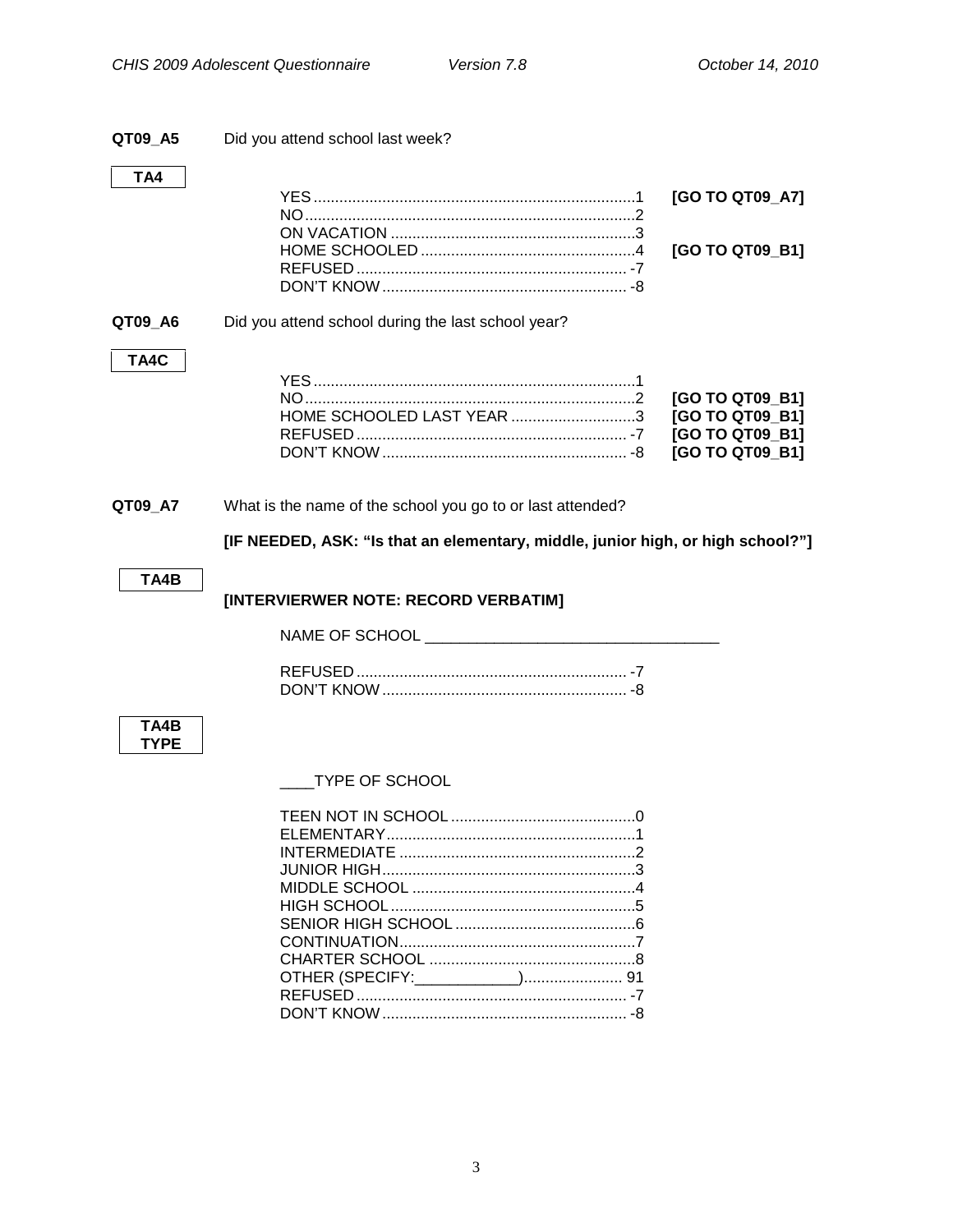## **SECTION B – HEALTH STATUS AND HEALTH CONDITIONS**

<span id="page-6-1"></span><span id="page-6-0"></span>**QT09\_B1** Now I'm going to ask about your health.

In general, would you say your health is excellent, very good, good, fair or poor?

**TB1**

<span id="page-6-2"></span>**QT09\_B2** About how tall are you without shoes?



**[IF NEEDED, SAY: "Your best guess is fine."]**

|  | <b>INCHES</b> |
|--|---------------|
|  |               |

| <b>TB2M/</b><br>TB2C |                                              |  |
|----------------------|----------------------------------------------|--|
|                      | METERS CENTIMETERS                           |  |
| TB2FMT               |                                              |  |
| QT09_B3              | About how much do you weigh without shoes?   |  |
| TB3                  | [IF NEEDED, SAY: "Your best guess is fine."] |  |
|                      | POUNDS [HR: 50-450]                          |  |
|                      | KILOGRAMS [HR: 20-220]                       |  |
|                      |                                              |  |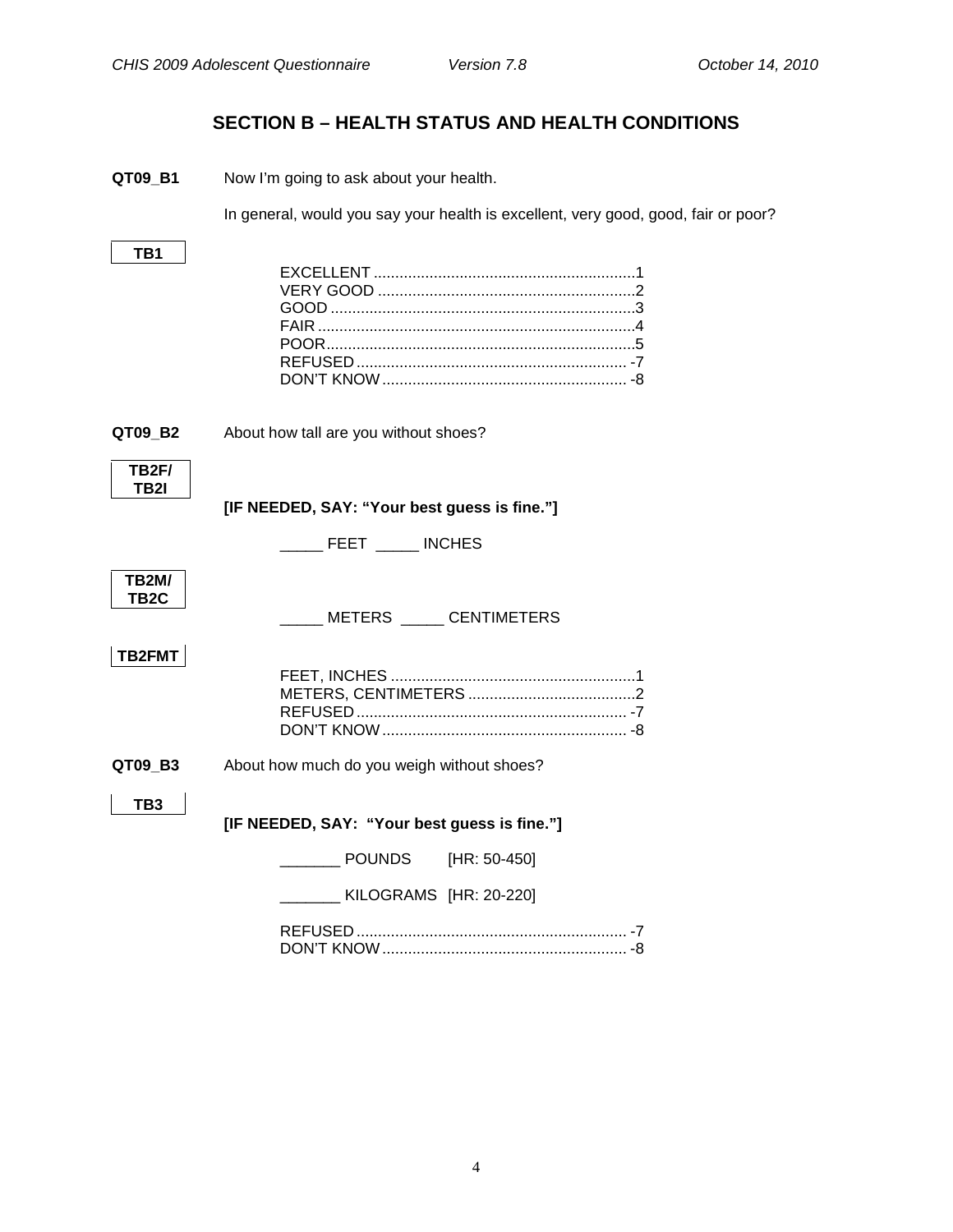<span id="page-7-0"></span>**Missed School Days**

<span id="page-7-1"></span>

| QT09 B4;<br>ELSE GO TO QT09 B5 | <b>PROGRAMMING NOTE QT09 B4:</b><br>IF QT09_A5 = 1 (ATTENDED SCHOOL LAST WEEK) OR 4 (HOME SCHOOLED), CONTINUE WITH |
|--------------------------------|--------------------------------------------------------------------------------------------------------------------|
| QT09 B4<br>TB4                 | During the last four school weeks, how many days of school did you miss because of a<br>health problem?            |
|                                | [INTERVIEWER NOTE: INCLUDE HOME SCHOOLERS]                                                                         |
|                                | DAYS [HR: 0-20]                                                                                                    |
|                                |                                                                                                                    |
| QT09_B5                        | Has a doctor ever told you or your parents that you have asthma?                                                   |
| TB <sub>5</sub>                | [GO TO QT09_C1]<br>[GO TO QT09_C1]<br>[GO TO QT09_C1]                                                              |
| QT09_B6                        | Do you still have asthma?                                                                                          |
| <b>TB17</b>                    |                                                                                                                    |
| QT09 B7                        | During the past 12 months, have you had an episode of asthma or an asthma attack?                                  |
| <b>TB18</b>                    |                                                                                                                    |

5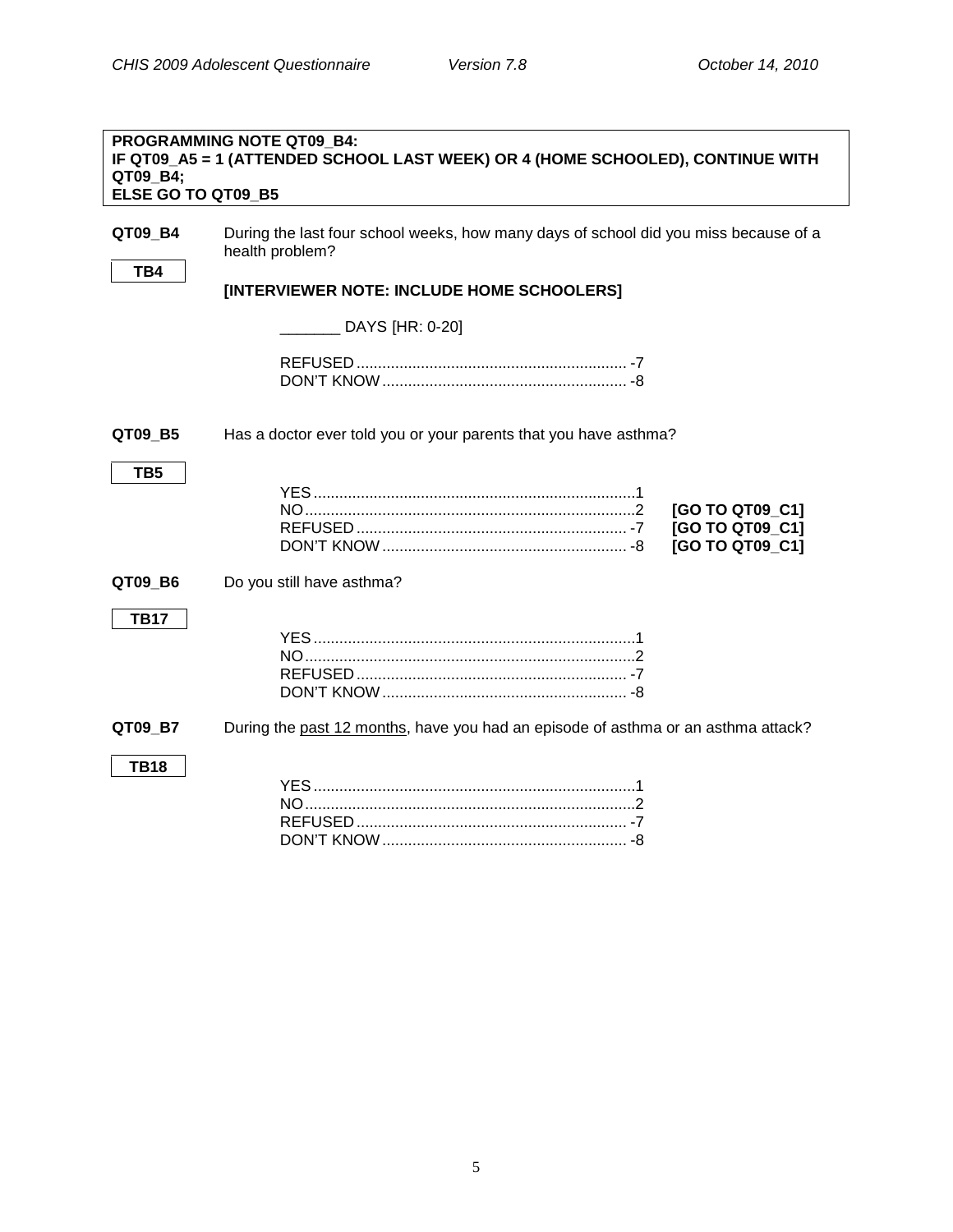|                         | <b>PROGRAMMING NOTE QT09 B8:</b><br>IF QT09_B6 = 2, -7, OR -8 (NO, REFUSED, OR DON'T KNOW) AND QT09_B7 = 2, -7, OR -8 (NO,<br>REFUSED, OR DON'T KNOW), GO TO QT09_B12;<br><b>ELSE CONTINUE WITH QT09 B8</b> |
|-------------------------|-------------------------------------------------------------------------------------------------------------------------------------------------------------------------------------------------------------|
| QT09_B8<br>TB7          | During the past 12 months, how often have you had asthma symptoms such as<br>coughing, wheezing, shortness of breath, chest tightness, or phlegm? Would you say                                             |
|                         |                                                                                                                                                                                                             |
| QT09_B9<br><b>TB19</b>  | During the past 12 months, have you had to visit an emergency room because of your<br>asthma?<br>[GO TO QT09 B11]<br>[GO TO QT09_B11]<br>[GO TO QT09_B11]                                                   |
| QT09_B10<br><b>TB31</b> | Did you visit an emergency room for your asthma because you were unable to see your<br>doctor?                                                                                                              |
|                         | [INTERVIEWER NOTE: ENTER 3 ONLY IF R VOLUNTEERS THAT HE/SHE DOESN'T<br>HAVE A DOCTOR. DO NOT PROBE.]                                                                                                        |
| QT09_B11<br>TF4A        | During the past 12 months, were you admitted to the hospital overnight or longer for your<br>asthma?                                                                                                        |

DON'T KNOW......................................................... -8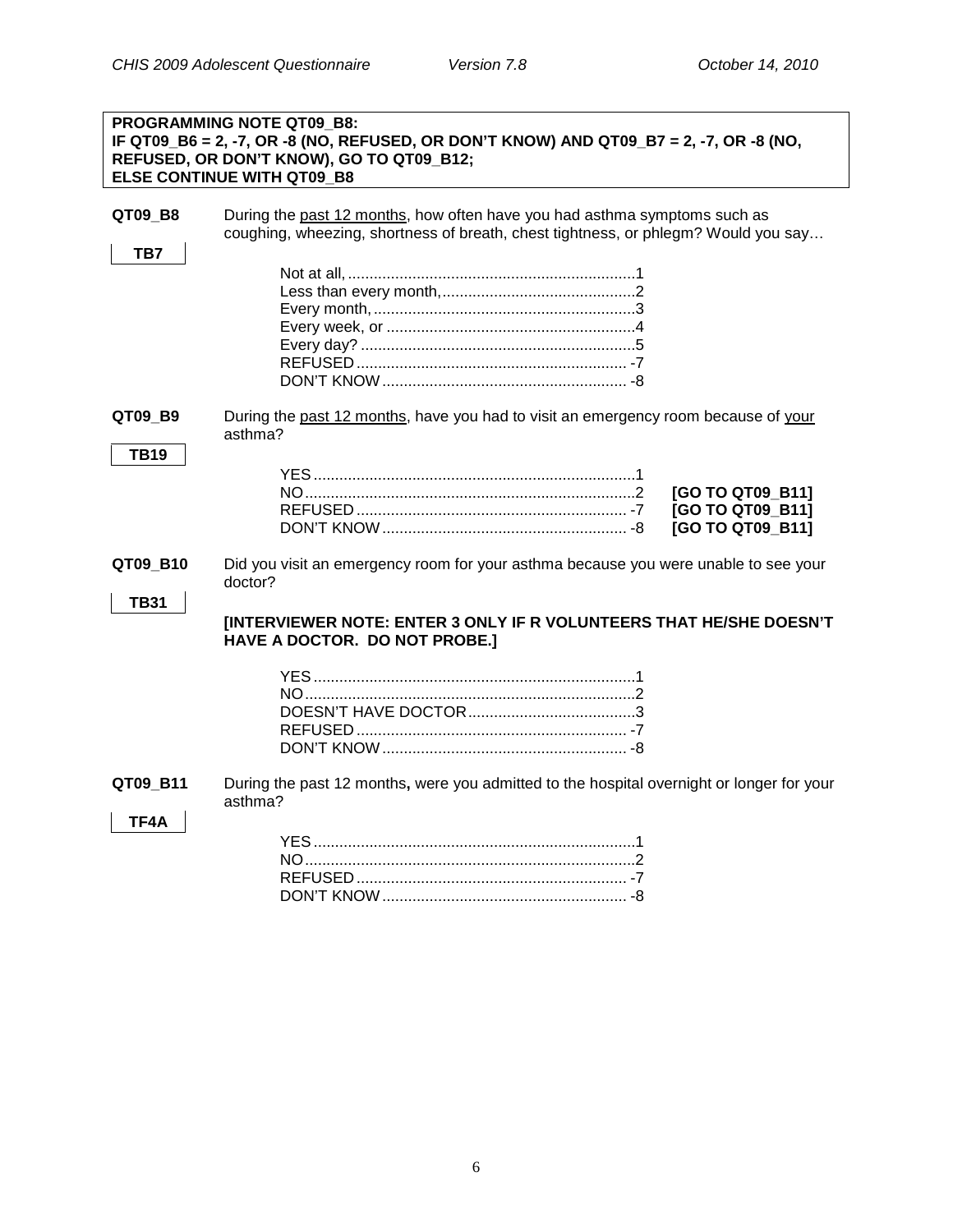NO.............................................................................2 **[GO TO QT09\_B16]** REFUSED ............................................................... -7 **[GO TO QT09\_B16]** QT09 B16]

**QT09\_B12** Are you now taking a <u>daily m</u>edication to control your asthma that was prescribed or given to you by a doctor?

**TB6**

**[IF NEEDED, SAY: "This includes both oral medicine and inhalers. This is different from inhalers used for quick relief."]**

#### **PROGRAMMING NOTE QT09\_B13: IF QT09\_B6 = 1 (YES, STILL HAVE ASTHMA) OR QT09\_B7 = 1 (YES, EPISODE IN PAST 12 MONTHS) GO TO QT09\_B17; ELSE CONTINUE WITH QT09\_B13**

**QT09 B13** During the past 12 months, how often have you had asthma symptoms such as coughing, wheezing, shortness of breath, chest tightness, or phlegm? Would you say…

**QT05\_B14** During the past 12 months, have you had to visit an emergency room because of your asthma?

**TB27**

**QT09\_B15** Did you visit an emergency room for your asthma because you were unable to see your doctor?

```
TB34
```
**[INTERVIEWER NOTE: ENTER 3 ONLY IF R VOLUNTEERS THAT HE/SHE DOESN'T HAVE A DOCTOR. DO NOT PROBE.]**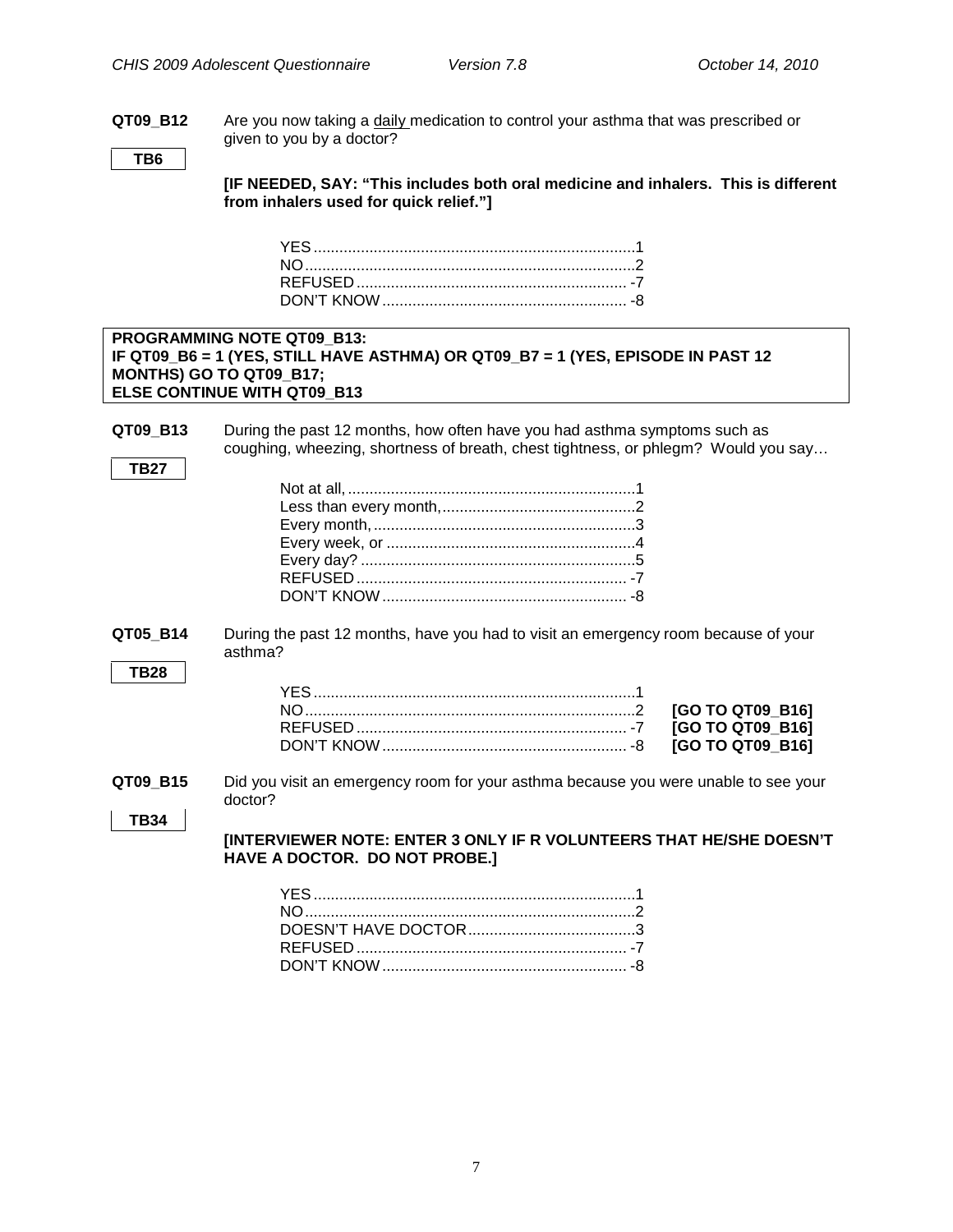| QT09_B16    | During the past 12 months, were you admitted to the hospital overnight or longer for your<br>asthma?                                |
|-------------|-------------------------------------------------------------------------------------------------------------------------------------|
| <b>TB29</b> |                                                                                                                                     |
| QT09_B17    | During the past 12 months, how many days of school did you miss due to asthma?                                                      |
|             | [INTERVIEWER NOTE: INCLUDE HOME SCHOOLERS]                                                                                          |
| <b>TB24</b> | _______ DAYS [HR: 0-365]                                                                                                            |
|             |                                                                                                                                     |
| QT09 B18    | Have your doctors or other medical providers worked with you to develop a plan so that<br>you know how to take care of your asthma? |
| <b>TB20</b> |                                                                                                                                     |
|             | [GO TO QT09_B20]<br>[GO TO QT09_B20]<br>[GO TO QT09_B20]                                                                            |
| QT09_B19    | Do you have a written or printed copy of this plan?                                                                                 |
| <b>TB32</b> | [IF NEEDED, SAY: "This can be an electronic or hard copy."]                                                                         |
|             |                                                                                                                                     |
| QT09_B20    | How confident are you that you can control and manage your asthma? Would you say<br>you are                                         |
| <b>TB33</b> |                                                                                                                                     |
|             |                                                                                                                                     |

<span id="page-10-0"></span>DON'T KNOW ......................................................... -8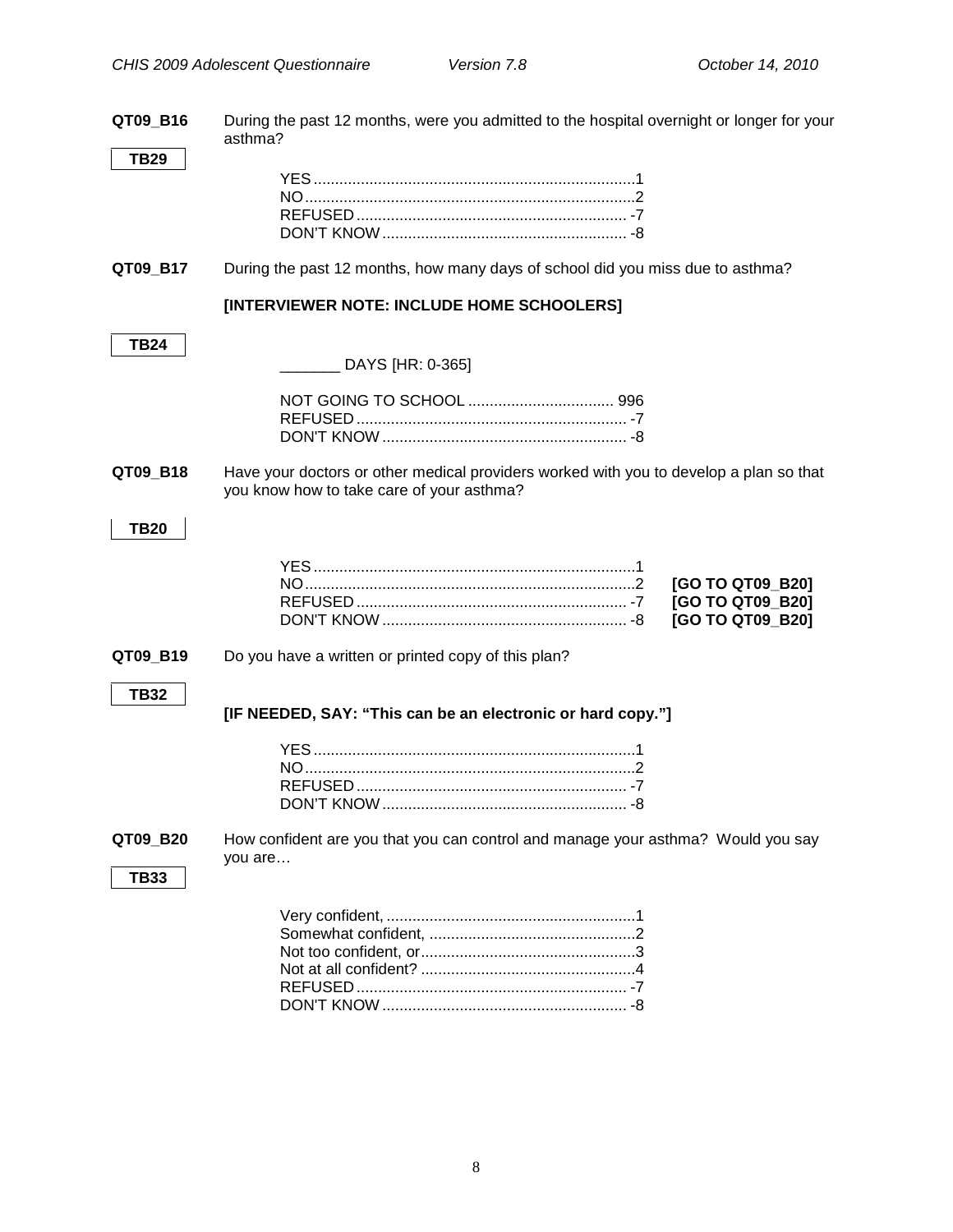## <span id="page-11-0"></span>**[SECTION C –](#page-10-0) SUN EXPOSURE**

**QT09\_C1** Next, I am going to ask you about your exposure to the sun.

During the past 12 months, how many times have you had a sunburn?

**TC44**

**[IF NEEDED, SAY: "By sunburn, we mean even a small part of your skin turns red or hurts for 12 hours or more."]**

ENTER TIMES: \_\_\_\_\_\_\_\_\_ [HR: 0-365]

**QT09\_C2** During the past 12 months, how many times have you used an indoor tanning device, such as a sunlamp, sun bed, or tanning booth? Do not include a spray-on tan.

**TC45**

| ENTER TIMES: | $[HR: 0-365]$ |
|--------------|---------------|
|--------------|---------------|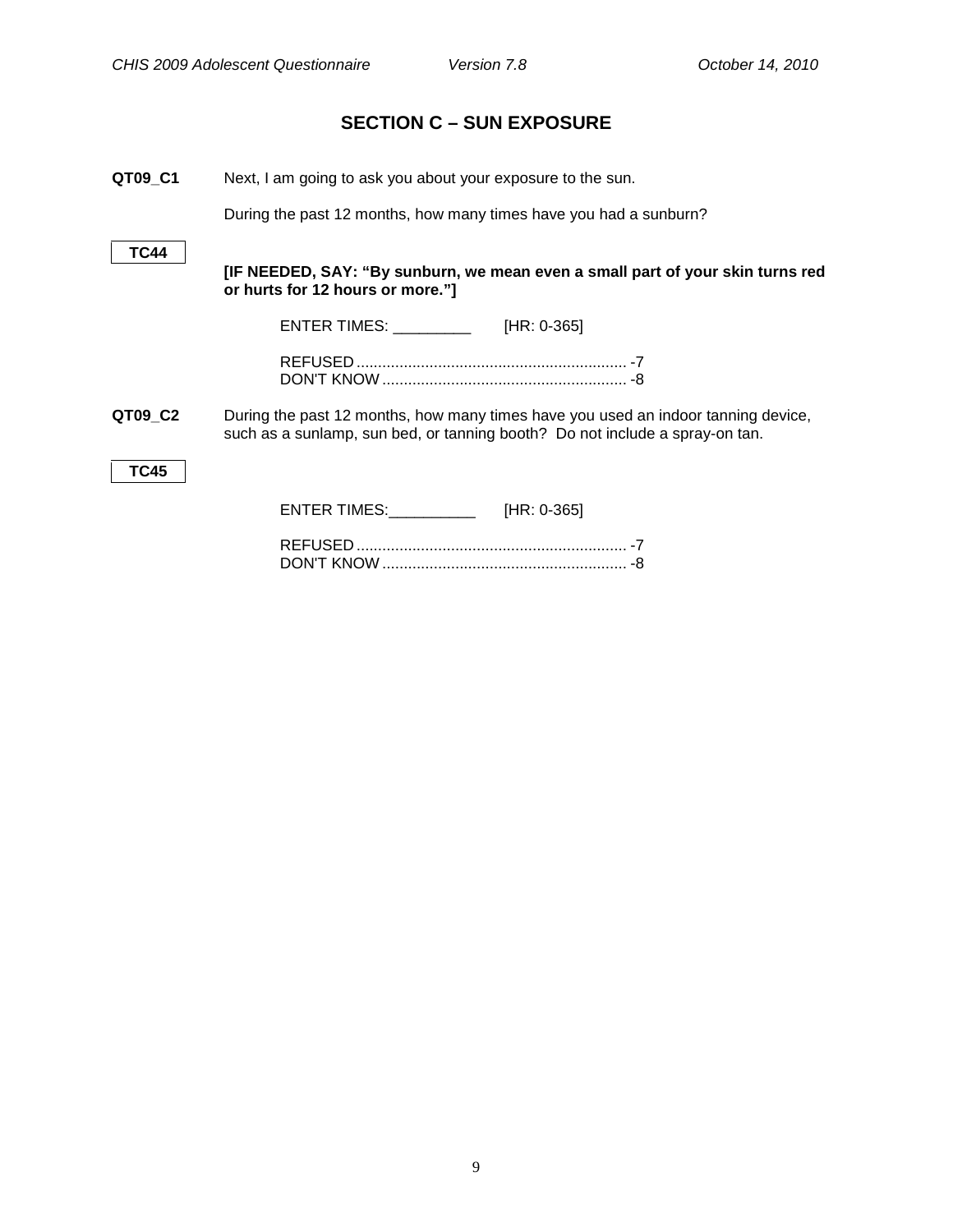## **SECTION D - DIET, NUTRITION, AND FOOD ENVIRONMENT**

<span id="page-12-1"></span><span id="page-12-0"></span>Now, I'm going to ask about the foods you ate yesterday, including both meals and snacks.

| QT09 D1     | Yesterday, how many glasses of 100% fruit juice, such as orange or apple juice, did you<br>drink?                                                 |
|-------------|---------------------------------------------------------------------------------------------------------------------------------------------------|
| TE1         | [IF NEEDED, SAY: "Only include 100% pure juices."]                                                                                                |
|             | [INTERVIEWER NOTE: PART OF A GLASS COUNTS AS 1 GLASS. ASK R TO<br>ESTIMATE NUMBER OF GLASSES IF DRINKING FROM A BOTTLE, CAN OR<br><b>CARTON.]</b> |
|             | <b>GLASSES</b>                                                                                                                                    |
|             |                                                                                                                                                   |
| QT09_D2     | Yesterday, how many servings of fruit, such as an apple or banana, did you eat?                                                                   |
| TE4         | [IF NEEDED, SAY: "A serving is whatever it means to you."]                                                                                        |
|             | SERVINGS [HR: 0-20; SR: 0-9]                                                                                                                      |
|             |                                                                                                                                                   |
| QT09_D3     | Yesterday, how many servings of any kind of fried potatoes, including French fries, home<br>fries, or hash browns did you eat?                    |
| <b>TD14</b> | [IF RESPONDENT ASKS SAY: "Do not include potato chips."]                                                                                          |
|             | <b>SERVINGS</b>                                                                                                                                   |
|             |                                                                                                                                                   |
| QT09 D4     | [Yesterday,] how many servings of other vegetables like green salad, green beans, or<br>potatoes did you have? Do not include fried potatoes.     |
| TE6         | ____ SERVINGS [HR: 0-20; SR: 0-4]                                                                                                                 |
|             |                                                                                                                                                   |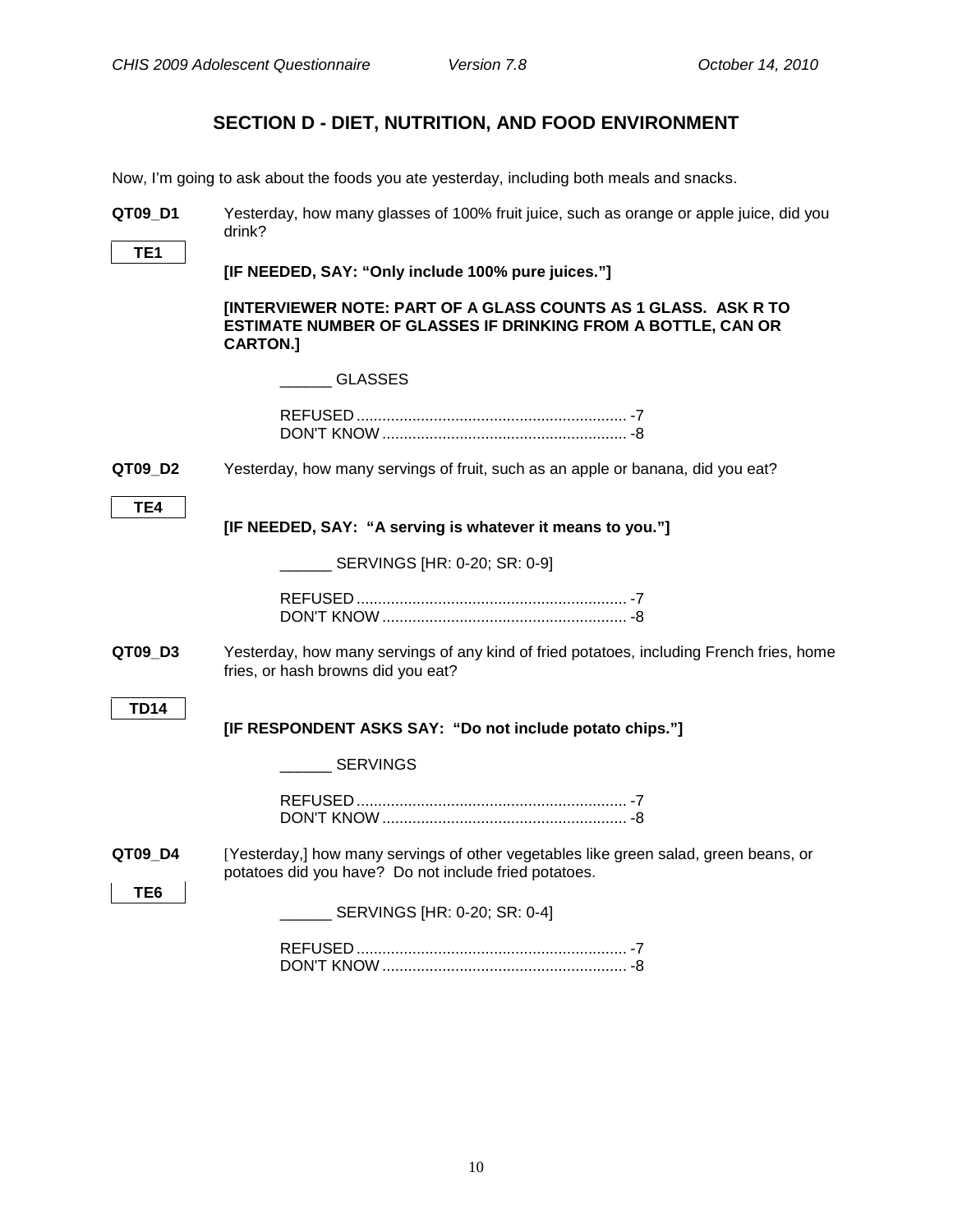**QT09\_D5** [Yesterday,] how many glasses or cans of soda that contain sugar, such as Coke, did you drink? Do not include diet soda.

**TC28A**

**[IF NEEDED, SAY: "Do not include canned or bottled juices or teas."]**

\_\_\_\_\_ GLASSES, CANS OR BOTTLES

**QT09 D6** [Yesterday,] how many glasses or cans of sweetened fruit drinks, sports, or energy drinks, did you drink?

#### **TC28B**

**[IF NEEDED, SAY: "Such as lemonade, Gatorade, Snapple, or Red Bull."]**

**[DO NOT READ. FOR INTERVIEWER INFORMATION ONLY. THIS ALSO INCLUDES DRINKS SUCH AS: FRUIT JUICES OR DRINKS YOU MADE AT HOME AND ADDED SUGAR TO, KOOL-AID, TAMPICO, HAWAIIAN PUNCH, CRANBERRY COCKTAIL, HI-C, SNAPPLE, SUGAR CANE JUICE, AND VITAMIN WATER. DO NOT INCLUDE: 100% FRUIT JUICES OR SODA, YOGURT DRINKS, CARBONATED WATER, OR FRUIT-FLAVORED TEAS.]**

\_\_\_\_\_ GLASSES, CANS, OR BOTTLES

<span id="page-13-0"></span>**QT09 D7** In the past 7 days, how many times did you eat fast food? Include fast food meals eaten at school, at home or at fast-food restaurants, carryout or drive thru.

**TD25**

**[IF NEEDED, SAY: "Such as food you get at McDonald's, KFC, Panda Express or Taco Bell."]**

\_\_\_\_\_ TIMES

#### <span id="page-13-1"></span>**PROGRAMMING NOTE QT09\_D8: IF QT09\_A5 = 4 OR QT09\_A6 = 3 (HOME SCHOOLED), GO TO QT09\_E1; ELSE CONTINUE WITH QT09\_D8**

**QT09 D8** During the school year, about how many times a week do you usually bring your own lunch to school from home?

**TD22**

\_\_\_\_\_ TIMES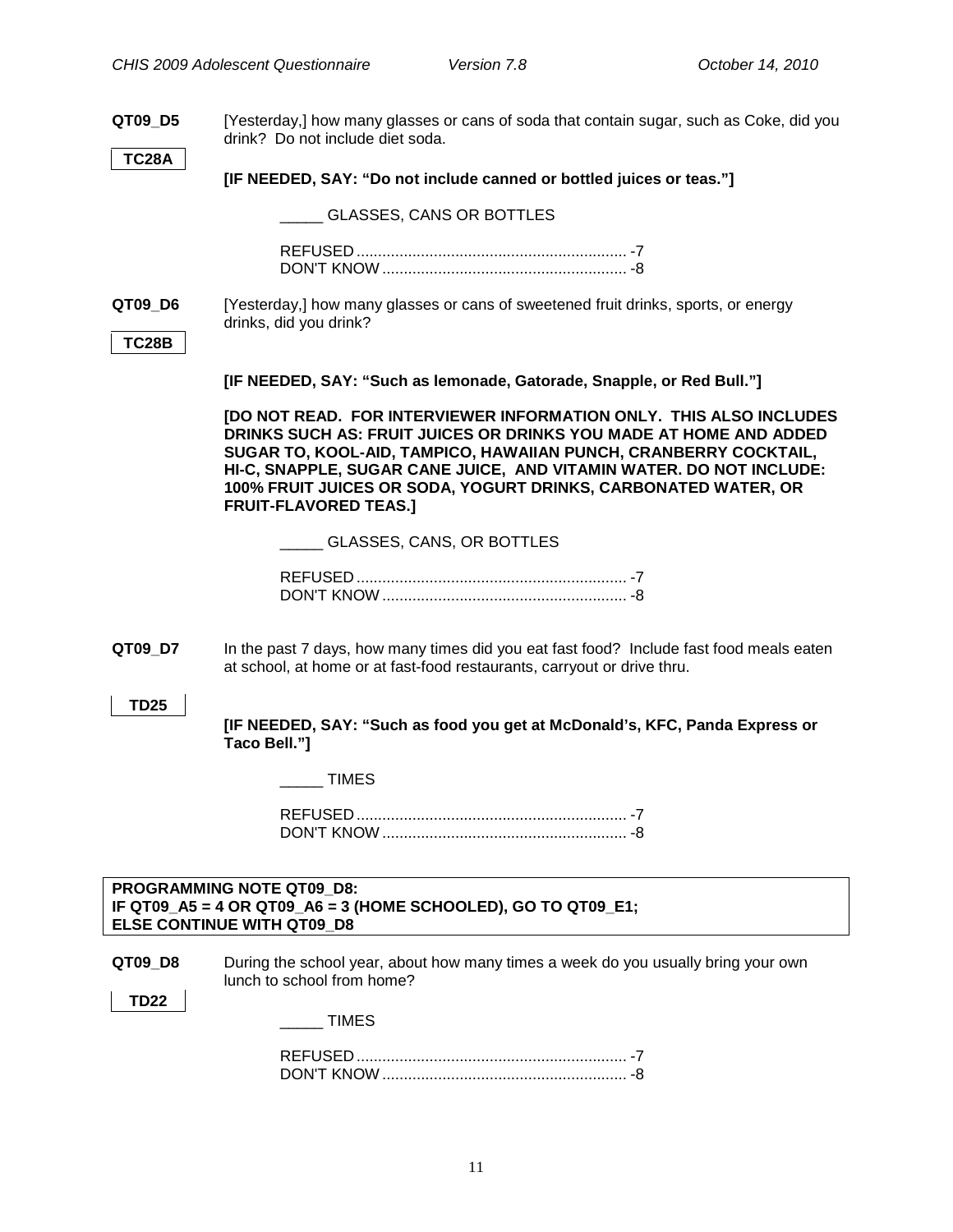## **SECTION E - PHYSICAL ACTIVITY AND SEDENTARY TIME**

<span id="page-14-2"></span><span id="page-14-1"></span><span id="page-14-0"></span>

| QT09_E1;                                                                                                                                                                                                                                                                                                                 | PROGRAMMING NOTE QT09 E1:<br>IF QT09_A5 = 1 (YES, IN SCHOOL LAST WEEK) OR 4 (HOMESCHOOLED), CONTINUE WITH<br>ELSE IF QT09_A5 = 2, 3, -7, OR -8 (NO, ON VACATION, REFUSED OR DK), GO TO QT09_E2 |
|--------------------------------------------------------------------------------------------------------------------------------------------------------------------------------------------------------------------------------------------------------------------------------------------------------------------------|------------------------------------------------------------------------------------------------------------------------------------------------------------------------------------------------|
| QT09_E1                                                                                                                                                                                                                                                                                                                  | These next questions are about physical activity.                                                                                                                                              |
|                                                                                                                                                                                                                                                                                                                          | Not including school PE, in the past 7 days, on how many days were you physically<br>active for at least 60 minutes total per day?                                                             |
| TE8                                                                                                                                                                                                                                                                                                                      | [IF NEEDED, SAY: "Add up the time you were active for each day of the past 7.<br>Then tell me how many days you were active for at least 60 minutes."]                                         |
|                                                                                                                                                                                                                                                                                                                          | $\sqrt{2}$ DAYS [HR: 0-7]                                                                                                                                                                      |
|                                                                                                                                                                                                                                                                                                                          |                                                                                                                                                                                                |
| <b>CONTINUE WITH QT09 E2;</b><br>ELSE GO TO QT09 E3                                                                                                                                                                                                                                                                      | <b>PROGRAMMING NOTE QT09 E2:</b><br>IF QT09_A5 = 2, 3, -7, OR -8 (NOT IN SCHOOL LAST WEEK, ON VACATION, REFUSED, OR DK),                                                                       |
| QT09_E2                                                                                                                                                                                                                                                                                                                  | These next questions are about physical activity.                                                                                                                                              |
|                                                                                                                                                                                                                                                                                                                          | During a typical week, on how many days are you physically active for at least 60<br>minutes total per day? Do not include PE.                                                                 |
| <b>TE49</b>                                                                                                                                                                                                                                                                                                              | [IF NEEDED, SAY: "Add up the time you were active for each day of the past 7.<br>Then tell me how many days you were active for at least 60 minutes."]                                         |
|                                                                                                                                                                                                                                                                                                                          | ____ DAYS [HR: 0-7]                                                                                                                                                                            |
|                                                                                                                                                                                                                                                                                                                          |                                                                                                                                                                                                |
| <b>PROGRAMMING NOTE QT09 E3:</b><br>IF QT09_A5 = 4 OR QT09_A6 = 3 (HOME SCHOOLED), GO TO QT09_E9;<br>IF QT09_A5 = 2 (NO, NOT IN SCHOOL LAST WEEK) OR 3 (ON VACATION), CONTINUE WITH<br>QT09_E3 AND DISPLAY, "During the school year, do you take";<br>ELSE CONTINUE WITH QT09_E3 AND DISPLAY, "Are you currently taking" |                                                                                                                                                                                                |
| QT09_E3                                                                                                                                                                                                                                                                                                                  | {During the school year, do you take/Are you currently taking} PE at school?                                                                                                                   |
| <b>TE57</b>                                                                                                                                                                                                                                                                                                              | [IF NEEDED, SAY: "PE is physical education classes."]                                                                                                                                          |
|                                                                                                                                                                                                                                                                                                                          | [GO TO QT09_E6]<br>[GO TO QT09_E6]<br>[GO TO QT09_E6]                                                                                                                                          |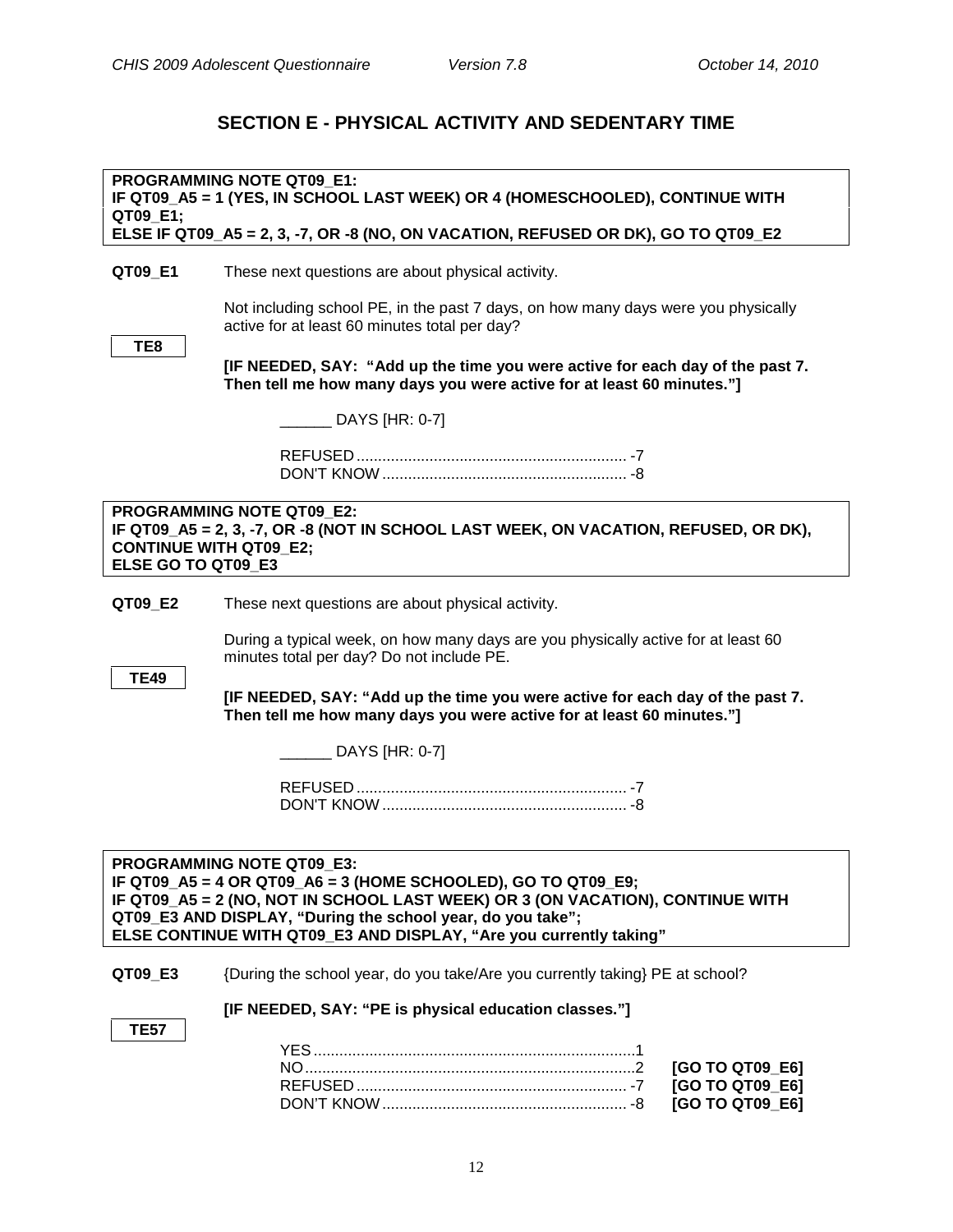<span id="page-15-0"></span>

| <b>PROGRAMMING NOTE QT09 E4:</b>                                                                                                                                                                                                                                                                                           |                                                                                                                                                                                                                                                                                    |  |
|----------------------------------------------------------------------------------------------------------------------------------------------------------------------------------------------------------------------------------------------------------------------------------------------------------------------------|------------------------------------------------------------------------------------------------------------------------------------------------------------------------------------------------------------------------------------------------------------------------------------|--|
|                                                                                                                                                                                                                                                                                                                            |                                                                                                                                                                                                                                                                                    |  |
|                                                                                                                                                                                                                                                                                                                            |                                                                                                                                                                                                                                                                                    |  |
|                                                                                                                                                                                                                                                                                                                            |                                                                                                                                                                                                                                                                                    |  |
|                                                                                                                                                                                                                                                                                                                            |                                                                                                                                                                                                                                                                                    |  |
|                                                                                                                                                                                                                                                                                                                            |                                                                                                                                                                                                                                                                                    |  |
| playing sports?                                                                                                                                                                                                                                                                                                            | In a typical PE class, how many minutes {do/did} you usually spend actually exercising or                                                                                                                                                                                          |  |
|                                                                                                                                                                                                                                                                                                                            |                                                                                                                                                                                                                                                                                    |  |
|                                                                                                                                                                                                                                                                                                                            |                                                                                                                                                                                                                                                                                    |  |
|                                                                                                                                                                                                                                                                                                                            |                                                                                                                                                                                                                                                                                    |  |
|                                                                                                                                                                                                                                                                                                                            |                                                                                                                                                                                                                                                                                    |  |
|                                                                                                                                                                                                                                                                                                                            |                                                                                                                                                                                                                                                                                    |  |
|                                                                                                                                                                                                                                                                                                                            |                                                                                                                                                                                                                                                                                    |  |
|                                                                                                                                                                                                                                                                                                                            |                                                                                                                                                                                                                                                                                    |  |
| <b>PROGRAMMING NOTE QT09 E6:</b><br>IF QT09_A5 = 4 or QT09_A6 = 3 (HOME SCHOOLED) OR QT09_A6 = 2 (NO, NOT IN SCHOOL LAST<br><b>YEAR), GO TO QT09_E9;</b><br>IF QT09_A5 = 2 (NO, NOT IN SCHOOL LAST WEEK) OR 3 (ON VACATION), CONTINUE WITH<br>QT09_E6 AND GO TO OPTION B;<br>ELSE CONTINUE WITH QT09 E6 AND GO TO OPTION A |                                                                                                                                                                                                                                                                                    |  |
|                                                                                                                                                                                                                                                                                                                            |                                                                                                                                                                                                                                                                                    |  |
| school?                                                                                                                                                                                                                                                                                                                    | A) How many days in the past week did you walk, bicycle, or skateboard home from                                                                                                                                                                                                   |  |
| or skateboard home from school?                                                                                                                                                                                                                                                                                            | B) During the school year, on how many days during a typical week do you walk, bicycle,                                                                                                                                                                                            |  |
|                                                                                                                                                                                                                                                                                                                            | [INTERVIEWER NOTE: THIS INCLUDES KIDS WHO RIDE ROLLERBLADES,<br>ROLLERSHOES, OR NON-MOTORIZED SCOOTERS HOME FROM SCHOOL.]                                                                                                                                                          |  |
| <b>DAYS</b>                                                                                                                                                                                                                                                                                                                |                                                                                                                                                                                                                                                                                    |  |
|                                                                                                                                                                                                                                                                                                                            | IF QT09 A5 = 1 (ATTENDED SCHOOL LAST WEEK) DISPLAY "do";<br><b>ELSE DISPLAY "did"</b><br>How many days a week {do/did} you have PE?<br><b>NUMBER OF DAYS</b><br>PROGRAMMING NOTE QT09 E5:<br>IF QT09_A5 = 1 (ATTENDED SCHOOL LAST WEEK) DISPLAY "do";<br><b>ELSE DISPLAY "did"</b> |  |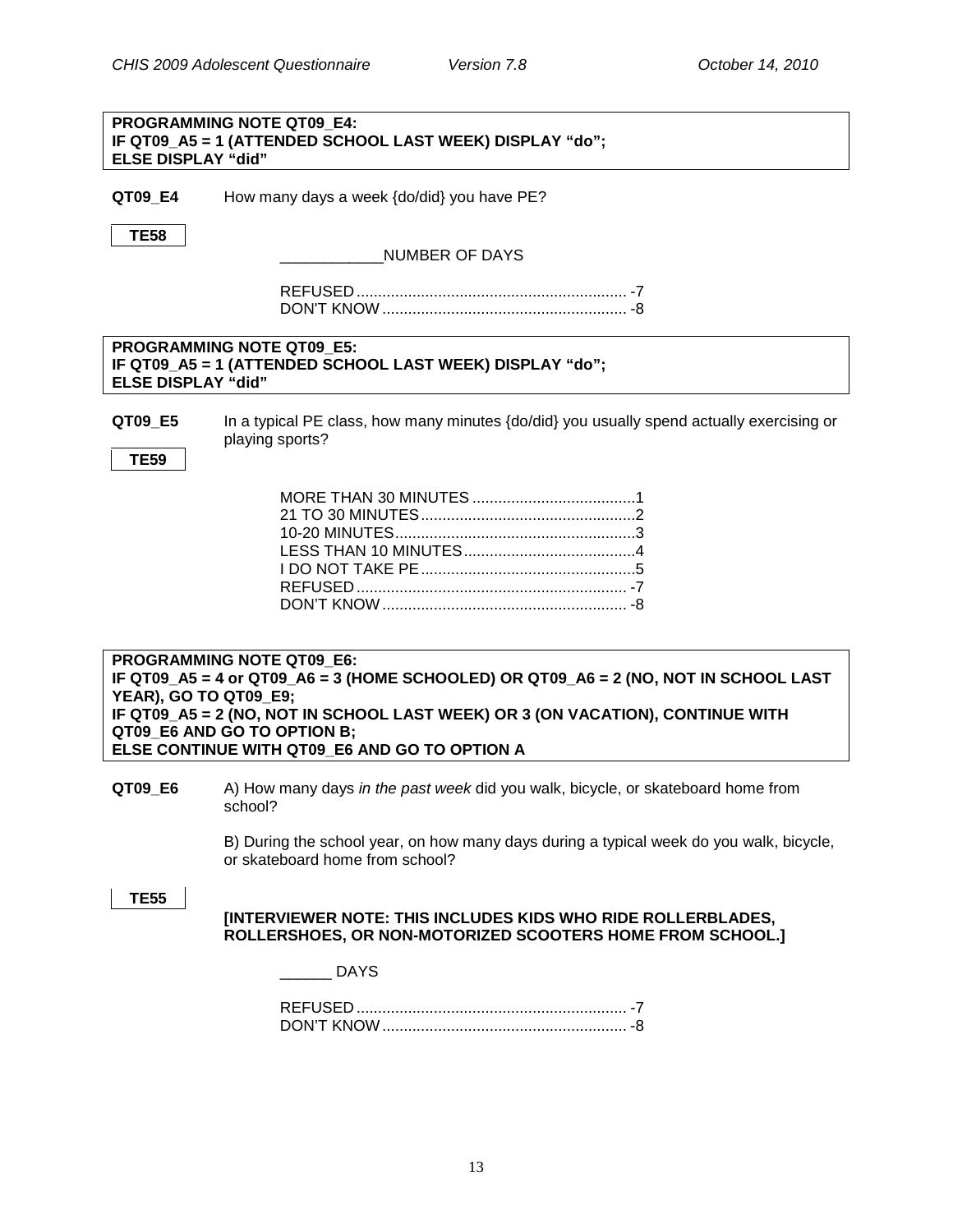#### **PROGRAMMING NOTE QT09\_E7: IF QT09\_E6 = 0, -7 OR -8 (NO DAYS, REF/DK) GO TO QT09\_E8; ELSE IF QT09\_E6 > 0 DAYS, CONTINUE WITH QT09\_E7; IF QT09\_A5 = 1, DISPLAY "does it"; IF QT09\_A6 = 1, DISPLAY "did it"**

**QT09 E7** About how many minutes {did it/does it} take you without any stops?

**TE56**

**[IF NEEDED, SAY: "To walk, bicycle, or skateboard home from school."]**

\_\_\_\_\_\_ MINUTES

REFUSED ............................................................... -7 DON'T KNOW ......................................................... -8

#### **PROGRAMMING NOTE QT09\_E8: IF QT09\_E6 = 0 DAYS, -7, OR -8, CONTINUE WITH QT09\_E8; ELSE IF QT09\_E6 > 0 DAYS (ONE OR MORE DAYS), GO TO QT09\_E9**

**QT09\_E8** Could you walk or bike home from school in 30 minutes or less?

**TE61**

<span id="page-16-0"></span>**QT09\_E9** Now, thinking about a typical SATURDAY AND SUNDAY, about how many hours per day do you usually watch TV or play video games?

**TE14**

**[IF > 1 HOUR, VERIFY: "That's {xx} hours PER DAY?"]**

### **[IF > 0, BUT < 1, ENTER "94"]**

\_\_\_\_\_\_ HOURS

| MORE THAN ZERO, LESS THAN 1 HOUR 94 |  |
|-------------------------------------|--|
|                                     |  |
|                                     |  |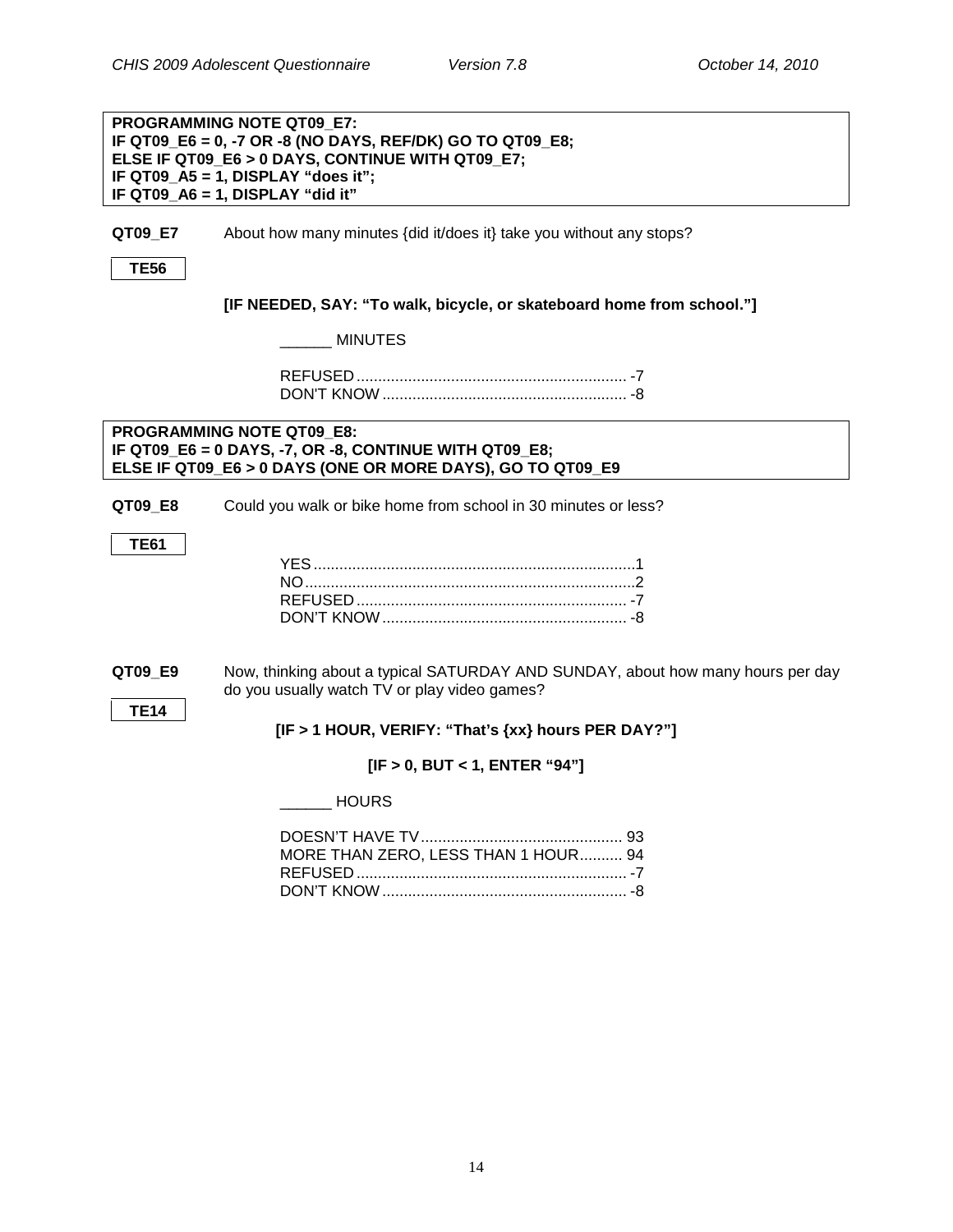**QT09\_E10** And about how many hours per day on a typical SATURDAY OR SUNDAY do you use a computer for fun, not schoolwork?

**TE15**

**[IF > 1 HOUR, VERIFY: "That's {xx} hours PER DAY?"]**

#### **[IF > 0, BUT < 1, ENTER "94"]**

#### \_\_\_\_\_\_ HOURS PER DAY

| MORE THAN ZERO, LESS THAN 1 HOUR 94 |  |
|-------------------------------------|--|
|                                     |  |
|                                     |  |

#### <span id="page-17-0"></span>**QT09 E11** In the past 30 days, did you go to a park, playground, or open space?

#### **TE62**

**TC42**

#### **QT09\_E12** Is there a park, playground, or open space within walking distance of your home?

#### <span id="page-17-1"></span>Do you strongly agree, agree, disagree, or strongly disagree with the following statements? **QT09 E13**

The park or playground closest to where I live is safe during the day.

### **TC25**

**[IF NEEDED, SAY: "Do you strongly agree, agree, disagree, or strongly disagree?"]**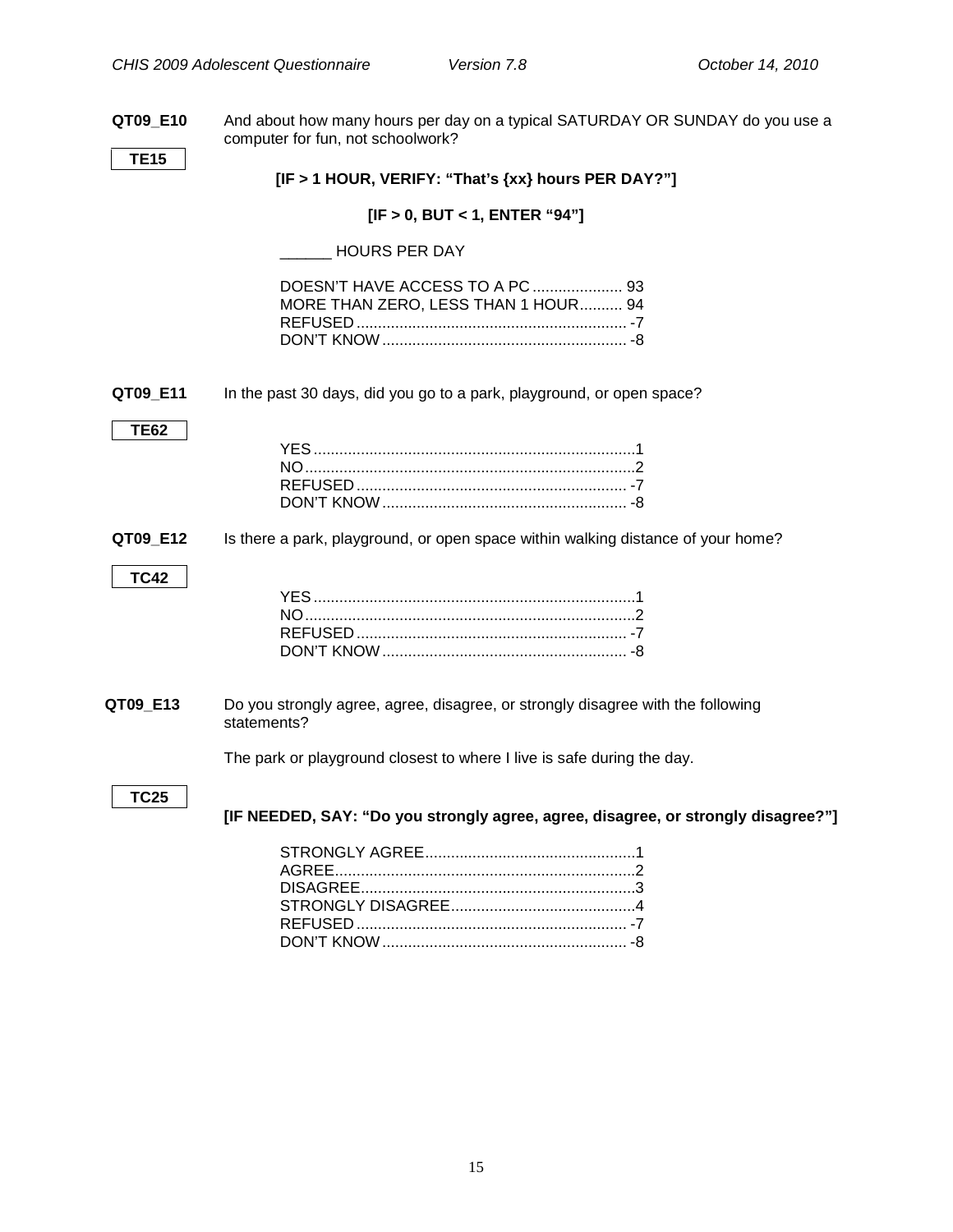#### **QT09\_E14** The park or playground closest to where I live is safe at night.

#### **TC26**

**[IF NEEDED, SAY: "Do you strongly agree, agree, disagree, or strongly disagree?"]**

**QT09\_E15** Do you feel safe in your neighborhood…

#### **TE64**

#### **PROGRAMMING NOTE QT09\_E16: IF QT09\_A5 = 4 (HOME SCHOOL LAST WEEK) OR QT09\_A6 = 3 (HOME SCHOOLED LAST YEAR), GO TO QT09\_F1; ELSE CONTINUE WITH QT09\_E16**

**QT09\_E16** How often do you feel safe at your school? Would you say…

#### **TE65**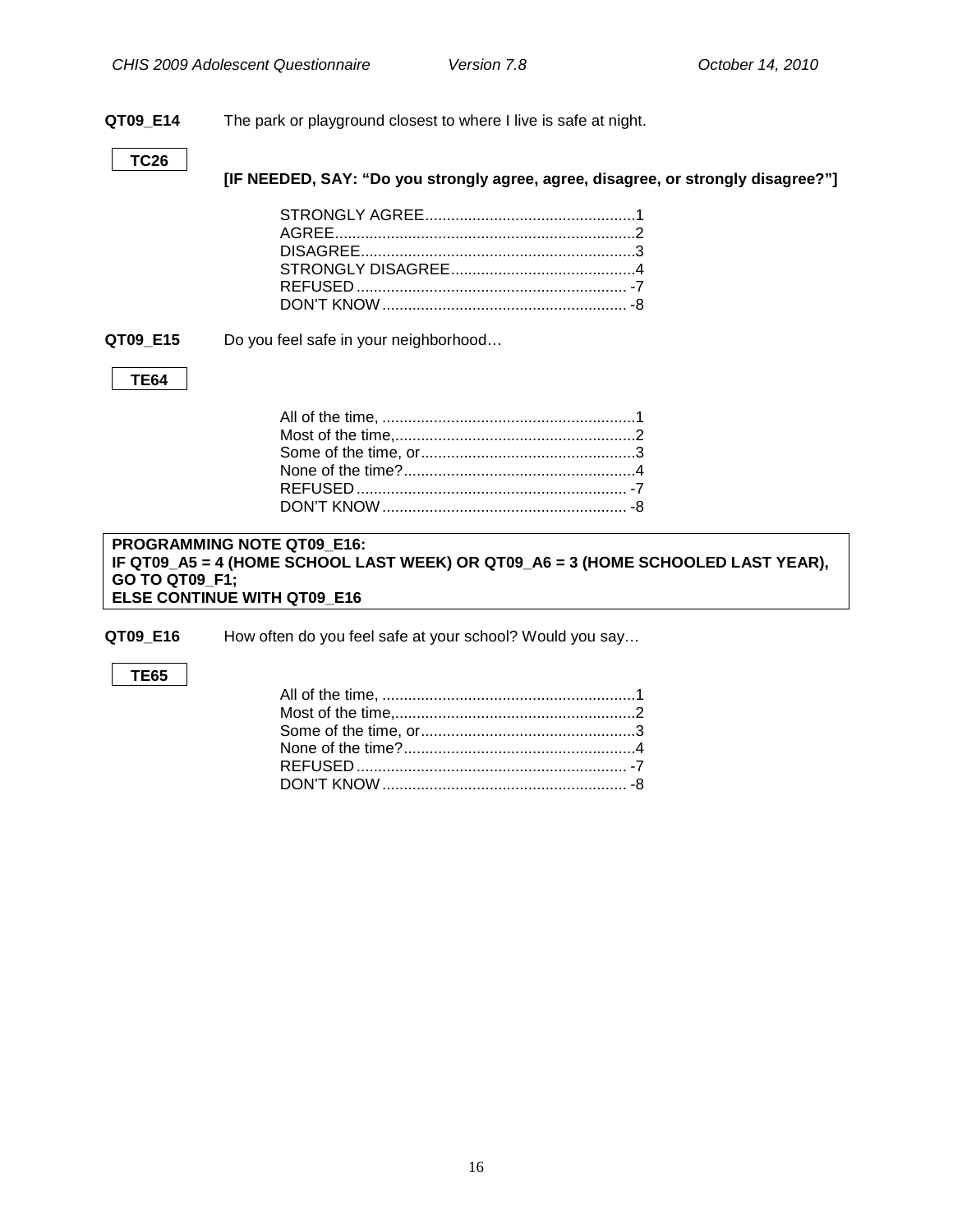## **SECTION F - TOBACCO, ALCOHOL AND DRUG USE**

<span id="page-19-1"></span><span id="page-19-0"></span>

| QT09_F1                | Now I'm going to ask about smoking.                                                                                                                        |
|------------------------|------------------------------------------------------------------------------------------------------------------------------------------------------------|
|                        | Have you ever smoked cigarettes, even 1 or 2 puffs?                                                                                                        |
| <b>TC38</b>            | [GO TO QT09_F4]<br>[GO TO QT09_F4]<br>[GO TO QT09_F4]                                                                                                      |
| QT09_F2                | In the past 30 days, on how many days did you smoke cigarettes?                                                                                            |
| <b>TE19</b>            | [GO TO QT09_F4]                                                                                                                                            |
| QT09_F3                | In the past 30 days, when you smoked, about how many cigarettes did you smoke per<br>day?                                                                  |
| <b>TE20</b>            | [IF NEEDED, SAY: "On average."]<br>[IF NEEDED, SAY: "On the days you smoked?"]<br>[IF R SAYS "A Pack", CODE THIS AS 20 CIGARETTES]<br>NUMBER OF CIGARETTES |
|                        |                                                                                                                                                            |
| QT09_F4<br><b>TE22</b> | Did you ever have more than a few sips of any alcoholic drink, like beer, wine, mixed<br>drinks, or liquor?<br>[GO TO QT09_F9]                             |
|                        | [GO TO QT09_F9]                                                                                                                                            |

<span id="page-19-2"></span>DON'T KNOW......................................................... -8 **[GO TO QT09\_F9]**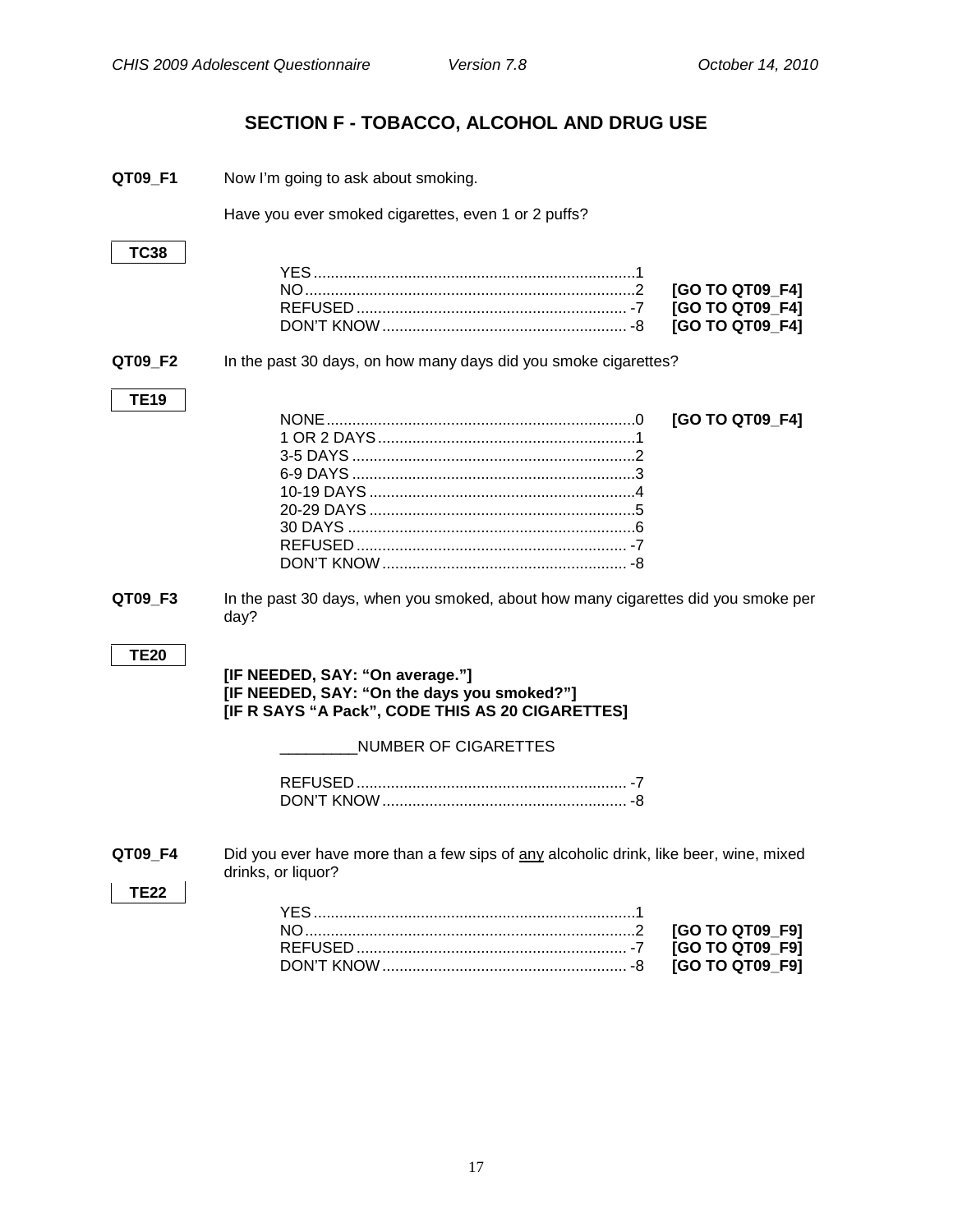**QT09\_F5** If we consider one drink to be a can or bottle of beer, a glass of wine, a shot of liquor, or one mixed drink, on how many days in the past 30 days did you have at least one drink of alcohol?

**TE23**

#### **PROGRAMMING NOTE QT09\_F6: IF QT09\_A4 = 1 (MALE) GO TO QT09\_F7; ELSE CONTINUE WITH QT09\_F6**

**QT09\_F6** How many days in the past 30 days did you have <u>four or more</u> drinks in a row, that is within a couple of hours?

#### **TE24A**

#### **PROGRAMMING NOTE QT09\_F7: IF QT09\_A4 = 2 (FEMALE), GO TO QT09\_F8; ELSE CONTINUE WITH QT09\_F7**

**QT09\_F7** How many days in the past 30 days did you have five or more drinks in a row, that is within a couple of hours?

#### **TE24**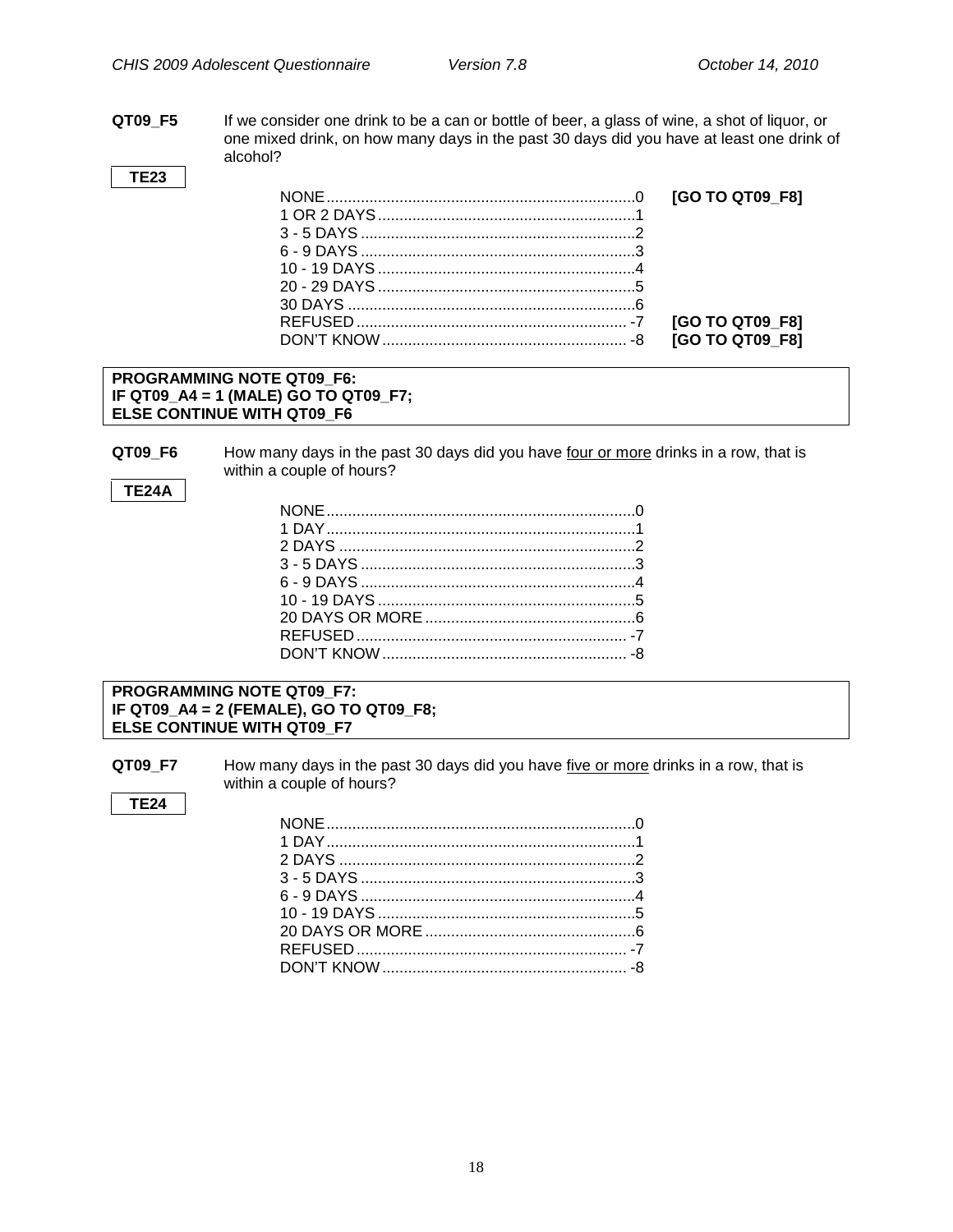**QT09\_F8** When you drink alcohol, about how many drinks do you usually have?

#### **TE25**

#### <span id="page-21-0"></span>**PROGRAMMING NOTE QT09\_F9: IF SC24 = 3 OR 5 (PARENT/LEGAL GUARDIAN REQUESTED THAT TEEN NOT BE ASKED QUESTIONS ABOUT DRUGS), SKIP TO SECTION G; ELSE CONTINUE WITH QT09\_F9**

**QT09\_F9** Have you ever tried marijuana, cocaine, sniffing glue, or any other drugs?

#### **TE28**

| <b>IGO TO QT09 G11</b> |  |
|------------------------|--|
|                        |  |

#### **QT09\_F10** In the past 12 months have you used marijuana?

#### **TC39**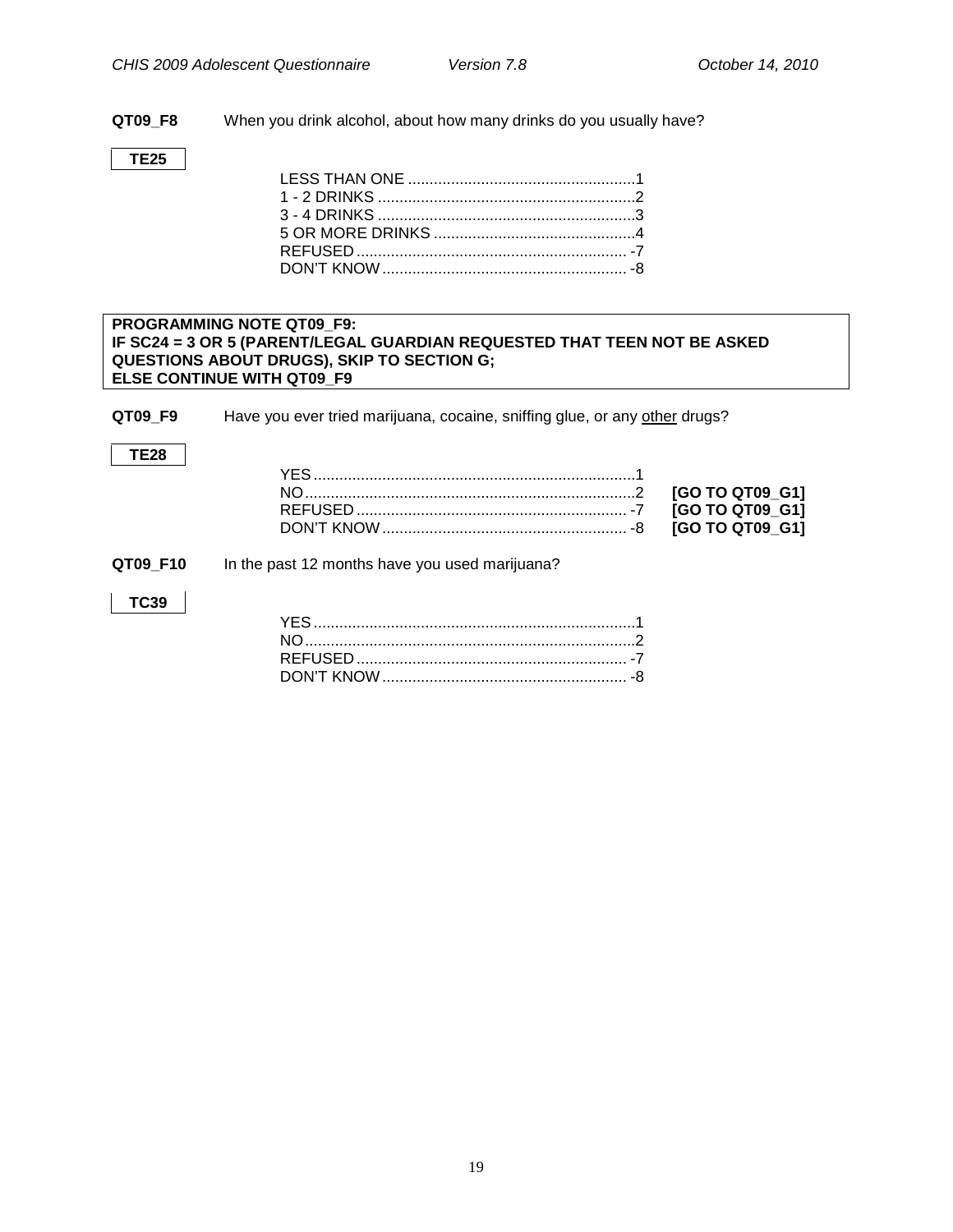## <span id="page-22-0"></span>**SECTION G – EMOTIONAL FUNCTIONING QT09 G1** The next questions are about how you have been feeling during the past 30 days. About how often during the past 30 days did you feel nervous—Would you say all of the time, most of the time, some of the time, a little of the time, or none of the time? **TG11** ALL............................................................................1 MOST........................................................................2 SOME........................................................................3 A LITTLE ..................................................................4 NONE........................................................................5 REFUSED ............................................................... -7 DON'T KNOW ......................................................... -8 **QT09 G2** During the past 30 days, about how often did you feel hopeless—all of the time, most of the time, some of the time, a little of the time, or none of the time? **TG12** ALL............................................................................1 MOST........................................................................2 SOME........................................................................3 A LITTLE ..................................................................4 NONE........................................................................5 REFUSED ............................................................... -7 DON'T KNOW ......................................................... -8 **QT09\_G3** During the past 30 days, about how often did you feel restless or fidgety? **TG13 [IF NEEDED, SAY: "All of the time, most of the time, some of the time, a little of the time, or none of the time?"]** ALL............................................................................1 MOST........................................................................2 SOME........................................................................3 A LITTLE ..................................................................4 NONE........................................................................5 REFUSED ............................................................... -7 DON'T KNOW ......................................................... -8 **QT09\_G4** How often did you feel so depressed that nothing could cheer you up? **TG14 [IF NEEDED, SAY: "All of the time, most of the time, some of the time, a little of the time, or none of the time?"]** ALL............................................................................1 MOST........................................................................2 SOME........................................................................3 A LITTLE ..................................................................4 NONE........................................................................5 REFUSED ............................................................... -7 DON'T KNOW ......................................................... -8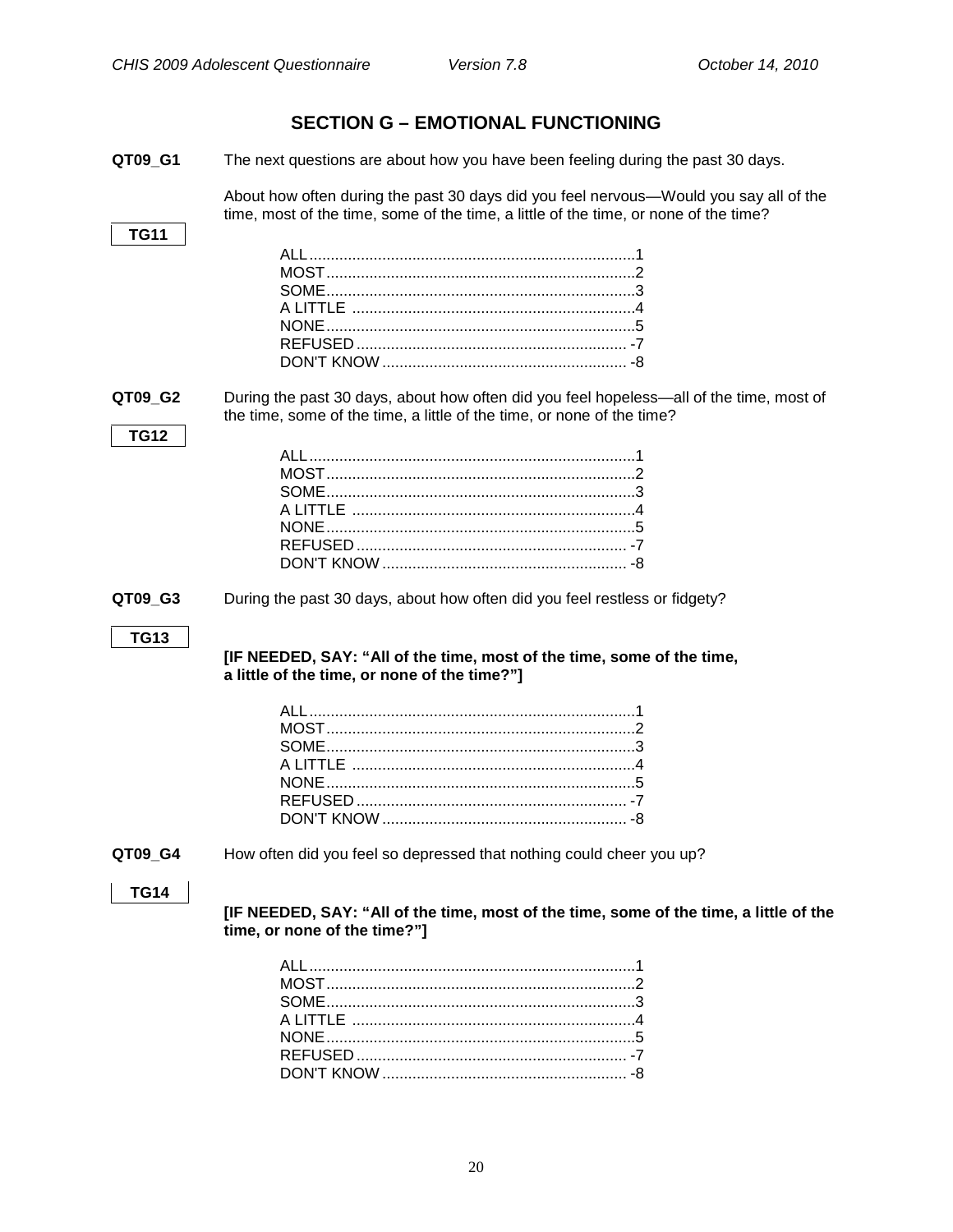**QT09\_G5** During the past 30 days, about how often did you feel that everything was an effort?

#### **TG15**

**[IF NEEDED, SAY: "All of the time, most of the time, some of the time, a little of the time, or none of the time?"]**

**QT09\_G6** During the past 30 days, about how often did you feel worthless?

#### **TG16**

**[IF NEEDED, SAY: "All of the time, most of the time, some of the time, a little of the time, or none of the time?"]**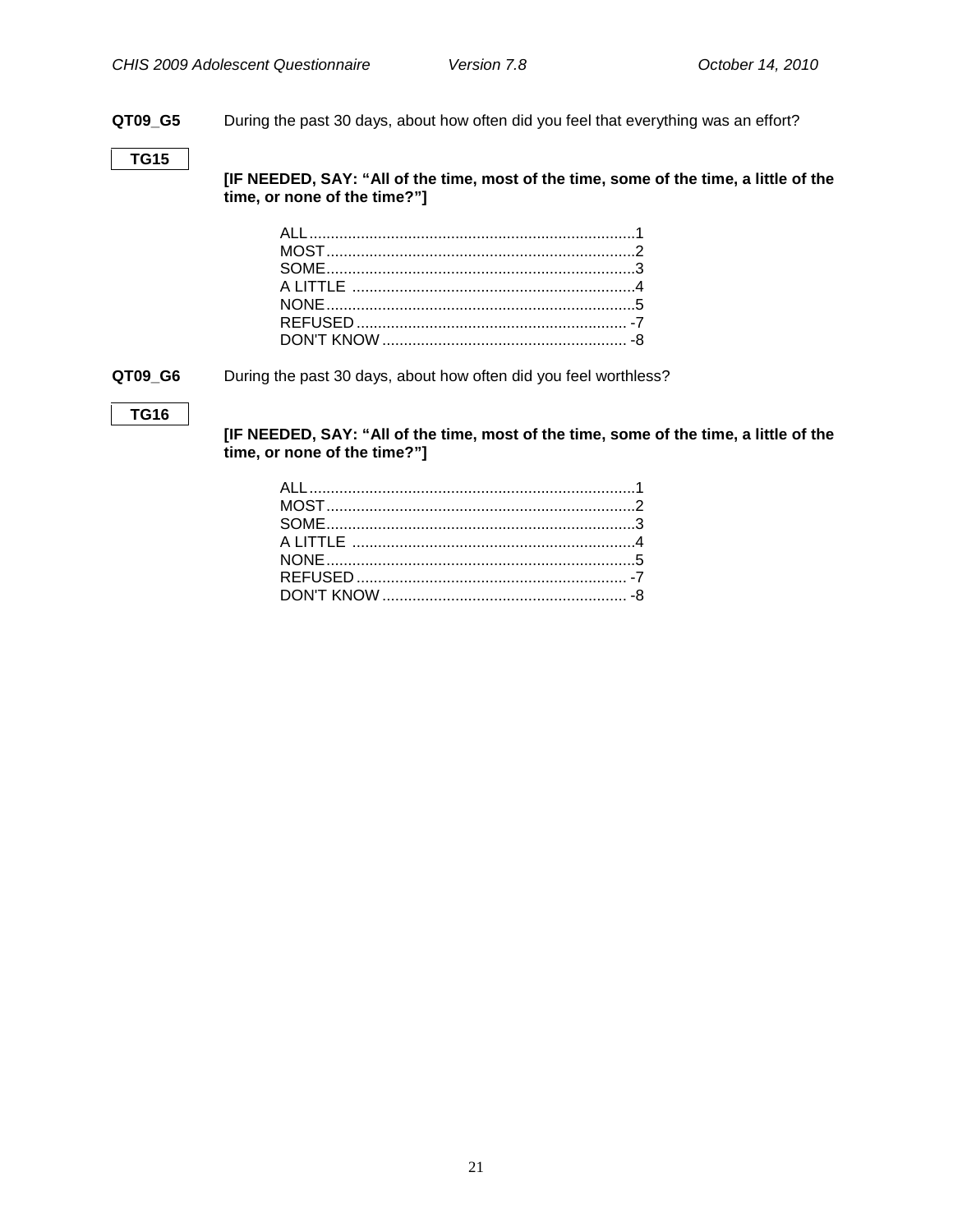<span id="page-24-1"></span><span id="page-24-0"></span>**Sexual Behavior**

## **SECTION H – SEXUAL BEHAVIORS**

#### **PROGRAMMING NOTE QT09\_H1: IF PARENT/GUARDIAN DID** *NOT* **ALLOW RESPONDENT TO ANSWER SEXUAL BEHAVIOR QUESTIONS, GO TO QT09\_I1; ELSE CONTINUE WITH QT09\_H1**

The next questions are about sexual behaviors. All answers will be kept private and you can refuse to answer any question.

| QT09 H1     | Have you ever had oral sex?                                                                                    |
|-------------|----------------------------------------------------------------------------------------------------------------|
|             | [IF NEEDED, SAY: "Oral sex is mouth to genital sexual contact, such as mouth to<br>penis or mouth to vagina."] |
| <b>TH34</b> |                                                                                                                |
| QT09 H2     | Have you ever had sexual intercourse?                                                                          |
|             | [IF NEEDED, SAY: "By sexual intercourse, we mean sex with a penis in a vagina or<br>an anus or rectum."]       |
| <b>TE32</b> |                                                                                                                |
|             | [GO TO QT09 11]<br>[GO TO QT09_I1]<br>[GO TO QT09 11]                                                          |
| QT09 H3     | How old were you when you had sexual intercourse for the first time?                                           |
| <b>TE33</b> | YEARS OLD [HR: 1-17; SR: 10-17]                                                                                |
| QT09 H4     | In the past 12 months, how many different people did you have sexual intercourse with?                         |
| <b>TE36</b> | PERSON/PEOPLE [HR: 0-90; SR: 0-10]                                                                             |
|             |                                                                                                                |

DON'T KNOW......................................................... -8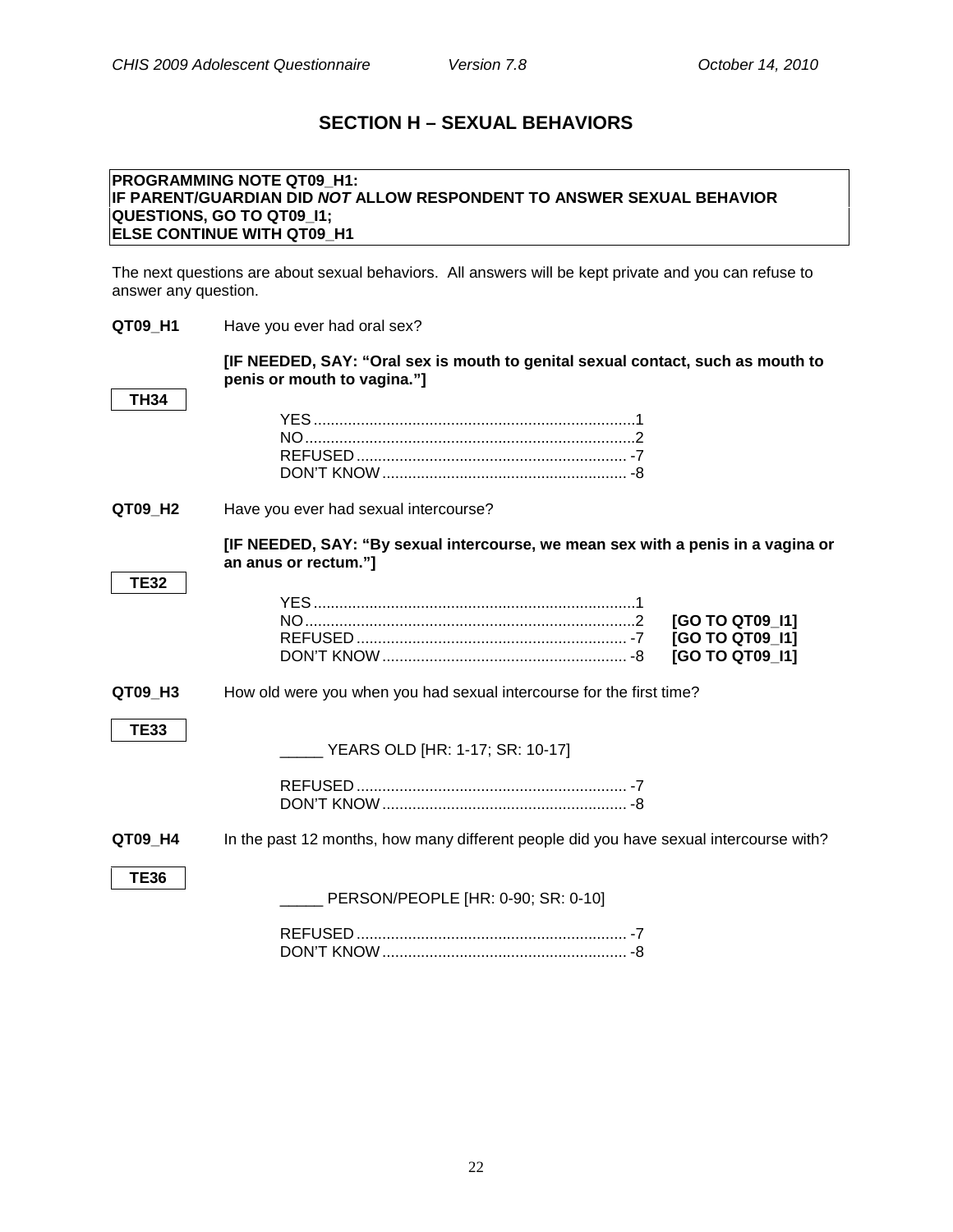| <b>PROGRAMMING NOTE QT09 H5:</b>                                                            |
|---------------------------------------------------------------------------------------------|
| IF QT09_H4 = 0, -7, OR -8 (NO SEXUAL PARTNERS PAST 12 MONTHS, REF, OR DK) GO TO             |
| QT09 H7;                                                                                    |
| <b>ELSE CONTINUE WITH QT09 H5;</b>                                                          |
| IF QT09 H4 = 1, DISPLAY "Is that partner male or female?";                                  |
| ELSE, DISPLAY, "In the past 12 months, have your sexual partners been male, female, or both |
| male and female?"                                                                           |
|                                                                                             |
|                                                                                             |

| QT09 H5     | {Is that partner male or female?/In the past 12 months, have your sexual partners been<br>male, female, or both male and female?} |
|-------------|-----------------------------------------------------------------------------------------------------------------------------------|
| <b>TH29</b> |                                                                                                                                   |
|             |                                                                                                                                   |
| QT09 H6     | Have you had sexual intercourse in the past 3 months?                                                                             |
| <b>TH30</b> |                                                                                                                                   |
|             | PROGRAMMING NOTE QT09 H7:<br>IF QT09_H1 = 2, -7, OR -8 (NO SEXUAL INTERCOURSE EVER, DK, OR REFUSE), GO TO QT09_I1;                |
|             | ELSE IF QT09_H1 = 1 (YES SEXUAL INTERCOURSE EVER), CONTINUE WITH QT09_H7;                                                         |
|             | IF MALE, DISPLAY "Have you ever gotten someone";                                                                                  |
|             | ELSE IF FEMALE, DISPLAY "Have you ever been"                                                                                      |
| QT09_H7     | {Have you ever gotten someone/Have you ever been} pregnant?                                                                       |

#### **PROGRAMMING NOTE QT09\_H8: IF QT09\_A4 = 1 (MALE), GO TO QT09\_H9; ELSE IF QT09\_A4 = 2 (FEMALE), CONTINUE WITH QT09\_H8**

#### **QT09\_H8** Are you currently pregnant?

#### **TH43**

<span id="page-25-0"></span>**TE39**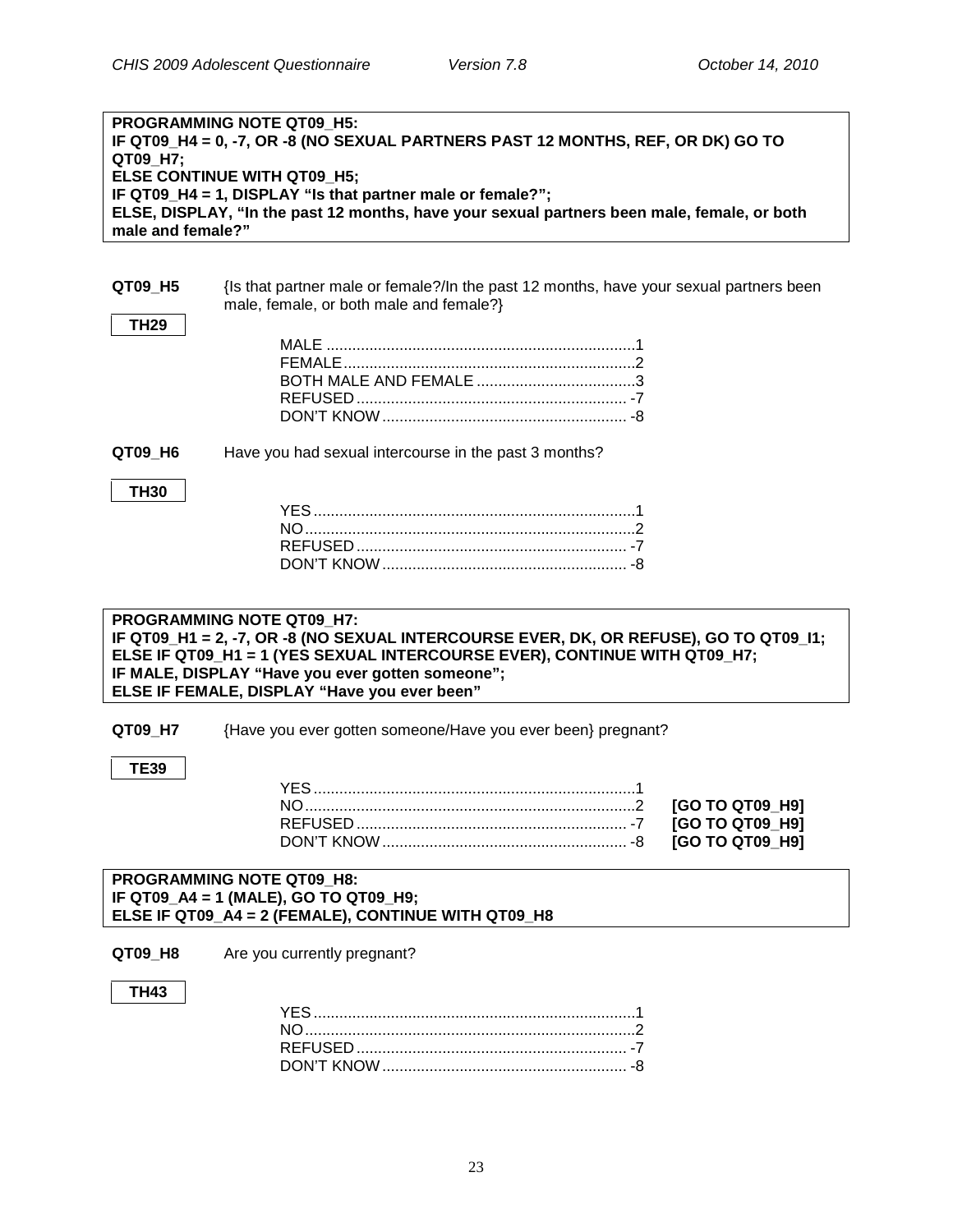<span id="page-26-0"></span>**QT09\_H9** Have you ever been tested for HIV, the virus that causes AIDS? **TH31** YES...........................................................................1 NO.............................................................................2 REFUSED ............................................................... -7 DON'T KNOW......................................................... -8 **QT09 H10** Now thinking about other sexually transmitted diseases, besides HIV, in the past 12 months, have you been tested for a sexually transmitted disease? **TE43** YES...........................................................................1 NO.............................................................................2 **[GO TO QT09\_I1]** REFUSED ............................................................... -7 **[GO TO QT09\_I1]** DON'T KNOW......................................................... -8 **[GO TO QT09\_I1] QT09\_H11** What were you tested for? **TH32 [CODE ALL THAT APPLY]**

#### **[PROBE: "Any others?"]**

| TRICH (Trichomonas, Trichomoniasis) 5 |  |
|---------------------------------------|--|
|                                       |  |
|                                       |  |
|                                       |  |
|                                       |  |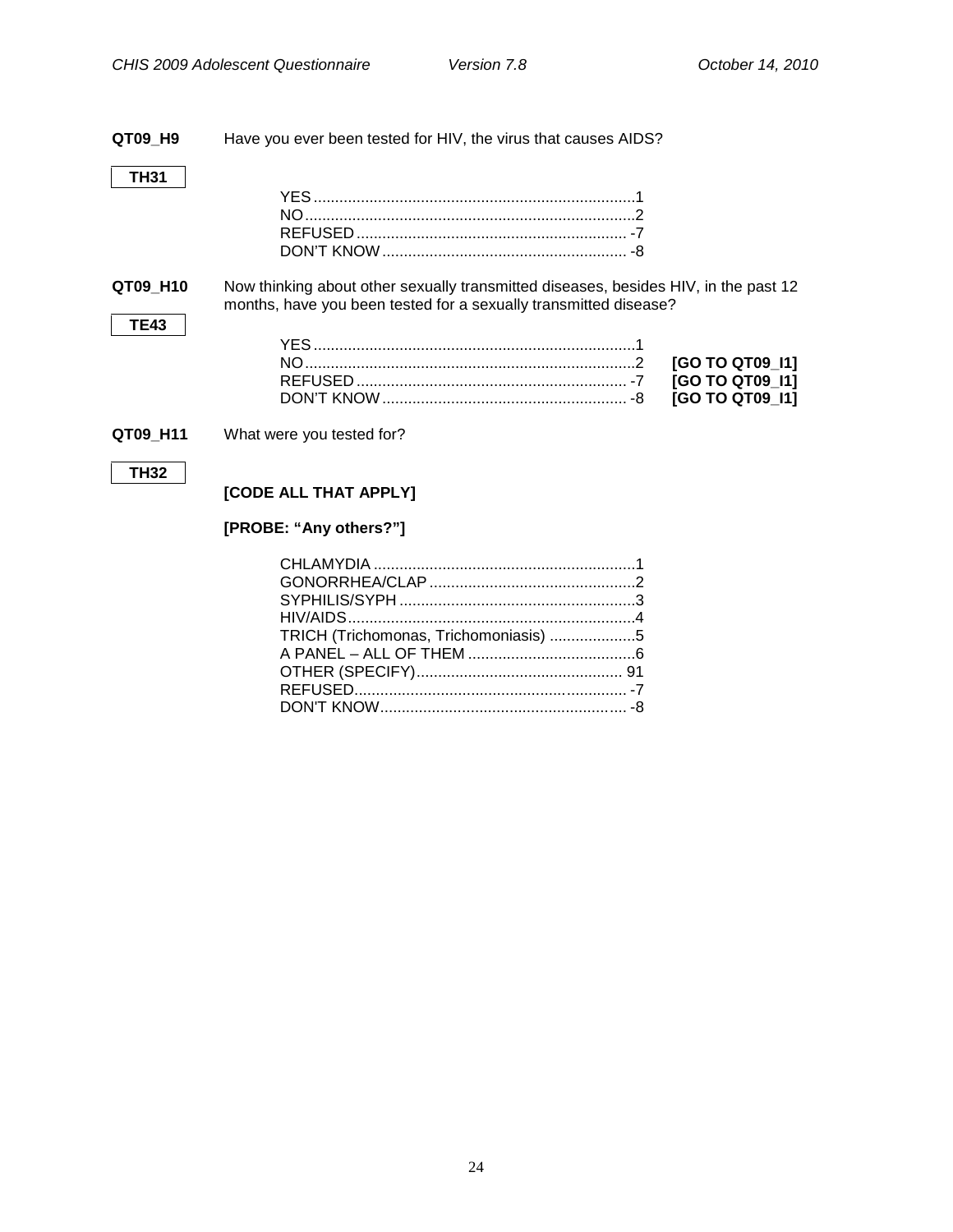## <span id="page-27-0"></span>**SECTION I – HEALTH CARE UTILIZATION AND ACCESS**

<span id="page-27-1"></span>**QT09\_I1** Now I'm going to ask about health care visits.

Is there a place that you **usually** go to when you are sick or need advice about your health?

**TF1**

#### **PROGRAMMING NOTE QT09\_ I2: IF QT09\_I1 = 4 (KAISER), FILL IN QT09\_I2 = 1 AND GO TO QT09\_I3; ELSE IF QT09\_I1 = 3 (DOCTOR/MY DOCTOR), DISPLAY "Is your doctor in a private"; ELSE DISPLAY "What kind of place do you go to most often—a medical…".**

**TF2**

**QT09\_I2** {What kind of place do you go to most often -- a medical.../Is your doctor in a private...} doctor's office, a clinic or hospital clinic, an emergency room, or some other place?

| DOCTOR'S OFFICE/KAISER/OTHER HMO1          |  |
|--------------------------------------------|--|
| CLINIC/HEALTH CENTER/HOSPITAL CLINIC 2     |  |
|                                            |  |
| SOME OTHER PLACE (SPECIFY)____________. 91 |  |
|                                            |  |
|                                            |  |
|                                            |  |
|                                            |  |

#### <span id="page-27-2"></span>**PROGRAMMING NOTE QT09\_I3: Emergency Room (General) IF QT09\_B9 = 1 OR QT09\_B14 = 1 (YES, WENT TO ER PAST 12 MONTHS FOR THEIR ASTHMA), MARK 'YES=1' ON QT09\_I3 AND GO TO QT09\_I4; ELSE CONTINUE WITH QT09\_I3**

**QT09 I3** During the past 12 months, did you visit a hospital emergency room for your own health?

| v<br>× |
|--------|
|--------|

<span id="page-27-3"></span>**QT09\_I4** During the past 12 months, how many times have you seen a medical doctor?

| ٩<br>٠ |
|--------|
|--------|

\_\_\_\_\_\_\_\_\_\_\_\_\_\_ TIMES [RANGE: 0-365]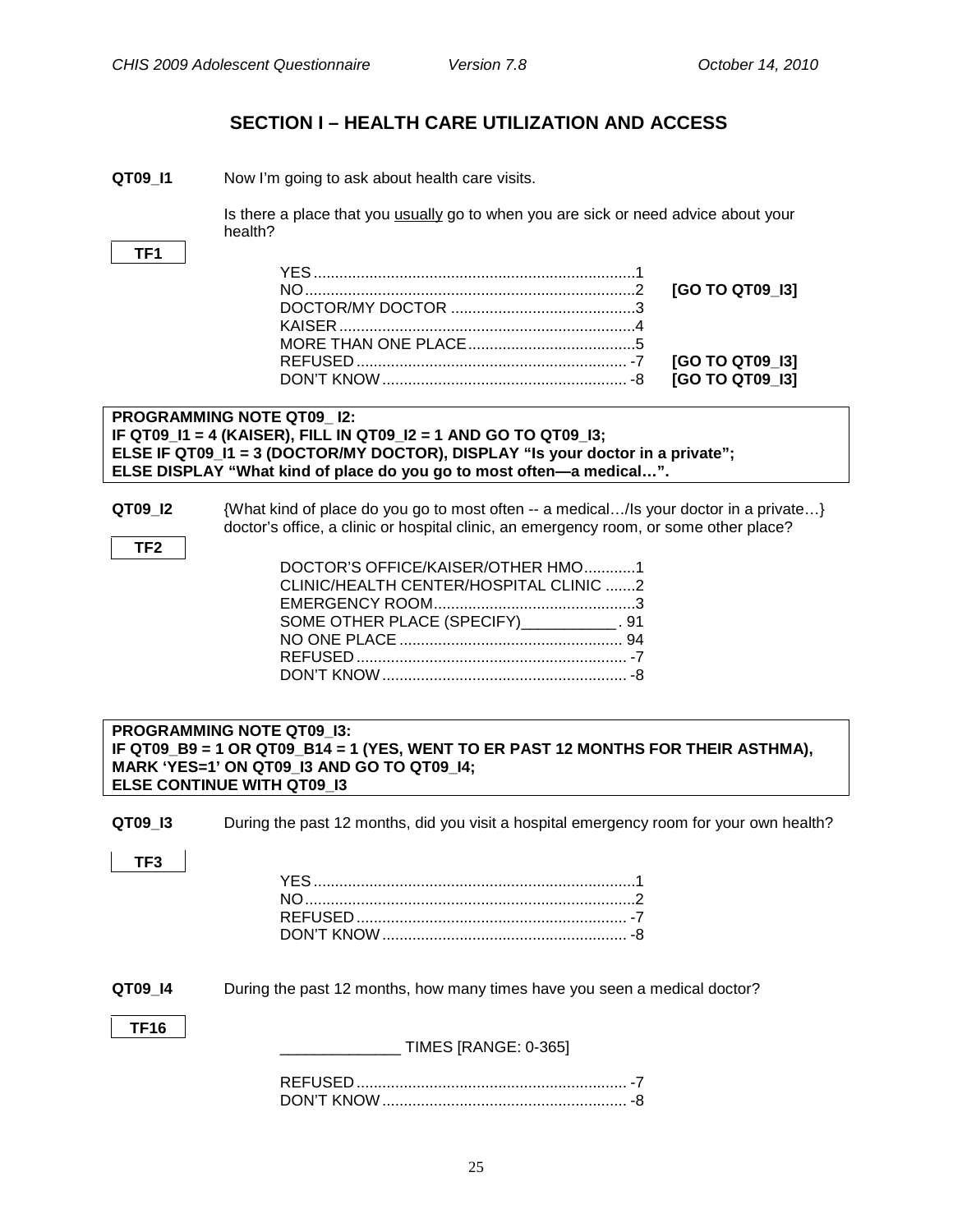- **QT09\_I5** When was the last time you saw a doctor for a physical exam or check-up?
- **TF5**
- 3 MONTHS AGO OR LESS............................................ 1 MORE THAN 3 MONTHS UP TO 6 MONTHS AGO...... 2 MORE THAN 6 MONTHS UP TO 12 MONTHS AGO.... 3 MORE THAN 12 MONTHS UP TO 2 YEARS AGO ....... 4 MORE THAN 2 YEARS AGO ......................................... 5 HAVE NEVER HAD A PHYSICAL.................................. 0 REFUSED ......................................................................-7 DON'T KNOW................................................................-8

#### <span id="page-28-0"></span>**PROGRAMMING NOTE QT09\_I6: Recall of Provider Advice IF QT09\_I5 = 0 (NEVER HAD A PHYSICAL EXAM), 5 (LAST PHYSICAL EXAM 2 OR MORE YEARS AGO), -7 (REFUSED), -8 (DON'T KNOW), GO TO QT09\_I8; ELSE CONTINUE WITH QT09\_I6**

**QT09\_I6** When you had your last routine physical exam, did you and a doctor talk about exercise or physical activity?

#### **TF8H**

**QT09 I7** ....about nutrition or healthy eating?

**TF8I**

**[IF NEEDED, SAY: "When you had your last routine physical exam, did you and a doctor talk about nutrition or healthy eating?"]**

<span id="page-28-1"></span>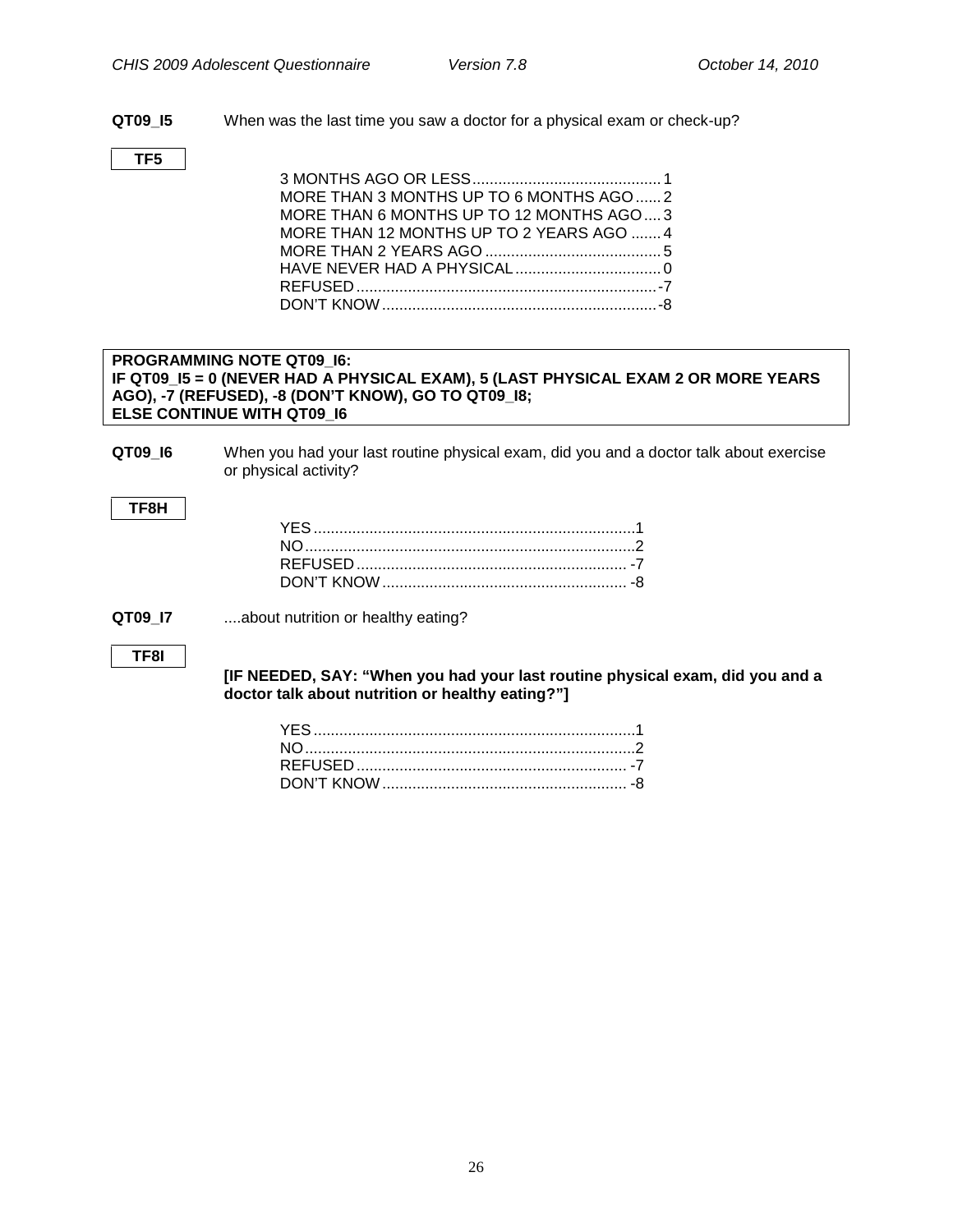<span id="page-29-0"></span>**Patient-Centered Care: Information**

#### **PROGRAMMING NOTE QT09\_I8: IF QT09\_I1 = 1, 3, 4, OR 5 (YES, DOCTOR, KAISER, OR MORE THAN ONE PLACE FOR USUAL SOURCE OF CARE) AND IF [QT09\_B6 = 1 (YES, CURRENTLY HAS ASTHMA) OR IF QT09\_B7 = 1 (YES, ASTHMA EPISODE IN PAST 12 MONTHS)], CONTINUE WITH QT09\_I8; ELSE GO TO QT09\_I9**

**QT09 I8** Do you have a personal doctor or medical provider who is your main provider?

**TI14**

**[IF NEEDED, SAY: "This can be a general doctor, a specialist doctor, a physician assistant, a nurse or other health provider."]**

#### **PROGRAMMING NOTE QT09\_I9: IF QT09\_B6 = 1 (YES, STILL HAVE ASTHMA) OR QT09\_B7 = 1 (YES, ASTHMA EPISODE IN PAST 12 MONTHS) AND IF [QT09\_I4 > 0 (SAW A DOCTOR AT LEAST ONCE IN PAST 12 MONTHS) OR QT09\_I5 = 1 OR 2 OR 3 (SAW DOCTOR LESS THAN A YEAR AGO)], CONTINUE WITH QT09\_I9; ELSE GO TO QT09\_I11**

**QT09\_I9** During the past 12 months, did you or a parent phone or e-mail the doctor's office with a medical question?

#### **TI15**

**QT09 I10** How often did you get an answer as soon as you needed it? Would you say...

#### **TI16**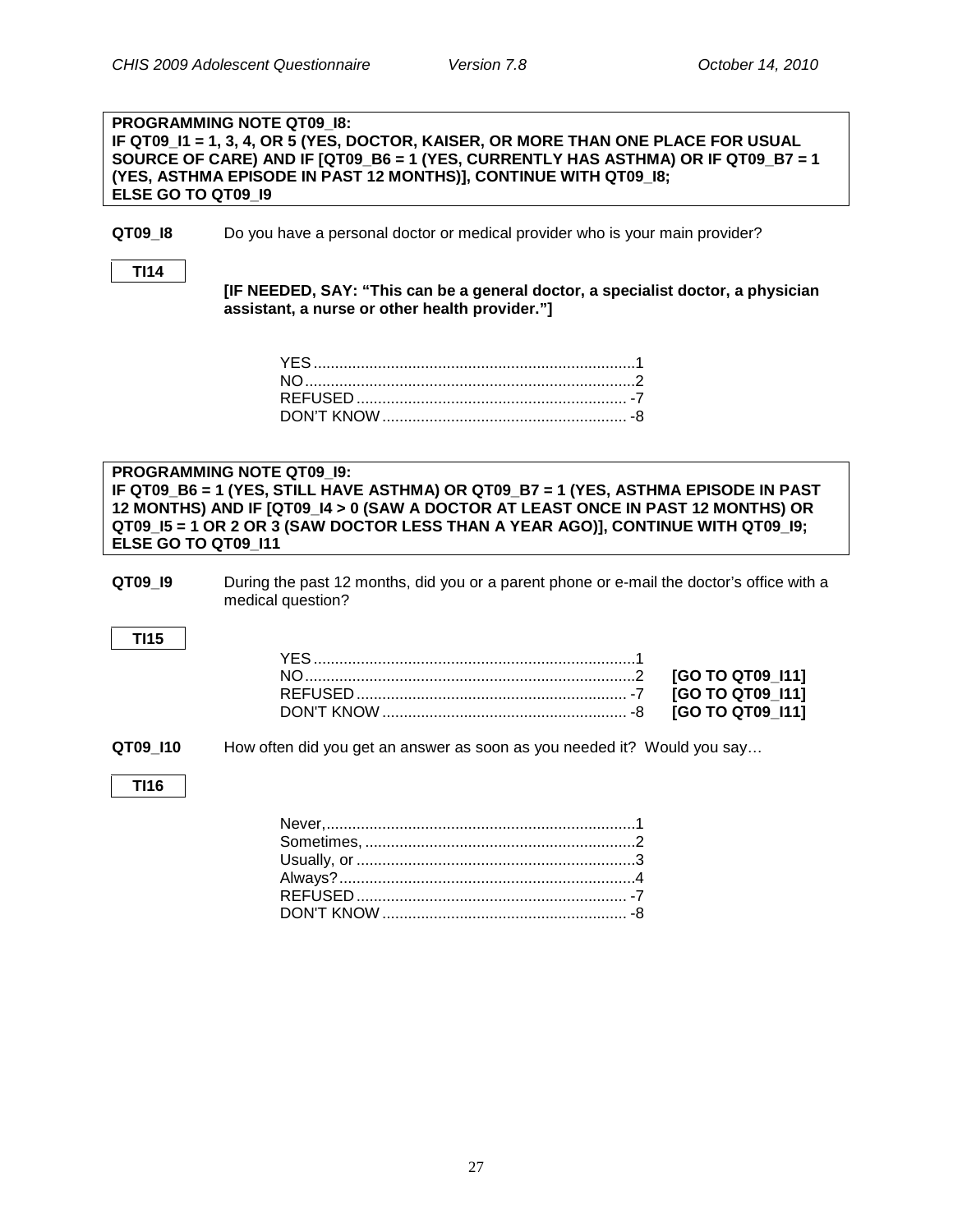<span id="page-30-0"></span>**Care Coordination**

<span id="page-30-1"></span>

| ELSE GO TO QT09 112                                                                                                                                                                    | <b>PROGRAMMING NOTE QT09 111:</b><br>IF QT09_B6 = 1 (YES, STILL HAVE ASTHMA) OR QT09_B7 = 1 (YES, ASTHMA EPISODE IN PAST<br>12 MONTHS) AND IF QT09_I1 = 1, 3, 4, OR 5 (YES, DOCTOR, KAISER, OR MORE THAN ONE<br>PLACE FOR USUAL SOURCE OF CARE) AND IF QT09_18 = 1 (YES HAS PERSONAL DOCTOR),<br><b>CONTINUE WITH QT09_I11;</b> |  |
|----------------------------------------------------------------------------------------------------------------------------------------------------------------------------------------|---------------------------------------------------------------------------------------------------------------------------------------------------------------------------------------------------------------------------------------------------------------------------------------------------------------------------------|--|
| QT09_I11<br><b>TI17</b>                                                                                                                                                                | Is there anyone at your doctor's office or clinic who helps coordinate your care with other<br>doctors or services, such as tests or treatments?                                                                                                                                                                                |  |
|                                                                                                                                                                                        |                                                                                                                                                                                                                                                                                                                                 |  |
| QT09_I12                                                                                                                                                                               | During the past 12 months, did you delay or not get a medicine that a doctor prescribed<br>for you?                                                                                                                                                                                                                             |  |
| <b>TI18</b>                                                                                                                                                                            | [GO TO QT09_I15]<br>[GO TO QT09_I15]<br>[GO TO QT09_I15]                                                                                                                                                                                                                                                                        |  |
| QT09_I13                                                                                                                                                                               | Was cost or lack of insurance a reason why you delayed or did not get the prescription?                                                                                                                                                                                                                                         |  |
| <b>TI21</b>                                                                                                                                                                            | [GO TO QT09_I15]<br>[GO TO QT09_I15]<br>[GO TO QT09 115]                                                                                                                                                                                                                                                                        |  |
| <b>PROGRAMMING NOTE QT09 114:</b><br>IF QT09_B6 = 1 (YES, STILL HAVE ASTHMA) OR QT09_B7 = 1 (YES, ASTHMA EPISODE IN PAST<br>12 MONTHS), CONTINUE WITH QT09 114;<br>ELSE GO TO QT09_I15 |                                                                                                                                                                                                                                                                                                                                 |  |
| QT09_I14                                                                                                                                                                               | Was this prescription for your asthma?                                                                                                                                                                                                                                                                                          |  |
| TI19                                                                                                                                                                                   |                                                                                                                                                                                                                                                                                                                                 |  |
| QT09_I15                                                                                                                                                                               | During the past 12 months, did you delay or not get any medical care you felt you<br>needed?                                                                                                                                                                                                                                    |  |
| TF9                                                                                                                                                                                    | [GO TO QT09_I18]<br>[GO TO QT09_I18]<br>[GO TO QT09_I18]                                                                                                                                                                                                                                                                        |  |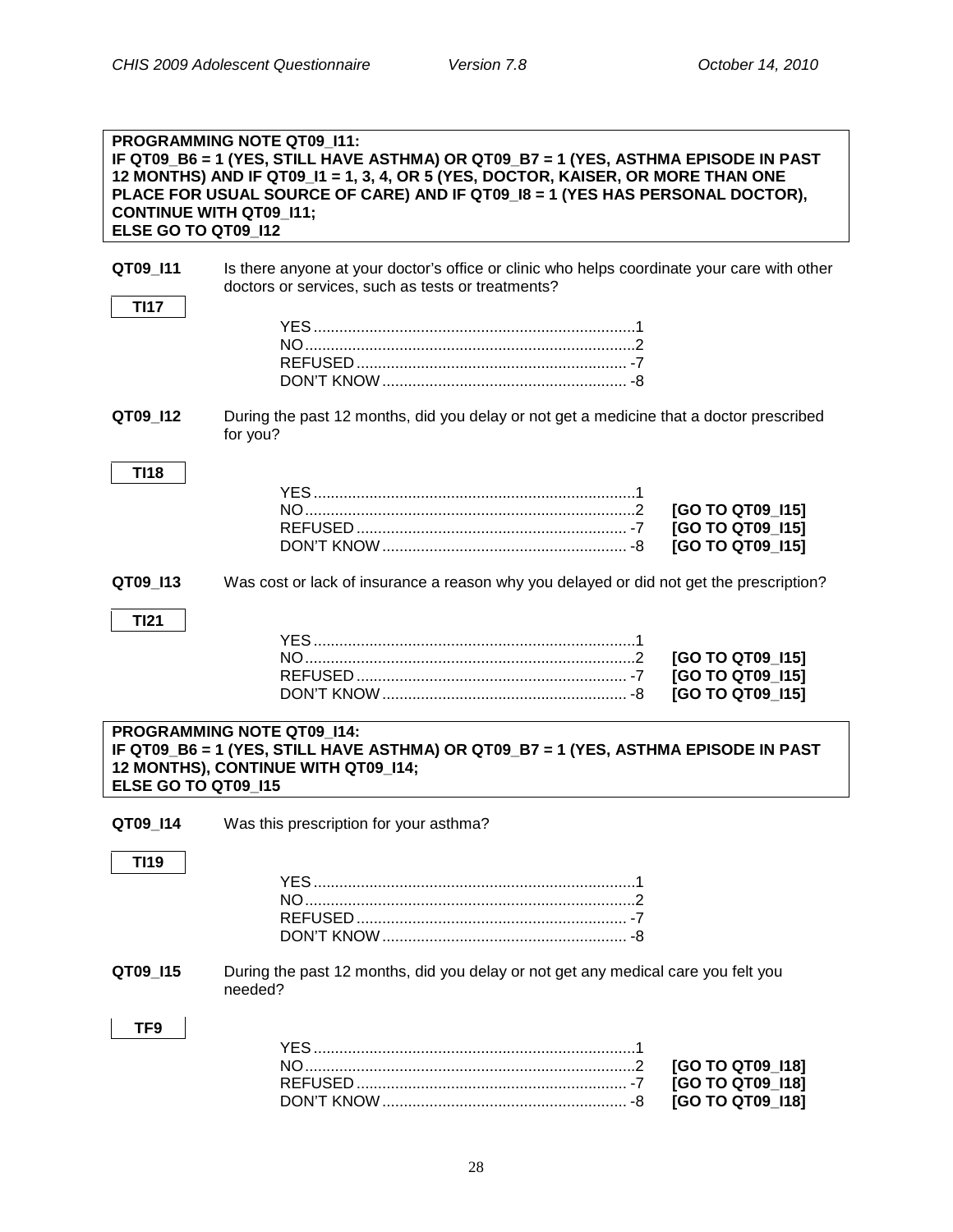**QT09\_I16** Was cost or lack of insurance a reason why you delayed or did not get the care you felt you needed?

**TF22**

**TI20**

#### **PROGRAMMING NOTE QT09\_I17: IF QT09\_B6 = 1 (YES, STILL HAVE ASTHMA) OR QT09\_B7 = 1 (YES, ASTHMA EPISODE IN PAST 12 MONTHS), CONTINUE WITH QT09\_I17; ELSE GO TO QT09\_I18**

**QT09 I17** Was this medical care for your asthma?

## YES...........................................................................1 NO.............................................................................2 REFUSED ............................................................... -7 DON'T KNOW......................................................... -8

<span id="page-31-0"></span>**QT09\_I18** In the past 12 months did you think you needed help for emotional or mental health problems, such as feeling sad, anxious, or nervous?

**QT09\_I19** In the past 12 months, have you received any psychological or emotional counseling?

#### **TF11**

**TI11**

#### **PROGRAMMING NOTE QT09\_I20: IF QT09\_F4 = 1 (MORE THAN SIP OF ALCOHOL) OR QT09\_F9 = 1 (DRUG USE EVER) CONTINUE WITH QT09\_I20; ELSE GO TO QT09\_M1**

| QT09 120    | In the past 12 months, did you receive any professional help for your use of alcohol or<br>druas? |
|-------------|---------------------------------------------------------------------------------------------------|
| <b>TI13</b> | <b>YES</b><br>. The contract of the contract of $\sim$ 100 $\pm$ 100 $\pm$ 100 $\pm$              |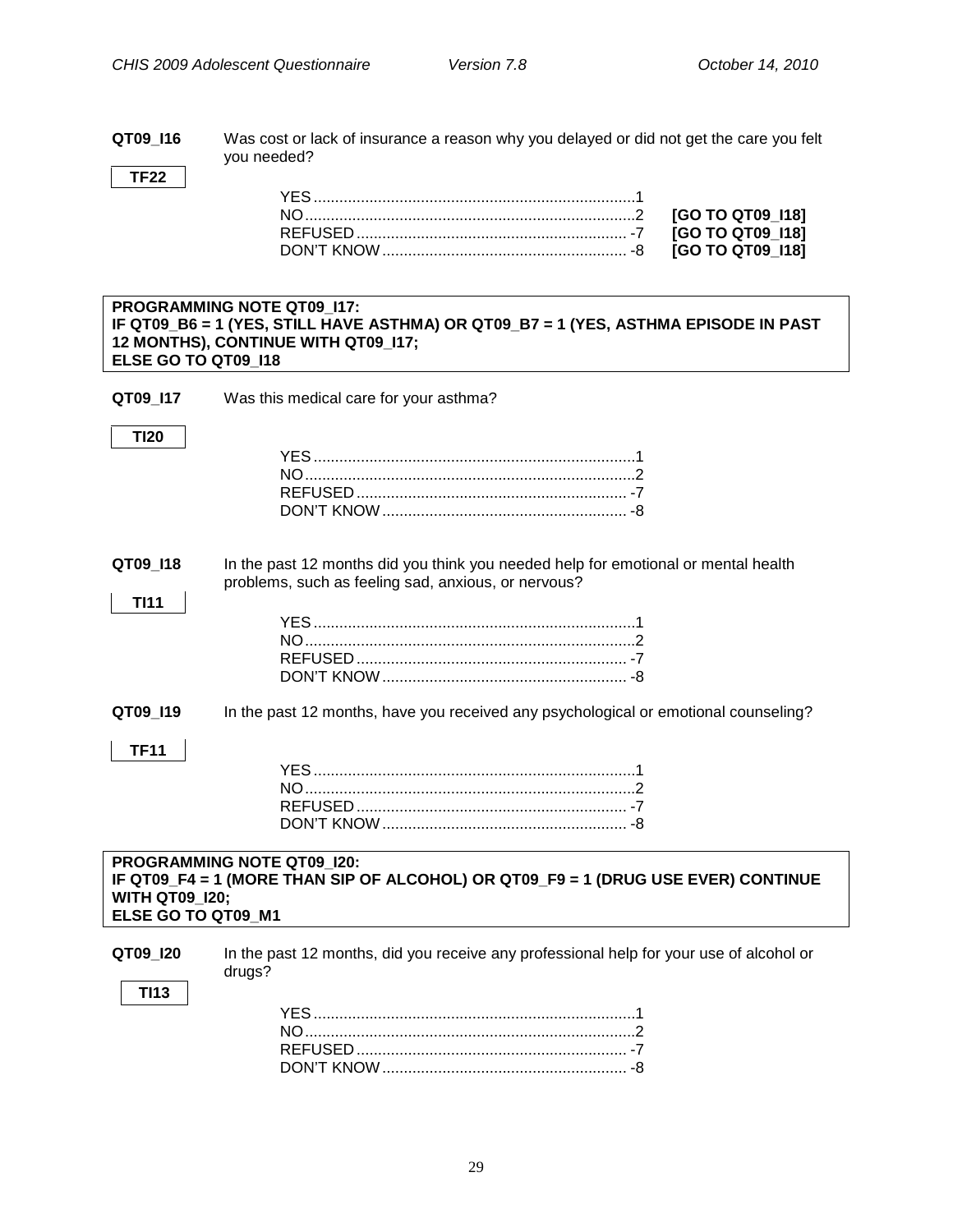## **SECTION M - DENTAL OR ORAL HEALTH**

<span id="page-32-0"></span>**QT09\_M1** About how long has it been since you last visited a dentist or dental clinic? Include dental hygienists and all types of dental specialists.

**TF14**

|                                      | [GO TO QT09 J1] |
|--------------------------------------|-----------------|
| MORE THAN 6 MONTHS UP TO 1 YEAR AGO2 | [GO TO QT09 J1] |
| MORE THAN 1 YEAR UP TO 2 YEARS AGO 3 |                 |
| MORE THAN 2 YEARS UP TO 5 YEARS AGO4 |                 |
|                                      |                 |
|                                      |                 |
|                                      |                 |

#### **PROGRAM NOTE QT09\_M2:**

**IF QT09\_M1 = 1 (≤ 6 MONTHS AGO) OR 2 (MORE THAN 6 MONTHS – 1 YEAR AGO), GO TO QT09\_J1; ELSE IF QT09\_M1 = 0 (NEVER VISITED) OR 3 (MORE THAN 1-2 YEARS AGO) OR 4 (MORE THAN 2-5 YEARS AGO) OR 5 (MORE THAN 5 YEARS AGO), CONTINUE WITH QT09\_M2;**

**AND IF QT09\_M1 ≥ 3 DISPLAY "in the past year"**

**QT09\_M2** What is the main reason you haven't visited a dentist {in the past year}?

#### **TM1**

| COST, COULD NOT AFFORD1                    |  |
|--------------------------------------------|--|
|                                            |  |
| DID NOT HAVE A DENTIST, NONE AVAILABLE3    |  |
| FEAR, PAIN, NERVOUSNESS 4                  |  |
| NO TRANSPORTATION, TOO FAR AWAY5           |  |
|                                            |  |
| OTHER, SPECIFY: _________________________7 |  |
|                                            |  |
|                                            |  |
|                                            |  |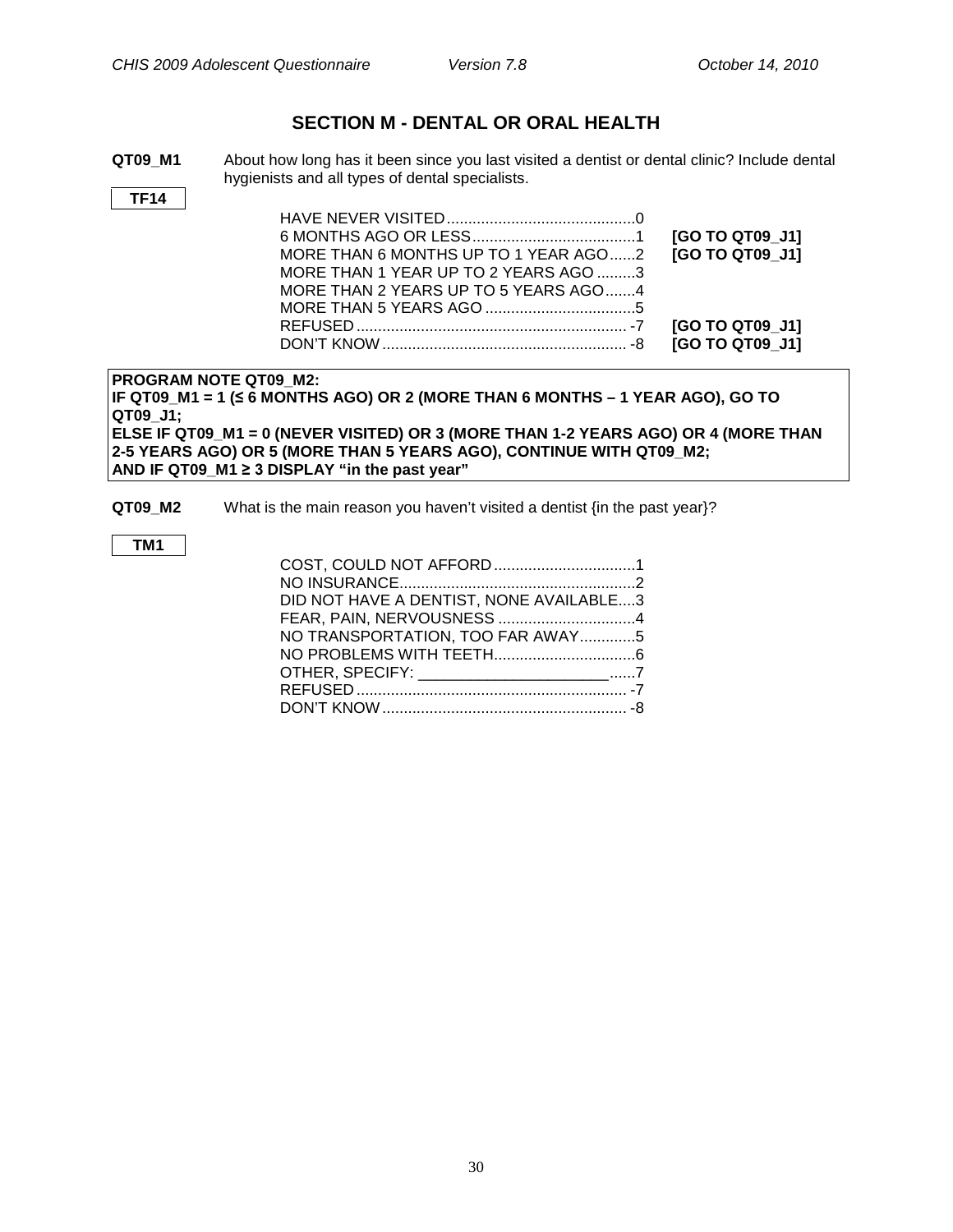## <span id="page-33-0"></span>**SECTION J – ADULT SUPERVISION, ROLE MODELS, AND CIVIC ENGAGEMENT**

These next questions are about your parents.

<span id="page-33-1"></span>

| QT09_J1 | Are your parents: |
|---------|-------------------|
|         |                   |

<span id="page-33-2"></span>**TH1** Married to each other,...............................................1 Divorced from each other,.........................................2 **[GO TO QT09\_J3]** Separated from each other, ......................................3 **[GO TO QT09\_J3]** Not married but living with each other, or .................4 Not married and not living with each other? .............5 **[GO TO QT09\_J3]** ONE PARENT DECEASED......................................6 **[GO TO QT09\_J3]** BOTH PARENTS DECEASED .................................7 **[GO TO QT09\_J3]** OTHER................................................................... 91 REFUSED ............................................................... -7 DON'T KNOW......................................................... -8 **QT09\_J2** Do you live with both your parents in the same house or apartment? **TH2** YES...........................................................................1 NO.............................................................................2 REFUSED ............................................................... -7 DON'T KNOW......................................................... -8 **QT09 J3** About how often is there an adult around during your after-school hours? Would you say: **TH5** Always,......................................................................1 Most of the time,........................................................2 Some of the time,......................................................3 Almost never, or........................................................4 Never?.......................................................................5 REFUSED ............................................................... -7 DON'T KNOW......................................................... -8 **QT09\_J4** How much do your parents really know about where you go out at night? Would you say… **TH6A** A lot, ..........................................................................1 A little, or ...................................................................2 Nothing?....................................................................3 DOESN'T GO OUT AT NIGHT .................................4 REFUSED ............................................................... -7

DON'T KNOW......................................................... -8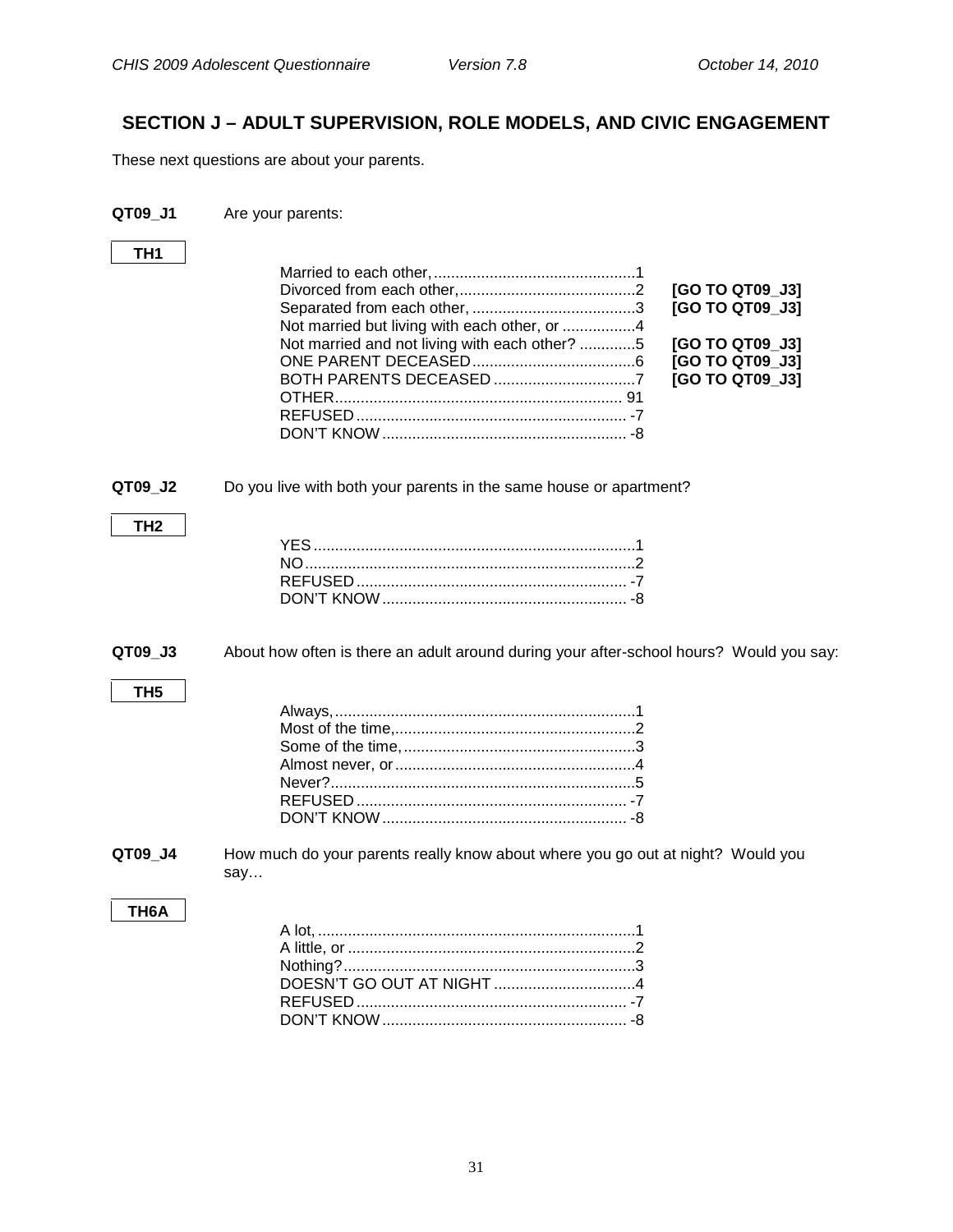#### <span id="page-34-0"></span>**QT09\_J5** Is there a person you know or have read about that you admire and would want to be like?

#### **TH22**

#### **PROGRAM NOTE QT09\_J6: IF QT09\_J5 = 2, -7, OR -8 (NO, REFUSED OR DK) GO TO QT09\_J10; ELSE CONTINUE WITH QT09\_J6**

**QT09\_J6** Is this person a family member, an athlete, an entertainer, a teacher, a friend your own age, or someone else?

#### **TH23**

| OTHER (SPECIFY:)______________________  91 |  |
|--------------------------------------------|--|
|                                            |  |
|                                            |  |

**QT09 J7** Is this person male or female?

#### **TH24**

#### **PROGRAMMING NOTE QT09\_J8: IF QT09\_J7 = 1 DISPLAY "his"; IF QT09\_J7 = 2 DISPLAY "her"**

**QT09\_J8** What is {his/her} race or ethnicity?

#### **TH25**

| AMERICAN INDIAN/ALASKA NATIVE/NATIVE AMERICAN  6 |  |
|--------------------------------------------------|--|
|                                                  |  |
| OTHER/MULTI-ETHNIC (SPECIFY):_____________ 91    |  |
|                                                  |  |
|                                                  |  |
|                                                  |  |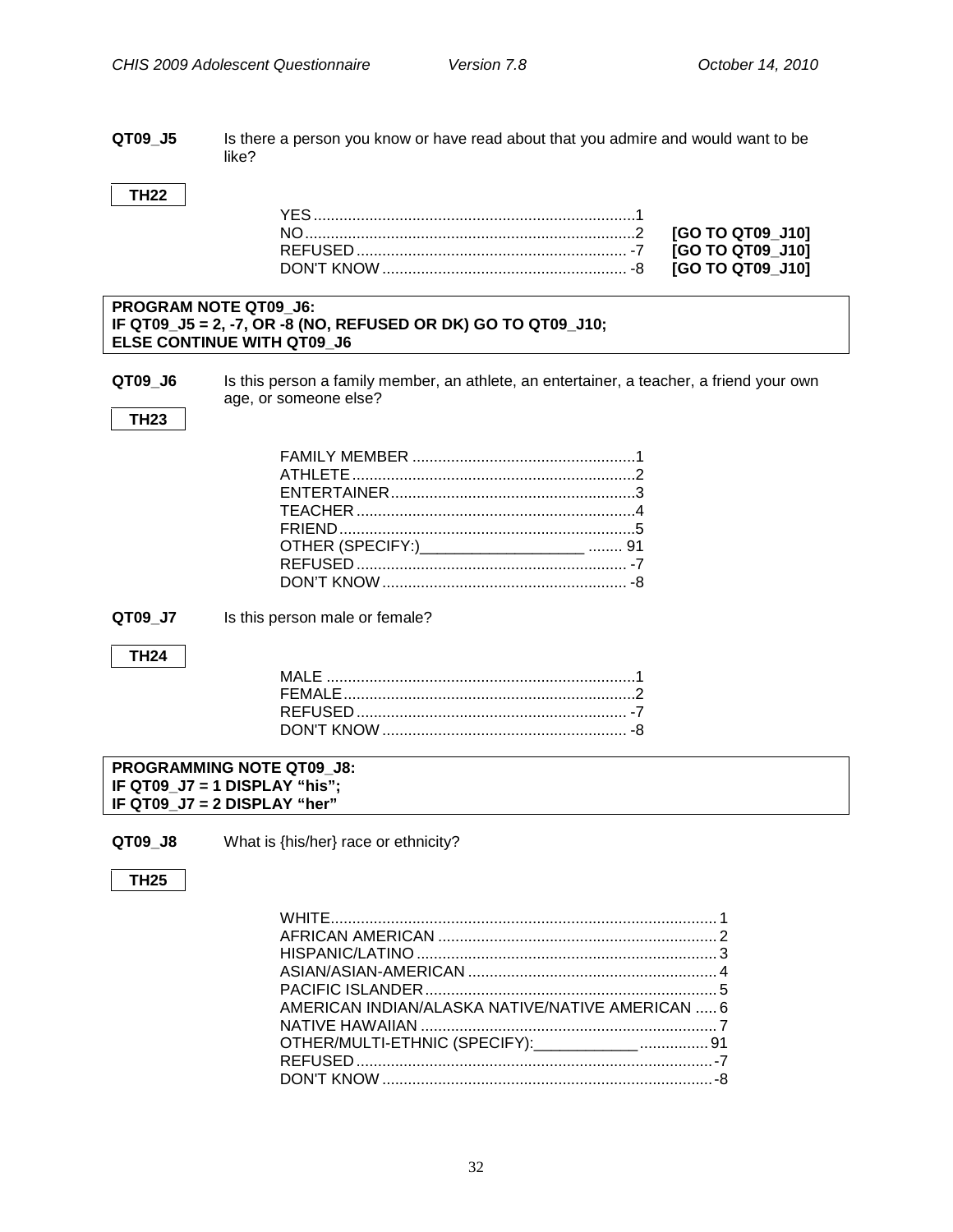#### **QT09\_J9** For how many years have you admired this person?

#### **TJ1**

**TH21**

\_\_\_\_\_\_\_\_YEARS

<span id="page-35-0"></span>**QT09\_J10** In the past 12 months, have you done any volunteer work or community service that you have not been paid for?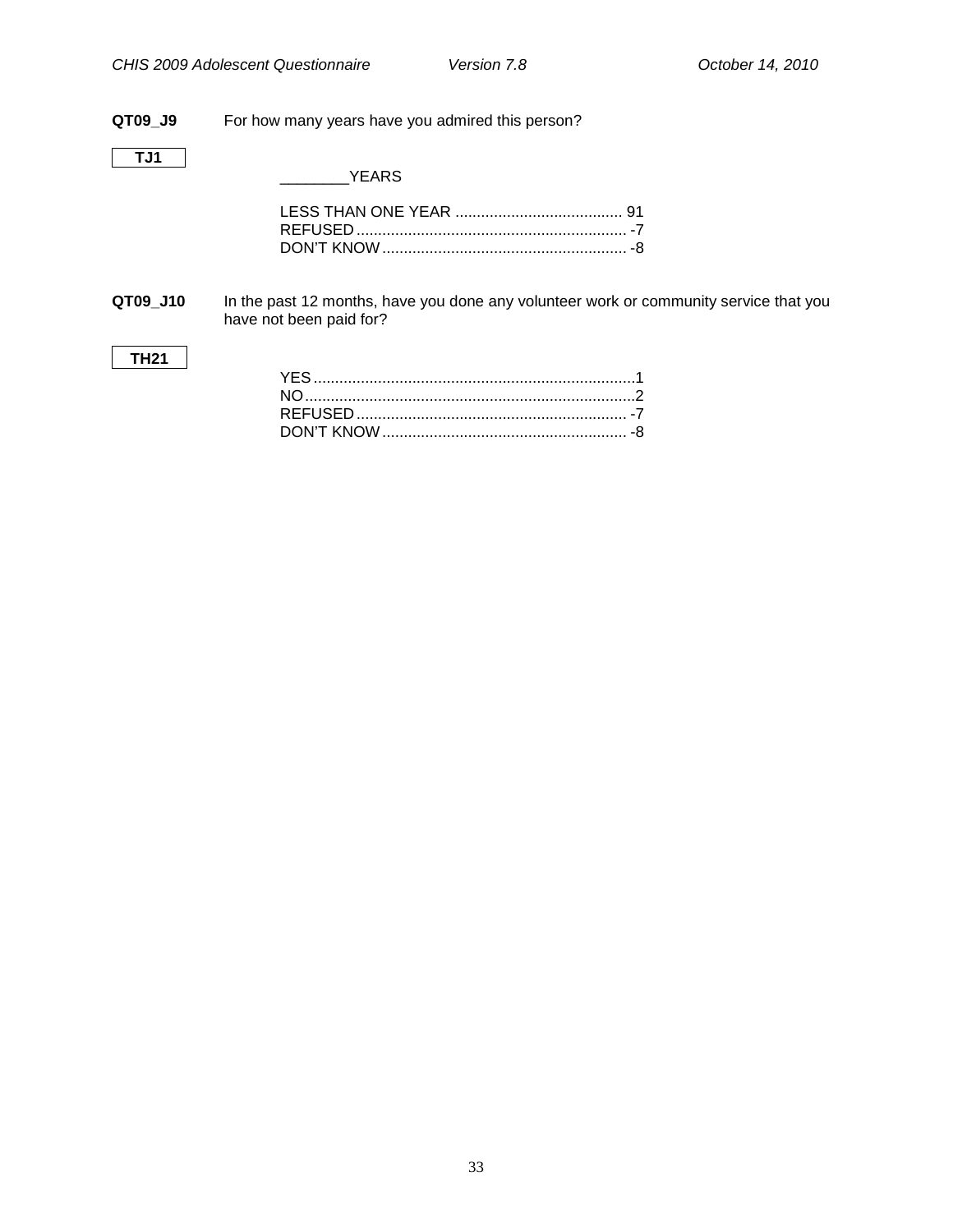## **SECTION K - DEMOGRAPHIC INFORMATION PART II**

#### <span id="page-36-1"></span><span id="page-36-0"></span>**QT09\_K1**

So we can be sure we have included all races and ethnic groups in California, I need to ask a few questions about you.

Are you Latino or Hispanic?

#### **TI1**

#### **[IF NEEDED, SAY: "Such as Mexican, Central or South American?"]**

**TI1A**

**QT09\_K2** And what is your Latino or Hispanic ancestry or origin? Such as Mexican, Salvadoran, Cuban, Honduran -- and if you have more than one, tell me all of them.

#### **[IF NEEDED, GIVE MORE EXAMPLES] [CODE ALL THAT APPLY]**

| MEXICAN/MEXICAN AMERICAN/ OR CHICANO1      |  |
|--------------------------------------------|--|
|                                            |  |
|                                            |  |
|                                            |  |
|                                            |  |
|                                            |  |
|                                            |  |
|                                            |  |
|                                            |  |
| SPANISH-AMERICAN (FROM SPAIN) 12           |  |
| OTHER LATINO (SPECIFY: ______________)  91 |  |
|                                            |  |
|                                            |  |
|                                            |  |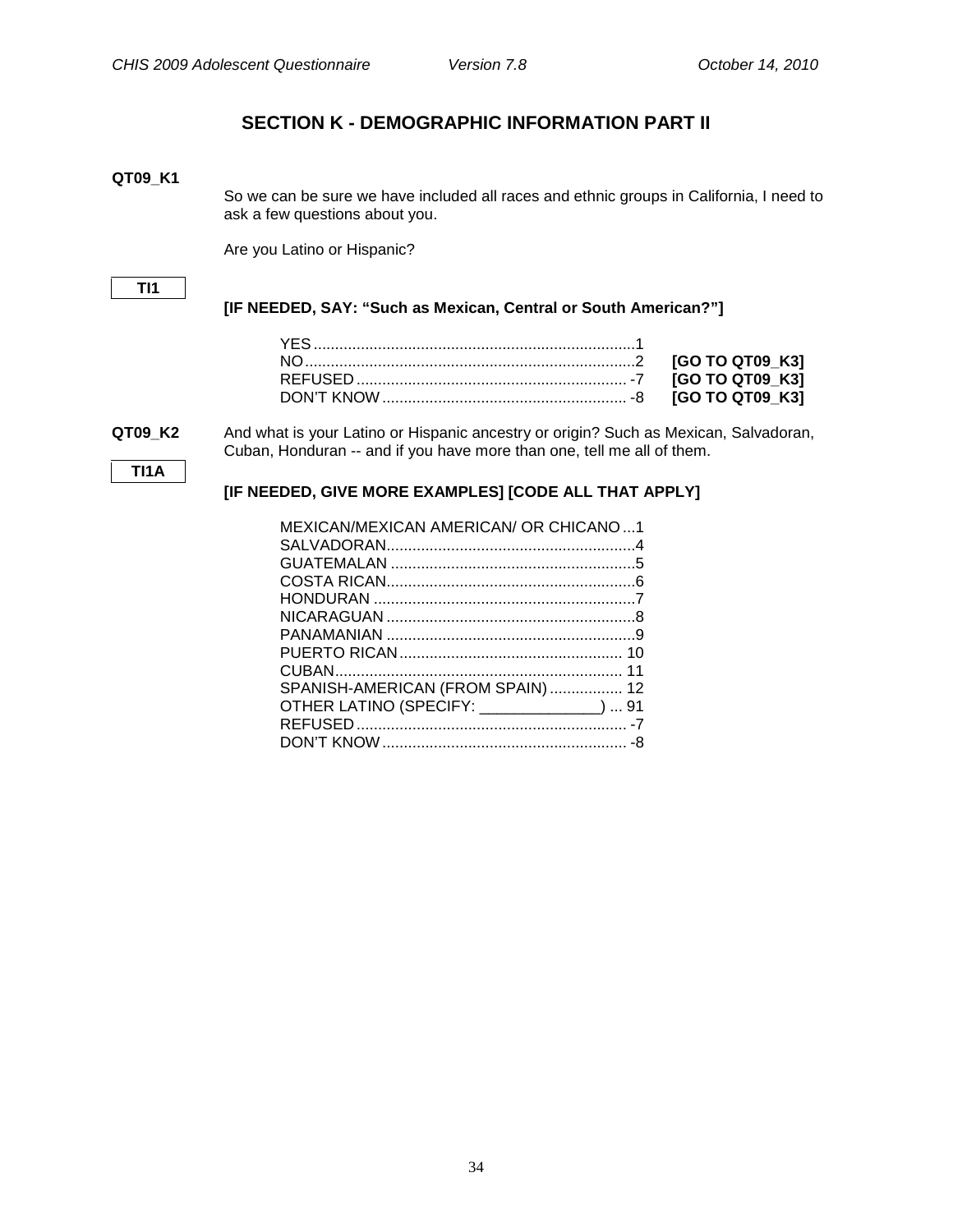#### **PROGRAMMING NOTE QT09\_K3: IF QT09\_K1 = 1 (YES), DISPLAY "You said you are Latino or Hispanic. Also,"; IF MORE THAN ONE RACE GIVEN, AFTER ENTERING RESPONSES FOR QT09\_K3, CONTINUE WITH PROGRAMMING NOTE QT09\_K4; ELSE GO TO SKIPS AS INDICATED FOR SINGLE RESPONSES**

**QT09 K3** {You said you are Latino or Hispanic. Also,} Please tell me which one or more of the following you would use to describe yourself: Would you describe yourself as Native Hawaiian, Other Pacific Islander, American Indian, Alaska Native, Asian, Black, African American, or White?

```
TI2
```
#### **[IF R GIVES AN "OTHER" RESPONSE YOU MUST SPECIFY WHAT IT IS] [CODE ALL THAT APPLY]**

|                                        | [GO TO QT09 K11] |
|----------------------------------------|------------------|
|                                        | [GO TO QT09 K11] |
|                                        | [GO TO QT09 K7]  |
| AMERICAN INDIAN, ALASKA NATIVE4        | [GO TO QT09 K4]  |
|                                        | [GO TO QT09 K8]  |
|                                        | [GO TO QT09 K11] |
| OTHER (SPECIFY: _________________)  91 | [GO TO QT09 K11] |
|                                        | [GO TO QT09 K11] |
|                                        | [GO TO QT09 K11] |

#### **PROGRAMMING NOTE QT09\_K4: IF QT09\_ K3 = 4 (AMERICAN INDIAN, ALASKA NATIVE) CONTINUE WITH QT09\_K4; ELSE GO TO PROGRAMMING NOTE QT09\_K7**

**QT09 K4** You said, American Indian or Alaska Native, and what is your tribal heritage? If you have more than one tribe, tell me all of them.

**TI2A**

#### **[CODE ALL THAT APPLY]**

| OTHER TRIBE [Ask for spelling] (SPECIFY: _____)  91 |  |
|-----------------------------------------------------|--|
|                                                     |  |
|                                                     |  |

**QT09 K5** Are you an enrolled member in a federally or state recognized tribe?

#### **TI2B**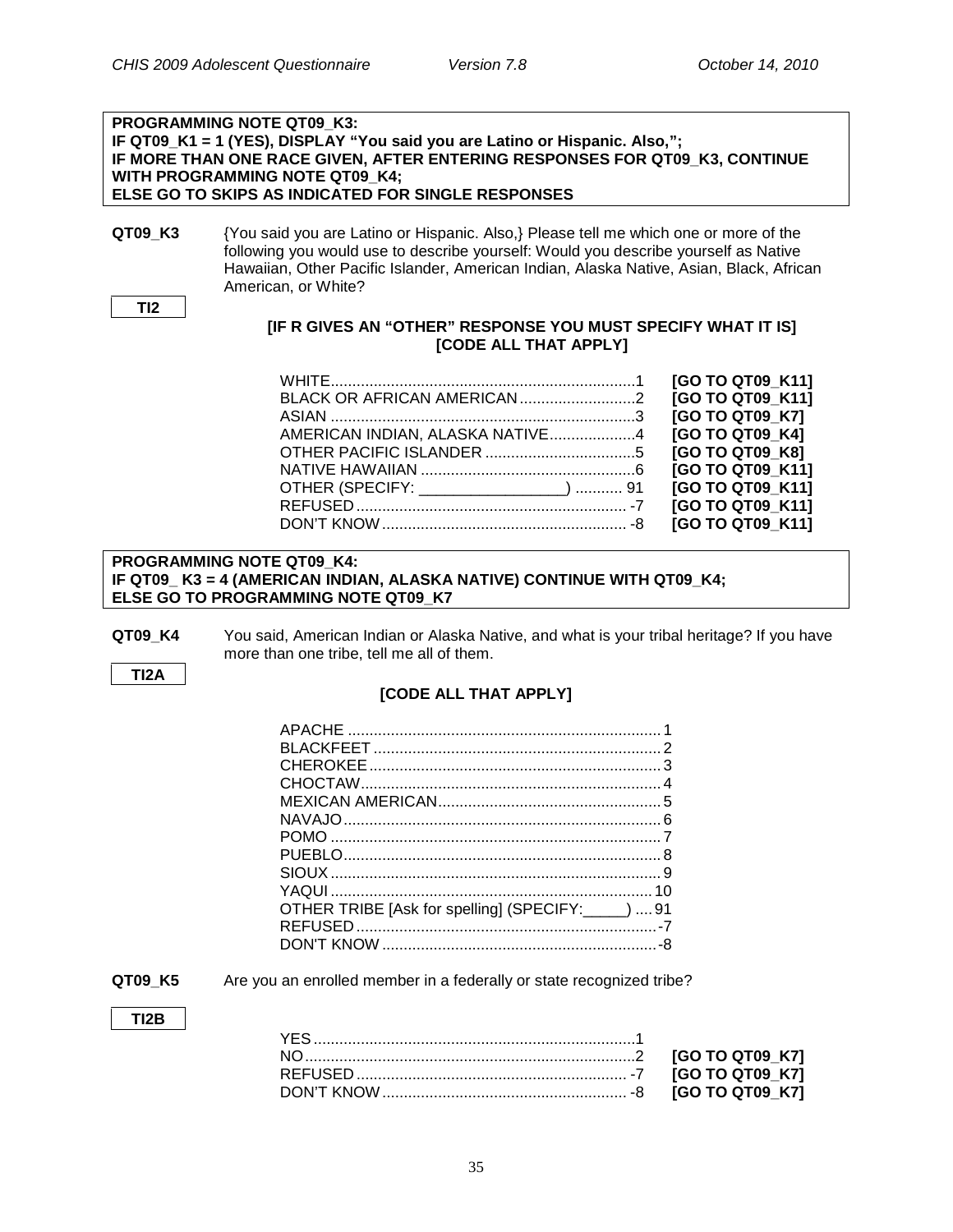**QT09\_K6** Which tribe are you enrolled in?

| OTHER APACHE [Ask for spelling] (SPECIFY) 3<br><b>BLACKFEET</b><br><b>CHEROKEE</b><br>OTHER CHEROKEE [Ask for spelling] (SPECIFY) 7<br><b>CHOCTAW</b><br>OTHER CHOCTAW [Ask for spelling] (SPECIFY):  10<br><b>NAVAJO</b><br><b>POMO</b><br>HOPLAND BAND, HOPLAND RANCHERIA  12<br>OTHER POMO [Ask for spelling] (SPECIFY) 15<br><b>PUEBLO</b><br>YSLETA DEL SUR PUEBLO OF TEXAS 17<br>OTHER PUEBLO [Ask for spelling] (SPECIFY):  19<br><b>SIOUX</b><br>OTHER SIOUX [Ask for spelling] (SPECIFY):  22<br>YAQUI |
|-----------------------------------------------------------------------------------------------------------------------------------------------------------------------------------------------------------------------------------------------------------------------------------------------------------------------------------------------------------------------------------------------------------------------------------------------------------------------------------------------------------------|
|                                                                                                                                                                                                                                                                                                                                                                                                                                                                                                                 |
|                                                                                                                                                                                                                                                                                                                                                                                                                                                                                                                 |
|                                                                                                                                                                                                                                                                                                                                                                                                                                                                                                                 |
|                                                                                                                                                                                                                                                                                                                                                                                                                                                                                                                 |
|                                                                                                                                                                                                                                                                                                                                                                                                                                                                                                                 |
|                                                                                                                                                                                                                                                                                                                                                                                                                                                                                                                 |
|                                                                                                                                                                                                                                                                                                                                                                                                                                                                                                                 |
|                                                                                                                                                                                                                                                                                                                                                                                                                                                                                                                 |
|                                                                                                                                                                                                                                                                                                                                                                                                                                                                                                                 |
|                                                                                                                                                                                                                                                                                                                                                                                                                                                                                                                 |
|                                                                                                                                                                                                                                                                                                                                                                                                                                                                                                                 |
|                                                                                                                                                                                                                                                                                                                                                                                                                                                                                                                 |
|                                                                                                                                                                                                                                                                                                                                                                                                                                                                                                                 |
|                                                                                                                                                                                                                                                                                                                                                                                                                                                                                                                 |
|                                                                                                                                                                                                                                                                                                                                                                                                                                                                                                                 |
|                                                                                                                                                                                                                                                                                                                                                                                                                                                                                                                 |
|                                                                                                                                                                                                                                                                                                                                                                                                                                                                                                                 |
|                                                                                                                                                                                                                                                                                                                                                                                                                                                                                                                 |
|                                                                                                                                                                                                                                                                                                                                                                                                                                                                                                                 |
|                                                                                                                                                                                                                                                                                                                                                                                                                                                                                                                 |
|                                                                                                                                                                                                                                                                                                                                                                                                                                                                                                                 |
|                                                                                                                                                                                                                                                                                                                                                                                                                                                                                                                 |
|                                                                                                                                                                                                                                                                                                                                                                                                                                                                                                                 |
|                                                                                                                                                                                                                                                                                                                                                                                                                                                                                                                 |
|                                                                                                                                                                                                                                                                                                                                                                                                                                                                                                                 |
|                                                                                                                                                                                                                                                                                                                                                                                                                                                                                                                 |
|                                                                                                                                                                                                                                                                                                                                                                                                                                                                                                                 |
|                                                                                                                                                                                                                                                                                                                                                                                                                                                                                                                 |
|                                                                                                                                                                                                                                                                                                                                                                                                                                                                                                                 |
|                                                                                                                                                                                                                                                                                                                                                                                                                                                                                                                 |
|                                                                                                                                                                                                                                                                                                                                                                                                                                                                                                                 |
|                                                                                                                                                                                                                                                                                                                                                                                                                                                                                                                 |
| OTHER YAQUI [Ask for spelling] (SPECIFY):  25                                                                                                                                                                                                                                                                                                                                                                                                                                                                   |
| <b>OTHER</b>                                                                                                                                                                                                                                                                                                                                                                                                                                                                                                    |
| OTHER [Ask for spelling] (SPECIFY: ______________)  91                                                                                                                                                                                                                                                                                                                                                                                                                                                          |
|                                                                                                                                                                                                                                                                                                                                                                                                                                                                                                                 |
|                                                                                                                                                                                                                                                                                                                                                                                                                                                                                                                 |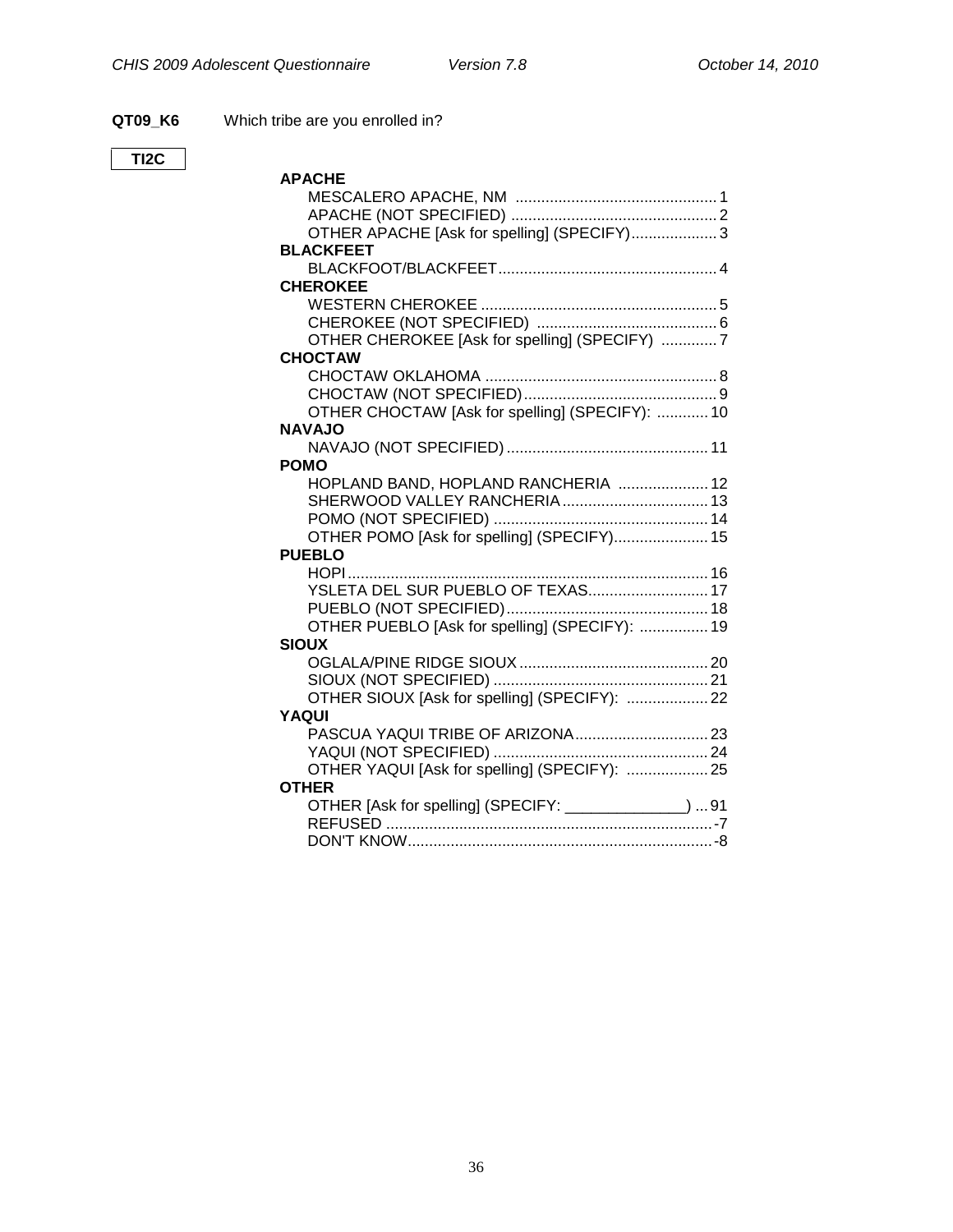#### **PROGRAMMING NOTE QT09\_K7: IF QT09\_K3 = 3 (ASIAN) CONTINUE WITH QT09\_K7; ELSE GO TO PROGRAMMING NOTE QT09\_K8**

**QT09\_K7** You said Asian, and what specific ethnic group are you, such as Chinese, Filipino, Vietnamese? If you are more than one, tell me all of them.

### **TI2D**

**TI2D1**

#### **[CODE ALL THAT APPLY]**

| <b>CHINESE</b>                          |    |
|-----------------------------------------|----|
|                                         |    |
|                                         |    |
|                                         |    |
|                                         |    |
|                                         |    |
|                                         |    |
|                                         |    |
|                                         |    |
|                                         |    |
|                                         |    |
|                                         | 15 |
|                                         |    |
|                                         |    |
| OTHER ASIAN (SPECIFY): ________________ | 91 |
|                                         |    |
|                                         | -8 |

#### **PROGRAMMING NOTE QT09\_K8: IF QT09\_K3 = 5 (PACIFIC ISLANDER) CONTINUE WITH QT09\_K8; ELSE GO TO PROGRAMMING NOTE QT09\_K9**

**QT09\_K8** You said you are Pacific Islander. What specific ethnic group are you, such as Samoan, Tongan, or Guamanian? If you are more than one, tell me all of them.

#### **[CODE ALL THAT APPLY]**

| SAMOAN/AMERICAN SAMOAN1                   |  |
|-------------------------------------------|--|
|                                           |  |
|                                           |  |
|                                           |  |
| OTHER PACIFIC ISLANDER (SPECIFY: ___)  91 |  |
|                                           |  |
|                                           |  |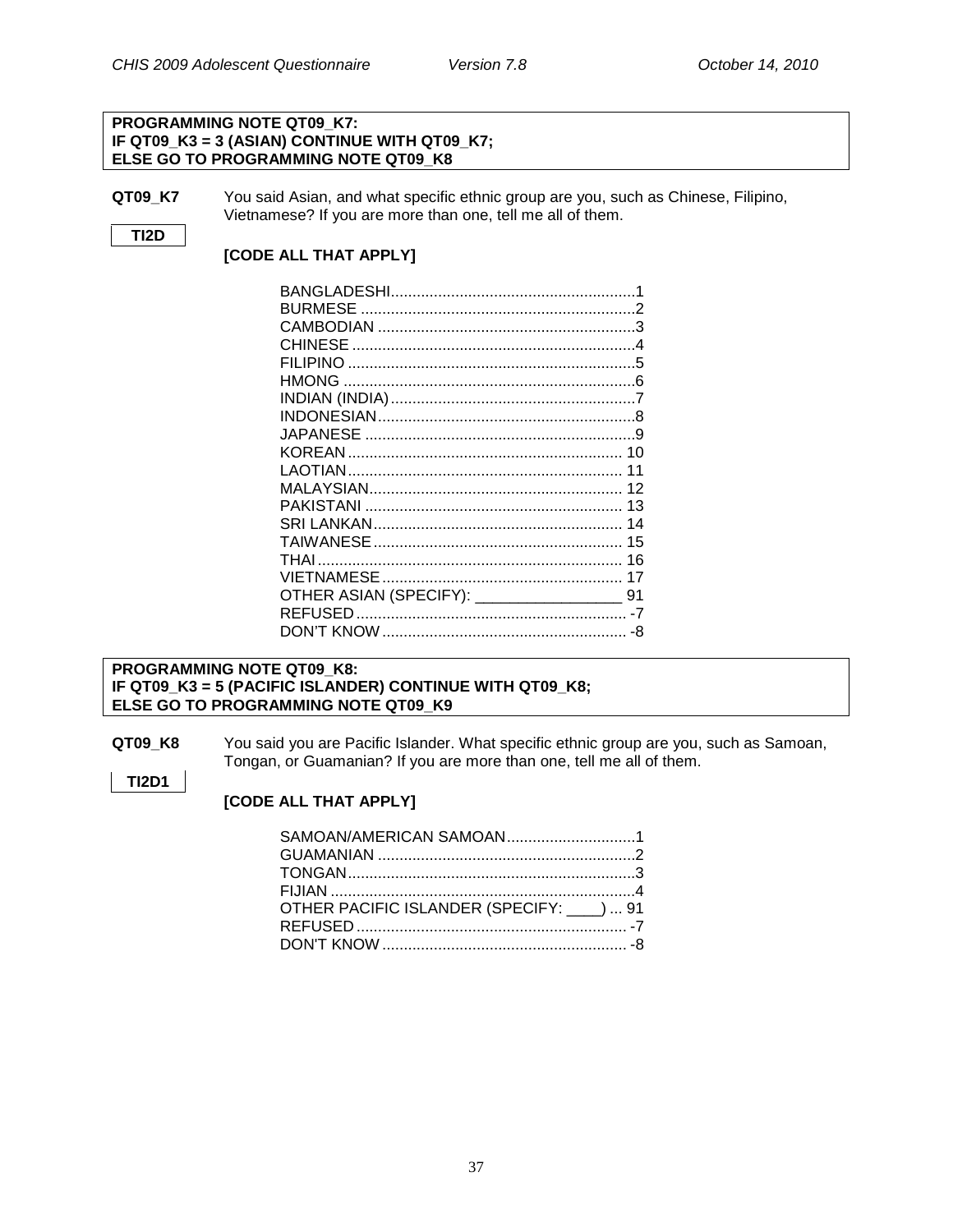**TI2F**

| <b>PROGRAMMING NOTE QT09 K9:</b>                                                    |
|-------------------------------------------------------------------------------------|
| IF QT09_K1 = 1 (YES, LATINO) AND [QT09_K3 = 6 (NATIVE HAWAIIAN) OR 5 (OTHER PACIFIC |
| ISLANDER) OR 4 (AMERICAN INDIAN OR ALASKA NATIVE) OR 3 (ASIAN) OR 2 (BLACK OR       |
| AFRICAN AMERICAN) OR 1 (WHITE) OR 91 (OTHER (Specify))], CONTINUE WITH QT09_K9;     |
| ELSE IF MULTIPLE RESPONSES TO QT09 K3 OR QT09 K7 OR QT09 K8 [NOT COUNTING -7 OR -   |
| 8 (REF/DK)], CONTINUE WITH QT09 K9;                                                 |
| ELSE GO TO QT09 K10;                                                                |
| FOR QT09 K2 RESPONSES, INCLUDE "Specify" RESPONSE FOR 91 (OTHER LATINO); IF         |
| QT09 K1 = -7 (REFUSE), INSERT "Latino"                                              |
|                                                                                     |

**QT09\_K9** You said that you are: [RESPONSES FROM QT09\_K2, QT09\_K3, QT09\_K7, QT09\_K8]. Do you identify with any one race in particular?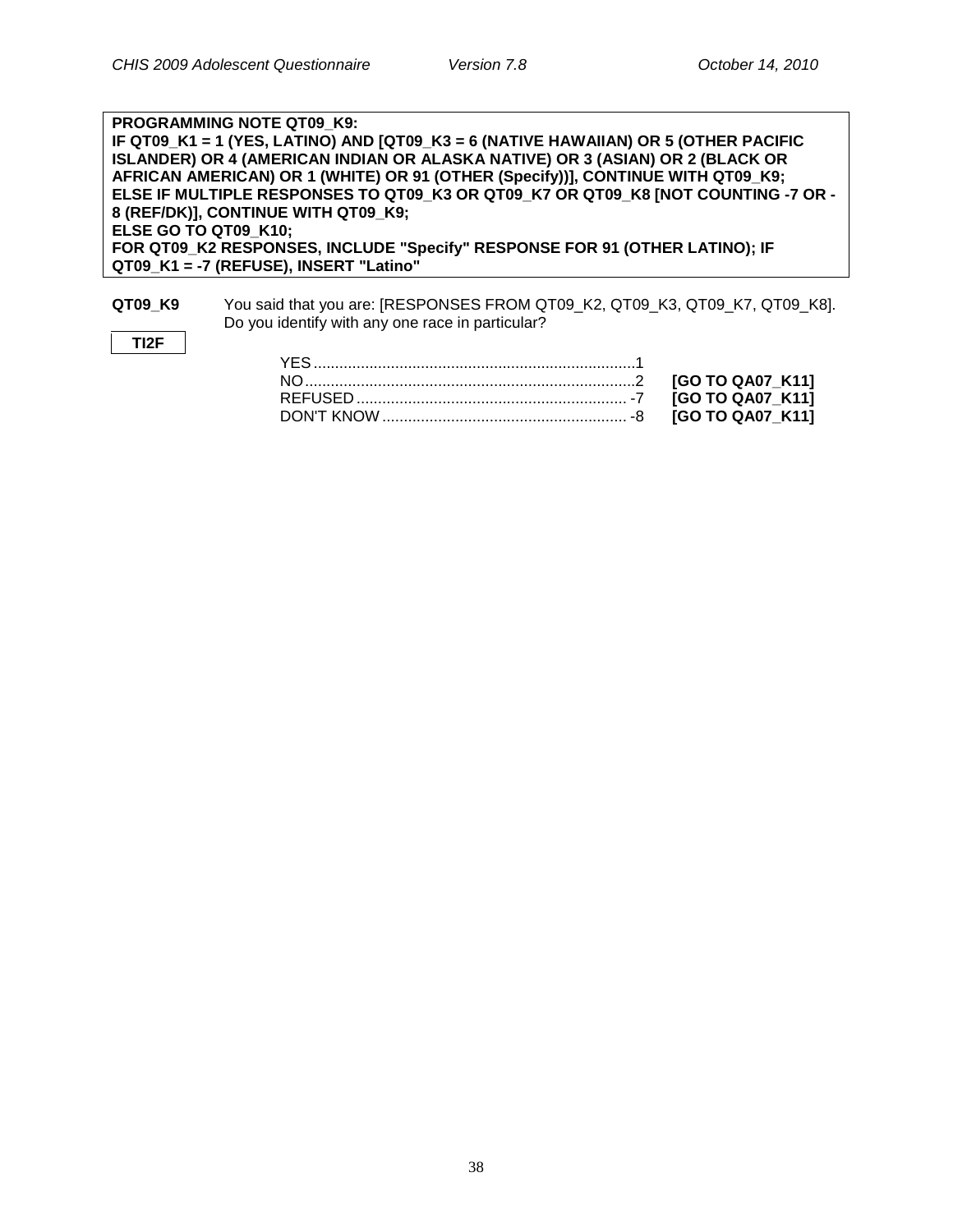QT09\_K10 Which do you most identify with?

## $TI2E$

| SPANISH-AMERICAN (FROM SPAIN)  12    |  |
|--------------------------------------|--|
|                                      |  |
|                                      |  |
|                                      |  |
| OTHER PACIFIC ISLANDER  17           |  |
| AMERICAN INDIAN OR ALASKA NATIVE  18 |  |
|                                      |  |
|                                      |  |
|                                      |  |
|                                      |  |
|                                      |  |
|                                      |  |
|                                      |  |
|                                      |  |
|                                      |  |
|                                      |  |
|                                      |  |
|                                      |  |
|                                      |  |
|                                      |  |
|                                      |  |
|                                      |  |
|                                      |  |
|                                      |  |
|                                      |  |
|                                      |  |
|                                      |  |
|                                      |  |
| SAMOAN/AMERICAN SAMOAN 50            |  |
|                                      |  |
|                                      |  |
|                                      |  |
| PACIFIC ISLANDER, OTHER SPECIFY 55   |  |
|                                      |  |
|                                      |  |
|                                      |  |
|                                      |  |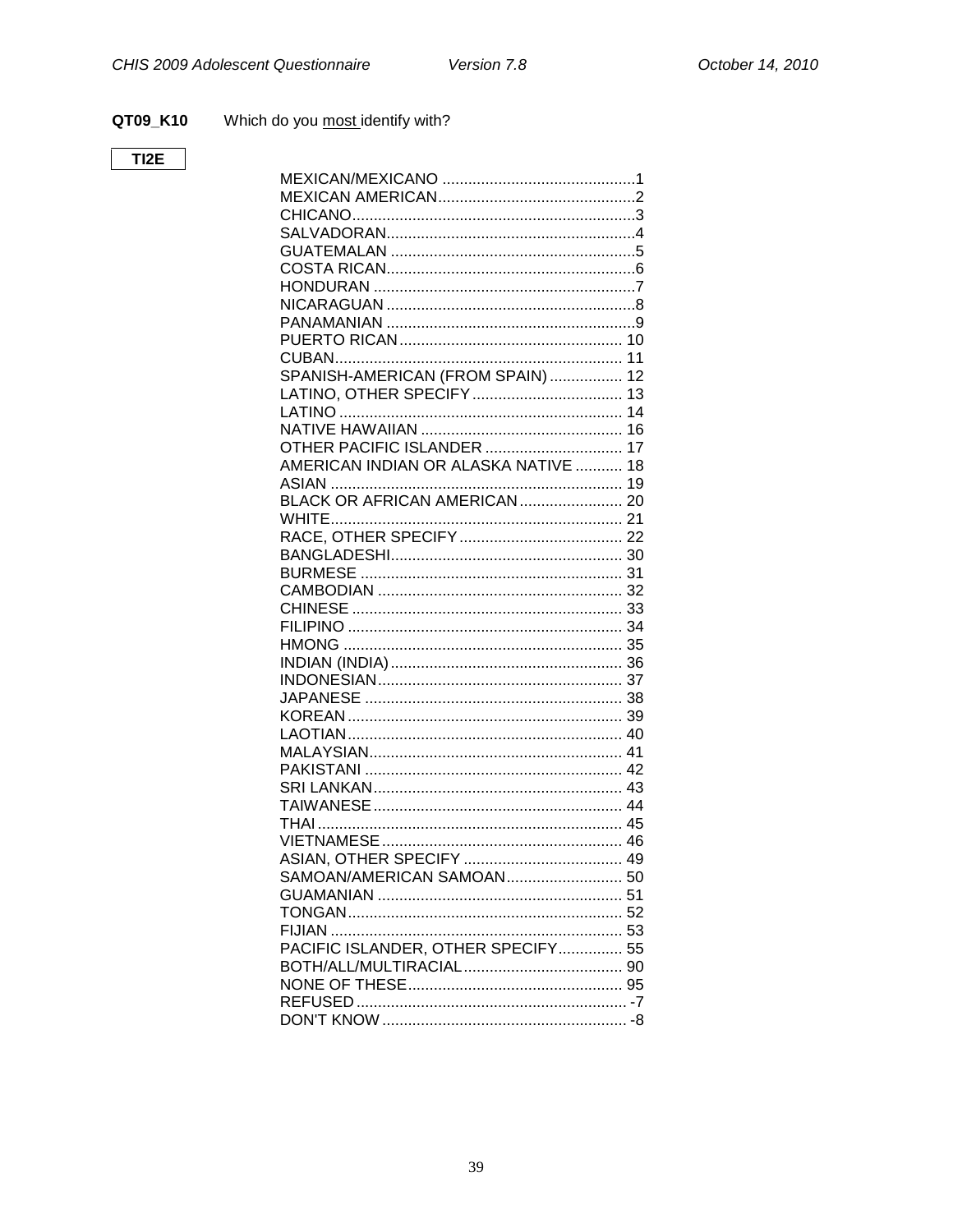[GO TO QT09\_K14]

#### <span id="page-42-0"></span>PROGRAMMING NOTE QT09\_K11: IF MKA = AR AND ALREADY ASKED IN ADULT QUESTIONNAIRE, SKIP TO QT09\_K15; ELSE CONTINUE WITH QT09\_K11

QT09\_K11 In what country were you born?

### $TI3$

| CHINA                                      |  |
|--------------------------------------------|--|
|                                            |  |
|                                            |  |
|                                            |  |
|                                            |  |
|                                            |  |
|                                            |  |
|                                            |  |
|                                            |  |
|                                            |  |
|                                            |  |
|                                            |  |
|                                            |  |
|                                            |  |
|                                            |  |
|                                            |  |
| POI AND                                    |  |
|                                            |  |
|                                            |  |
|                                            |  |
|                                            |  |
|                                            |  |
|                                            |  |
| OTHER (SPECIFY: _____________________)  91 |  |
|                                            |  |
|                                            |  |

#### <span id="page-42-1"></span>PROGRAMMING NOTE QT09\_K12: IF QT09\_K11 = 1, 2, 9, 22, OR 26 (BORN IN USA OR US TERRITORY), GO TO QT09\_K15; ELSE CONTINUE WITH QT09\_K12

Are you a citizen of the United States? QT09\_K12

#### $TI4$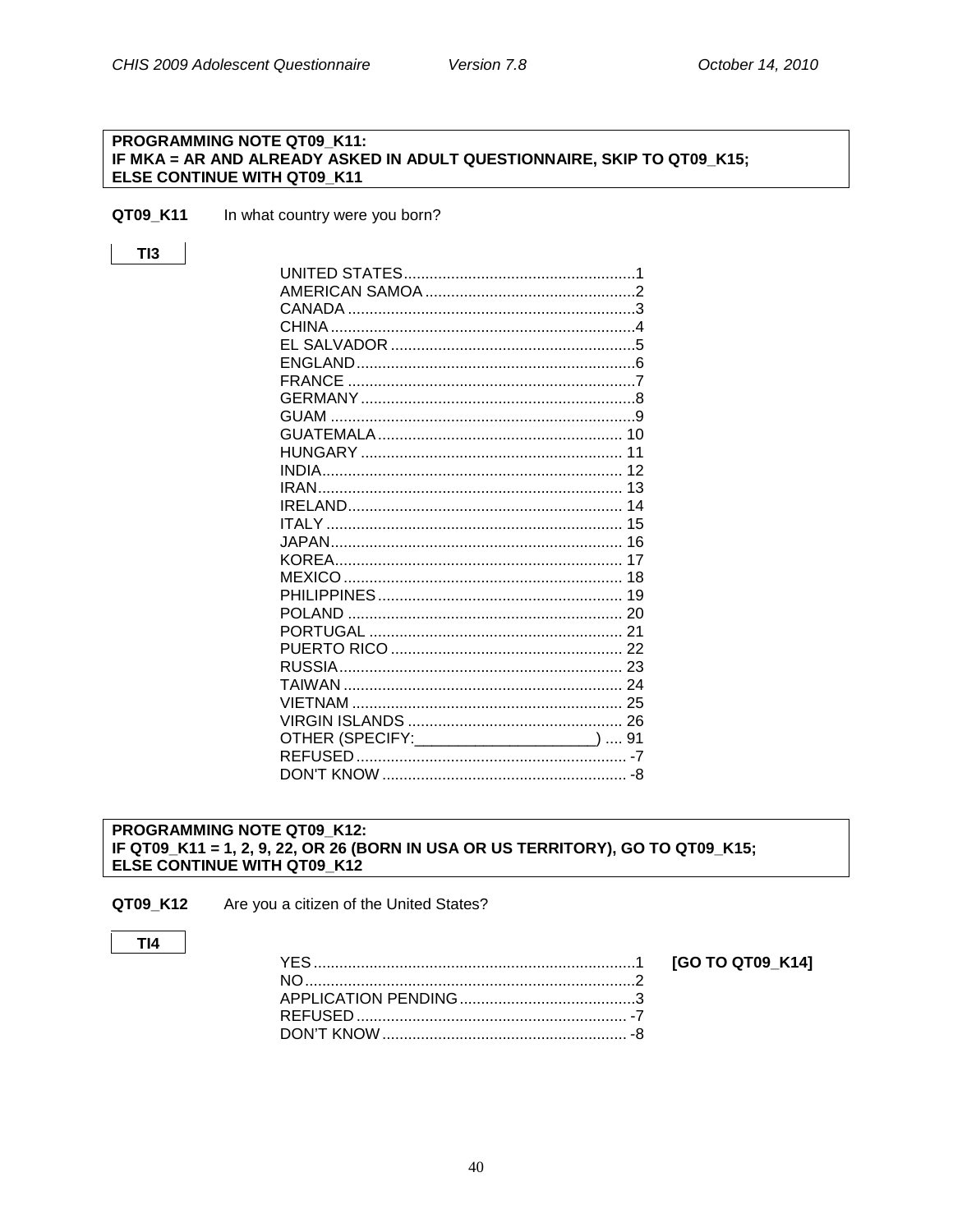## **QT09\_K13** Are you a permanent resident with a green card? **TI5 [IF NEEDED, SAY: "People usually call this a "Green Card" but the color can also be pink, blue or white."]** YES...........................................................................1 NO.............................................................................2 APPLICATION PENDING.........................................3 REFUSED ............................................................... -7 DON'T KNOW......................................................... -8 **QT09 K14** About how many years have you lived in the United States? **TI6 [FOR LESS THAN A YEAR, ENTER 1 YEAR] TI6YR** NUMBER OF YEARS {OR} [HR: 0-17] **TI6FMT** YEAR FIRST CAME TO LIVE IN U.S. [HR: 1990-2008] REFUSED ............................................................... -7 DON'T KNOW. **QT09\_K15** What languages do you speak at home? **TI7 [CODE ALL THAT APPLY] [PROBE: "Any others?"]** ENGLISH ..................................................................1 SPANISH ..................................................................2 CANTONESE............................................................3 VIETNAMESE...........................................................4 TAGALOG.................................................................5 MANDARIN ...............................................................6 KOREAN ...................................................................7 ASIAN INDIAN LANGUAGES...................................8 RUSSIAN ..................................................................9 OTHER1 (SPECIFY: \_\_\_\_\_\_\_\_\_\_\_)...................... 91 OTHER2 (SPECIFY: \_\_\_\_\_\_\_\_\_\_\_)...................... 92

<span id="page-43-0"></span>REFUSED ............................................................... -7 DON'T KNOW......................................................... -8